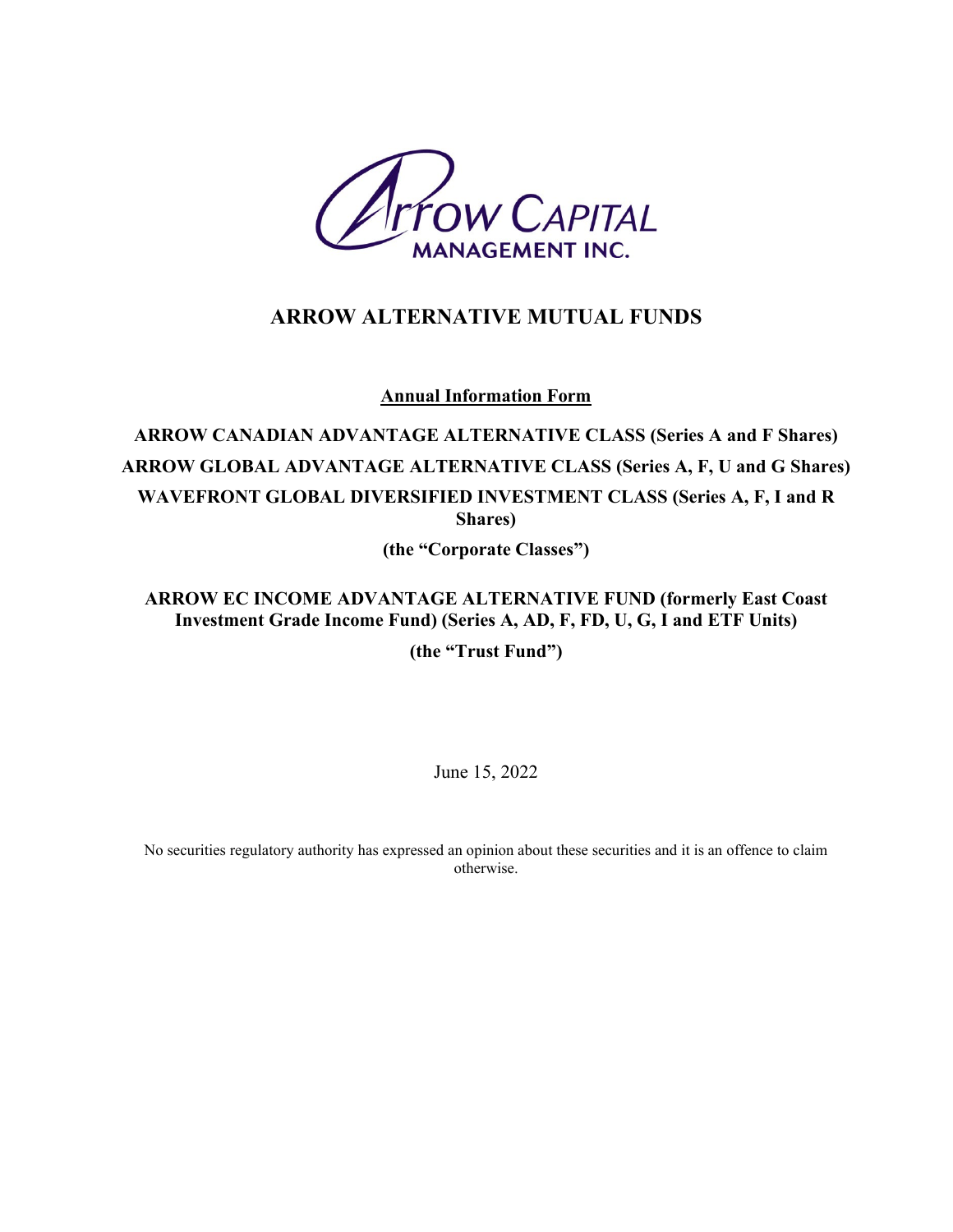## **TABLE OF CONTENTS**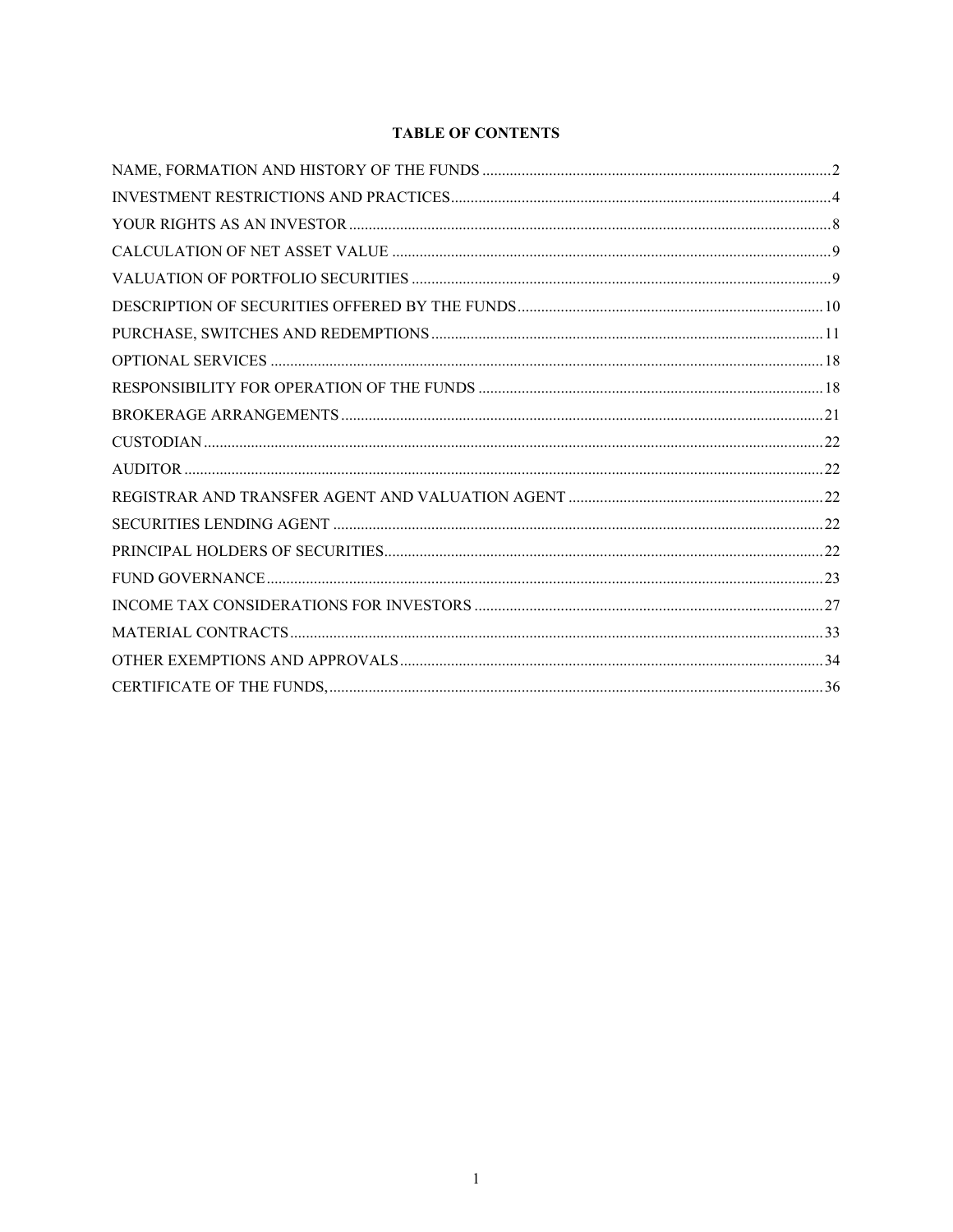## **NAME, FORMATION AND HISTORY OF THE FUNDS**

#### <span id="page-2-0"></span>**The Funds**

The manager of the Funds is Arrow Capital Management Inc., and is referred to in this document as "**Arrow**", "**us**", "**our**" or "**we**".

Some of our funds have been established as classes of shares of Exemplar Portfolios Ltd. (the "**Company**"), a mutual fund corporation established under the laws of the Province of Ontario. A "**Corporate Class**" refers to the assets and liabilities attributable to the classes of shares of the Company that have the same investment objectives and strategies. The authorized capital of the Company consists of 1,000 separate classes of non-voting redeemable mutual fund shares (the "**Shares**"), issuable in series, in addition to a class of voting common shares held in trust by certain employees of Arrow for the non-voting shareholders. Each Corporate Class maintains its own separate group of assets within the Company.

One of the funds has been established as a mutual fund trust ("**Trust Fund**") created under the laws of Ontario and is governed by an amended and restated declaration of trust (as amended from time to time, the "**Declaration of Trust**"). The Trust Fund is a fund that is not a Corporate Class. When you invest in the Trust Fund, you are buying units of a trust (the "**Units**").

A "**Security**" means a Share of a Corporate Class or a Unit of the Trust Fund.

For ease of reference, we refer to each Corporate Class and the Trust Fund as a "**Fund**" and collectively as the "**Funds**". Corporate Classes offer shares and the Trust Fund offers units. Units of the Trust Fund and shares of Corporate Classes are both referred to as "**Securities**".

The year-end of the Funds for financial reporting purposes is December 31.

This annual information form contains details about the Funds. It is intended to be read along with the simplified prospectus of the Funds you're investing in. If you have questions after reading these documents, please contact your representative or us. The Funds are managed by:

Arrow Capital Management Inc. 36 Toronto Street, Suite 750 Toronto, Ontario M5C 2C5

The address of the Funds is the same as Arrow Capital Management Inc.

*Corporate Classes*

| <b>Fund Name</b>            | <b>Name Changes</b> | Date of original articles of<br>incorporation or date of articles of<br>amendment creating the share class                                                                                                              | <b>Amendments made</b><br>to these documents                                                                                                                          |
|-----------------------------|---------------------|-------------------------------------------------------------------------------------------------------------------------------------------------------------------------------------------------------------------------|-----------------------------------------------------------------------------------------------------------------------------------------------------------------------|
| Exemplar<br>Portfolios Ltd. |                     | Portfolios Ltd.<br>Exemplar<br>was<br>incorporated on March 18, 2008. Each<br>of its share classes was created either in<br>the original articles or by articles of<br>amendment, the date of which is listed<br>below. | April $23, 2008 -$ to<br>change the number<br>of directors from a<br>minimum of one and<br>a maximum of<br>eleven to a minimum<br>of three and a<br>maximum of eleven |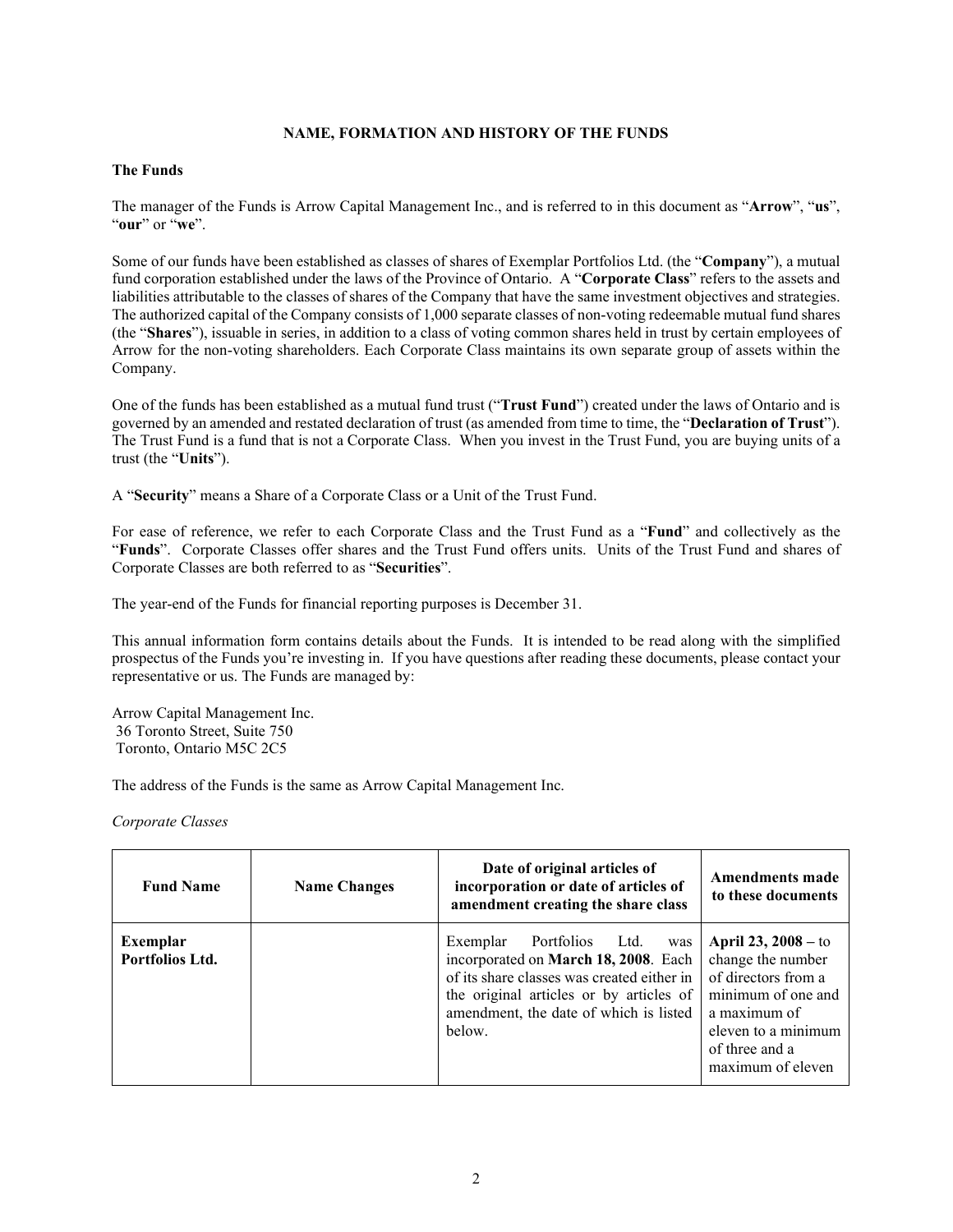| <b>Fund Name</b>                                                        | <b>Name Changes</b>                                                                                                                          | Date of original articles of<br>incorporation or date of articles of<br>amendment creating the share class                                                                                                                        | <b>Amendments made</b><br>to these documents                                                        |
|-------------------------------------------------------------------------|----------------------------------------------------------------------------------------------------------------------------------------------|-----------------------------------------------------------------------------------------------------------------------------------------------------------------------------------------------------------------------------------|-----------------------------------------------------------------------------------------------------|
|                                                                         |                                                                                                                                              |                                                                                                                                                                                                                                   | April 28, 2011 - to<br>create new classes of<br>shares<br><b>September 18, 2012</b>                 |
|                                                                         |                                                                                                                                              |                                                                                                                                                                                                                                   | - to cancel a class of<br>shares and to<br>authorize the<br>issuance of future<br>classes of shares |
| <b>Arrow Canadian</b><br><b>Advantage</b><br><b>Alternative Class</b>   | May 15, 2019 – Exemplar<br>Canadian Focus Portfolio<br>changed its name to Arrow<br>Canadian Advantage<br><b>Alternative Class</b>           | March 18, 2008 – Series A and F Shares<br>March 18, $2008$ – Series I Shares – not<br>available for distribution<br>November 12, 2009 – Series R Shares –<br>not available for distribution<br>January 10, 2012 - Series L Shares |                                                                                                     |
| <b>Arrow Global</b><br>Advantage<br><b>Alternative Class</b>            |                                                                                                                                              | December 31, 2018 - Series A, F and<br><b>ETF</b> Shares<br>February 12, 2019 – Series U and G<br><b>Shares</b>                                                                                                                   |                                                                                                     |
| WaveFront<br>Global<br><b>Diversified</b><br><b>Investment Class</b>    | <b>June 18, 2019</b> – Exemplar<br>Diversified Portfolio<br>changed its name to<br>WaveFront Global<br>Diversified Investment<br>Class       | May 1, 2009 - Series A and F Shares<br>January 31, 2012 - Series L Shares<br>September 14, 2012 - Series I Shares<br>November 10, 2015 - Series R Shares                                                                          |                                                                                                     |
| <b>Arrow Global</b><br><b>Opportunities</b><br><b>Alternative Class</b> | September 30, 2021 -<br>Arrow Global<br>Opportunities Class<br>changed its name to Arrow<br>Global Opportunities<br><b>Alternative Class</b> | June 30, $2020$ – Series A, F and I<br>Shares                                                                                                                                                                                     |                                                                                                     |
| <b>Exemplar Global</b><br><b>Growth and</b><br><b>Income Class</b>      |                                                                                                                                              | <b>December 31, 2021</b> – Series A, AN, F,<br>FN and I Shares                                                                                                                                                                    |                                                                                                     |

## *Trust Fund*

Arrow EC Income Advantage Alternative Fund was established under the name East Coast Investment Grade Income Fund as an investment fund under the laws of the Province of Ontario by a declaration of trust dated April 26, 2012 as amended and restated on September 27, 2013 and April 17, 2017 (the "**Original Declaration of Trust**"). Having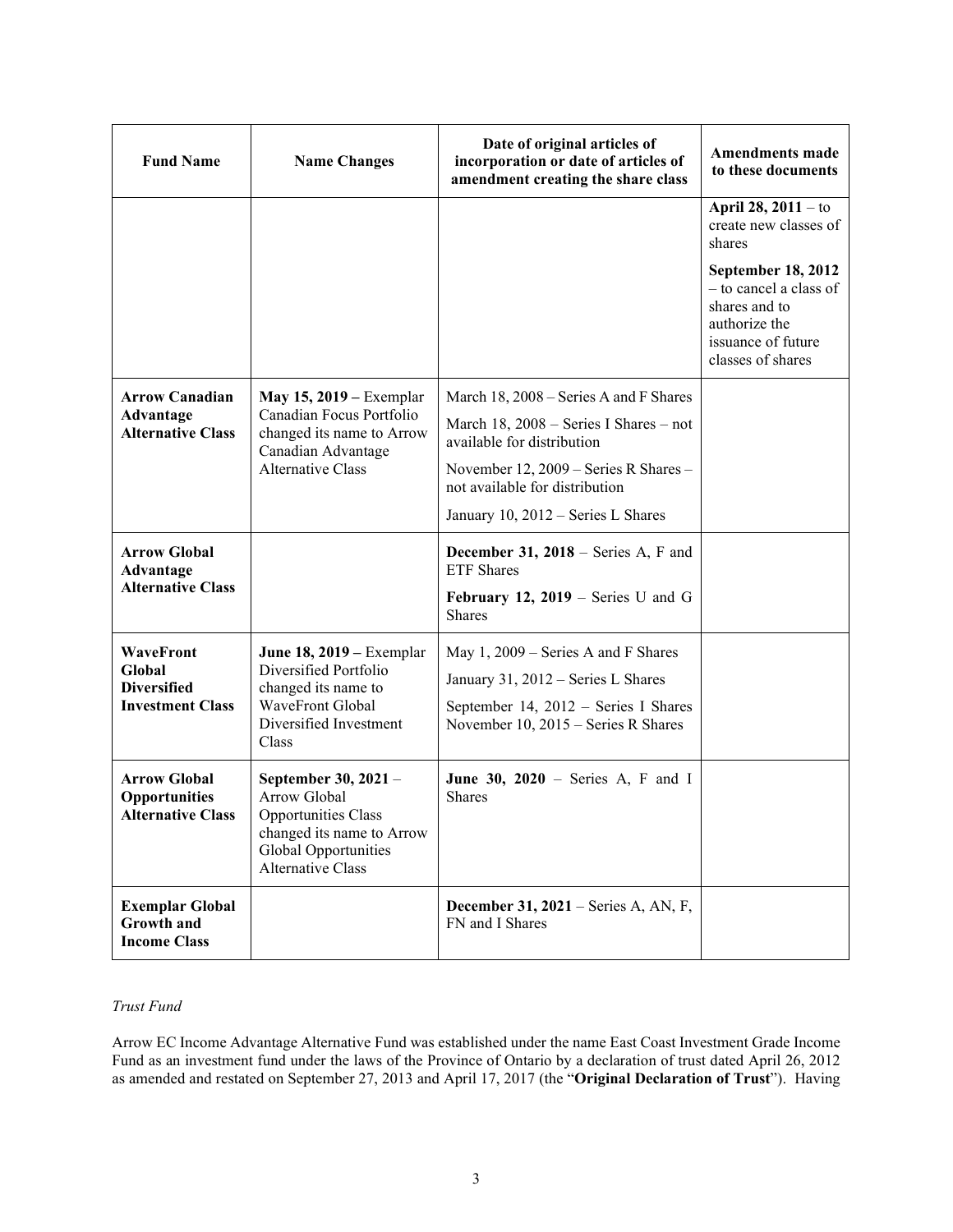obtained the approval of unitholders, the Trust Fund was converted (the "**Conversion**") to an open-end alternative mutual fund trust on June 26, 2020 (the "**Conversion Date**").

As part of such Conversion the following changes, among others, were implemented:

- a) on the Conversion Date, the securities of the Trust Fund were re-designated as Series FD Units;
- b) the name of the Trust Fund was changed to Arrow EC Income Advantage Alternative Fund;
- c) the investment objective and investment strategies of the Trust Fund were changed to reflect those provided for in the simplified prospectus of the Trust Fund; and
- d) the Original Declaration of Trust was superseded by and incorporated into an amended and restated master declaration of trust (the "**Declaration of Trust**") that is governed by the laws of the Province of Ontario.

Following the Conversion, the Trust Fund, and certain other trust funds managed by the Manager, is governed by the Declaration of Trust.

The Declaration of Trust was amended on September 30, 2020 to create a new series of units designated as Series R Units in the Trust Fund.

The Declaration of Trust was amended on June 15, 2021 to create a new series of units designated as Series ETF Units in the Trust Fund.

The schedules to the Declaration of Trust may be amended from time to time to add or delete an Arrow mutual fund or a series of units of an Arrow mutual fund.

#### **History of the Manager**

As described below, Arrow Capital Management Inc. ("**Arrow**", "**us**", "**our**", "**we**" or the "**Manager**") is the manager of the Funds:

| <b>Effective Date</b> | <b>Event</b>                                                                                                     |
|-----------------------|------------------------------------------------------------------------------------------------------------------|
| February 23, 2010     | BluMont Capital Corporation ("BluMont") acquired all of the shares of<br>Northern Rivers Capital Management Inc. |
| April 1, 2010         | Northern Rivers Capital Management Inc. and BluMont were amalgamated.                                            |
| December 2, $2013$    | Arrow acquired all the outstanding shares of BluMont, resulting in a change of<br>control of BluMont.            |
| April 1, 2014         | BluMont and Arrow were amalgamated and Arrow Capital Management Inc.<br>became the manager of the Fund.          |

#### **INVESTMENT RESTRICTIONS AND PRACTICES**

#### <span id="page-4-0"></span>**Restrictions under NI 81-102**

Subject always to compliance with their fundamental investment objectives, each Fund has adopted and is managed in accordance with the standard investment restrictions and practices set out in securities legislation, including National Instrument 81-102 – *Investment Funds* ("**NI 81-102**") (being the code established by the Canadian Securities Administrators to generally govern investment funds whose securities are offered by prospectus in Canada), which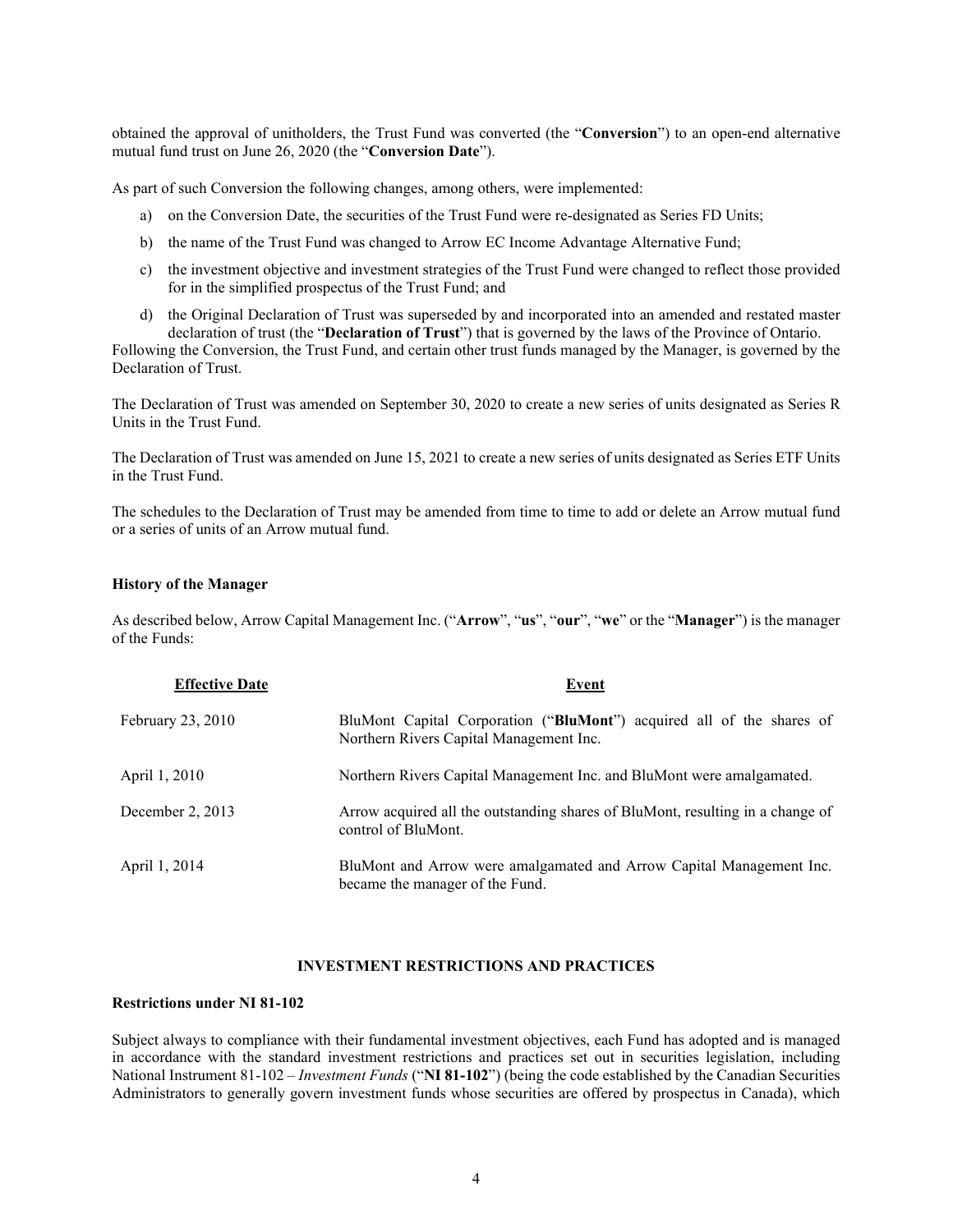are designed in part to ensure that each Fund's investments are diversified and relatively liquid and to ensure the proper administration of the Funds.

Each Fund is, or will be after the Conversion, considered an "alternative mutual fund", as defined in NI 81-102. This permits each Fund to use strategies generally prohibited by conventional mutual funds, such as the ability to invest more than 10% of its net asset value ("**NAV**") in securities of a single issuer, the ability to invest in physical commodities or specified derivatives, to borrow cash, to short sell beyond the limits prescribed for conventional mutual funds and to generally employ leverage.

## *Exemptive Relief*

Each of the Funds has obtained exemptive relief from securities regulators:

- 1) to permit a Fund to short sell securities having an aggregate market value of up to 100% of the Fund's NAV by exempting each Fund from the following provisions of NI 81-102:
	- a) Subparagraph  $2.6.1(1)(c)(v)$ , which restricts a Fund from selling a security short if, at the time, the aggregate market value of all securities sold short by the Fund exceeds 50% of the Fund's NAV; and
	- b) Section 2.6.2, which prohibits a Fund from borrowing cash or selling securities short if, immediately after entering into a cash borrowing or short selling transaction, the aggregate value of cash borrowed combined with the aggregate market value of all securities sold short by the Fund would exceed 50% of the Fund's NAV;

#### (the "**Market-Neutral Strategy Relief**")

- 2) exempting each Fund from the requirement in subsection 6.8.1(1) of NI 81-102, which provides that, except as provided in sections 6.8, 6.8.1 and 6.9 of NI 81-102, all portfolio assets of a Fund must be held under the custodianship of one custodian that satisfies the requirement of section 6.2 of NI 81-102, in order to permit a Fund to deposit portfolio assets with a borrowing agent that is not the Fund's custodian or sub-custodian in connection with a short sale of securities, if the aggregate market value of the portfolio assets held by the borrowing agent after such deposit, excluding the aggregate market value of the proceeds from outstanding short sales of securities held by the borrowing agent, does not exceed 25% of the NAV of the Fund at the time of deposit (the "**Short Sale Collateral Relief**");
- 3) exempting each Fund from subsection 9.3(1) and 10.3(1) of NI 81-102, to permit a Fund to process purchase and redemption orders for their securities, as described in this simplified prospectus and fund facts, on a weekly basis at their NAV per security as at the last valuation date of the week in which the purchase or redemption order for such securities is received (the "**Purchase and Redemption Relief**"); and
- 4) exempting each Fund from the requirement in subsection 6.1(1) of NI 81-102 to permit a Fund to appoint more than one custodian, each of which is qualified to be a custodian under section 6.2 of NI 81-102 and each of which is subject to all of the other requirements in Part 6 of NI 81-102 other than the prohibition against the Fund appointing more than one custodian in subsection 6.1(1) of NI 81-102 (the "**Custodian Relief**").

The custodians of each Fund are disclosed under the heading "*Organization and Management of the Arrow Alternative Mutual Funds - Custodians*" in the simplified prospectus. The Manager may appoint additional custodians in the future for one or more of the Funds in accordance with the Custodian Relief provided that the additional custodians are one of the Fund's prime brokers. The terms of any custodial agreement entered into with an additional custodian will comply with the requirements of NI 81-102 and will be filed as a material contract of the applicable Fund(s) following its execution.

In connection with the Market-Neutral Strategy Relief, the Manager has implemented the policies and procedures described under the heading "*Fund Governance - Policies and Procedures - Short Selling*" in this annual information form.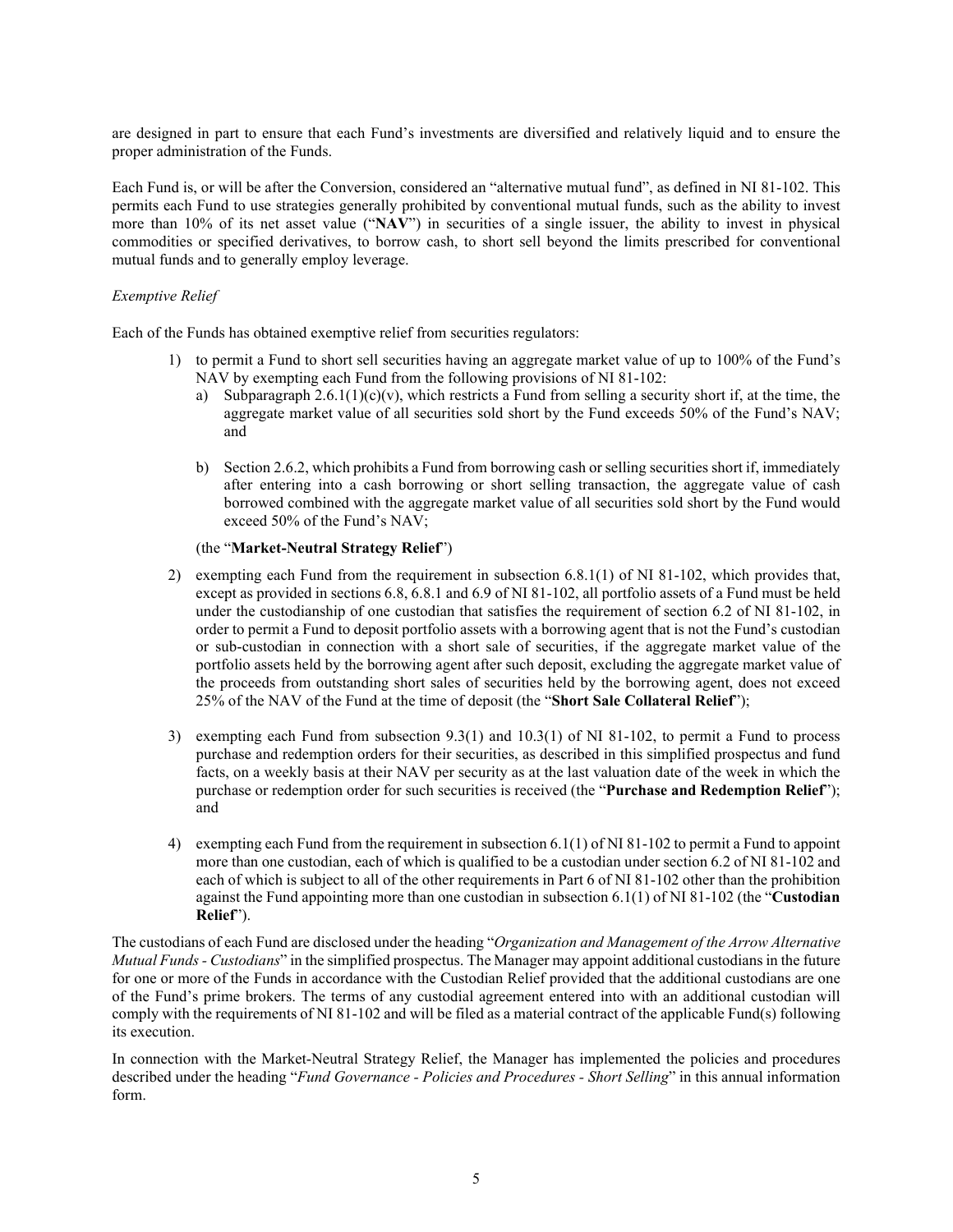Upon the appointment of an additional custodian for the Fund(s), the Manager will implement the operational systems and processes in respect of the applicable Fund(s) pursuant to the Custodian Relief as described under the heading "*Fund Governance – Policies and Procedures - Custodial Arrangements*" in this annual information form.

## *Arrow EC Income Advantage Alternative Fund Exemptive Relief to Permit Enhanced Short Selling Activities*

In order to permit the Trust Fund to engage in the short selling of "government securities" (as that term is defined in NI 81-102) up to a maximum of 300% of the Trust Fund's NAV, the Trust Fund has obtained exemptive relief from securities regulators from the following provisions of NI 81-102:

- 1) Subparagraph 2.6.1(1)(c)(v), which restricts the Trust Fund from selling a security short if, at that time, the aggregate market value of the securities sold short by the Trust Fund exceeds 50% of the Fund's NAV; and
- 2) Section 2.6.2, which states that the Trust Fund may not borrow cash or sell securities short if, immediately after entering into a cash borrowing or short selling transaction, the aggregate market value of cash borrowing combined with the aggregate market value of the securities sold short by the Trust Fund would exceed 50% of its NAV.

## (the "**Enhanced Short Selling Relief**")

In connection with this exemptive relief, the Trust Fund has implemented the policies, procedures and controls relating to short selling transactions described under the heading "*Fund Governance – Policies and Procedures – Short Sellings*".

#### *WaveFront Global Diversified Investment Class (the "WaveFront Class")*

Amendments to NI 81-102 that became effective January 3, 2019 ("**Alternative Mutual Fund Amendments**") established alternative mutual funds and repealed large sections of National Instrument 81-104 *Commodity Pools* ("**Former NI 81-104**"). Former NI 81-104 had permitted mutual funds that were commodity pools (such as the WaveFront Class) to be exempt from certain investment restrictions in NI 81-102. As stated above, with the amendments to NI 81-102, the WaveFront Class became an "alternative mutual fund".

The WaveFront Class has received exemptive relief from the regulators whereby the WaveFront Class will be permitted to have aggregate exposure to specified derivative transactions as previously permitted under Former NI 81-104. This includes the following restrictions:

- the notional leverage of the WaveFront Class, excluding futures on government securities and Euro dollars, is generally between 0% and 300% and can never go above 500% of the WaveFront Class' NAV;
- the notional leverage of the WaveFront Class, including futures on government securities and Euro dollars is typically around 300% but from time to time may be as high as 1000% of the WaveFront Class' NAV.

#### **Investment in Other Mutual Funds**

From time to time the Fund may invest in other investment funds and may purchase securities of, or enter into specified derivative transactions for which the underlying interest is based on the securities of other investment funds. Such investments may be entered into in conjunction with other strategies and investments in a manner considered most appropriate to achieving the Fund's investment objectives and enhancing returns as permitted by securities regulations. Those other investment funds may or may not be managed by the Manager or an affiliate or associate of the Manager. No percentage of net assets is dedicated to such investments. Accordingly, all the assets of the Fund may be invested in other investment funds in accordance with securities legislation, including NI 81-102.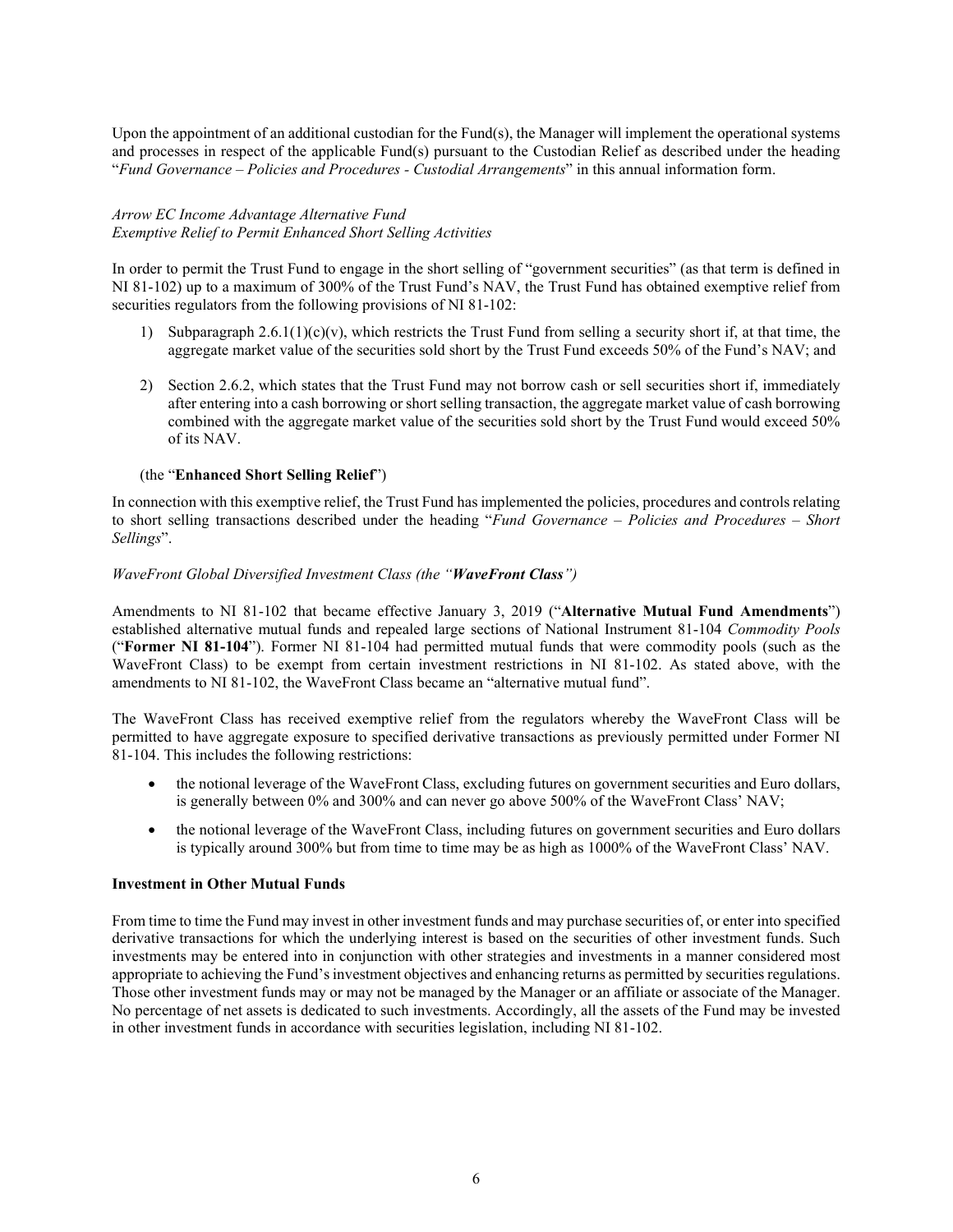#### **Investing in U.S. Listed ETFs**

Given the incorporation of the alternative mutual funds into NI 81-102, this ETF relief is only relevant for U.S. listed exchange traded funds.

Each Fund has obtained permission from the regulators to invest up to 10% of its net assets (taken at market value at the time of the investment) in exchange traded funds listed on a Canadian or United States stock exchange that seek to replicate the daily performance of either: (a) a widely-quoted market index (i) in an inverse multiple of 100% (an "**Inverse ETF**"), or (ii) by a multiple of up to 200% or an inverse multiple of up to 200% (in either case, a "**Leveraged ETF**"); or (b) gold or silver on an unlevered basis (a "**Commodity** ETF" and, together with Inverse ETFs and Leveraged ETFs, "**Permitted ETFs**"). In each case: (a) the investment will be made by the Fund in accordance with its investment objective; (b) the aggregate investment by the Fund in Permitted ETFs will not exceed 10% of the Fund's net asset value, taken at market value at the time of purchase; and (c) the Fund will not purchase securities of Inverse ETFs or Leveraged ETFs or short sell securities of any issuer if, immediately after such purchase or short sale, the Fund's aggregate market value exposure represented by all such securities purchased and/or sold short would exceed 100% of the net assets of the Fund, taken at market value at the time of the transaction

#### **Relief with Respect to the Offering of Series ETF Securities**

The Funds have obtained relief from applicable securities laws in connection with the offering of Series ETF securities to:

- (i) relieve the Funds from (a) the requirement to prepare and file a long form prospectus for the Series ETF securities in accordance with National Instrument 41-101 – *General Prospectus Requirements* in the form prescribed by Form 41-101F2 *Information Required in an Investment Fund Prospectus*, subject to the terms of the relief, provided that the Funds file a prospectus for the Series ETF securities in accordance with the provisions of National Instrument 81-101 – *Mutual Fund Prospectus Disclosure*, other than the requirements pertaining to the filing of a fund facts document;
- (ii) relieve the Funds from the requirement that a prospectus offering Series ETF securities contain a certificate of the underwriters;
- (iii) relieve a person or company purchasing Series ETF securities of a Fund in the normal course through the facilities of the Toronto Stock Exchange ("**TSX**") or another exchange from the take-over bid requirements of Canadian securities legislation;
- (iv) permit each Fund that offers Series ETF securities to borrow cash from the custodian of the Fund (the "**Custodian**") and, if required by the Custodian, to provide a security interest over any of its portfolio assets as a temporary measure to fund the portion of any distribution payable to unitholders that represents, in the aggregate, amounts that are owing to, but not yet been received by, the Fund; and
- (v) treat the Series ETF and the mutual fund series of a Fund as if such series were two separate funds in connection with their compliance with the provisions of Parts 9, 10 and 14 of NI 81-102.

Additionally, certain dealers of the Funds, including the Designated Brokers (as defined below) and ETF Dealers (as defined below), have received relief from the Canadian securities regulatory authorities from the requirement that a dealer, not acting as agent of the purchaser, who receives an order or subscription for a security offered in a distribution to which the prospectus requirement of the securities legislation of the provinces and territories applies, send or deliver to the purchaser or its agent, unless the dealer has previously done so, the latest prospectus and any amendment either before entering into an agreement of purchase and sale resulting from the order or subscription, or not later than midnight on the second business day after entering into that agreement. As a condition of this relief, the dealer is required to deliver a copy of the ETF summary document of the applicable fund to a purchaser if the dealer does not deliver a copy of the fund's simplified prospectus.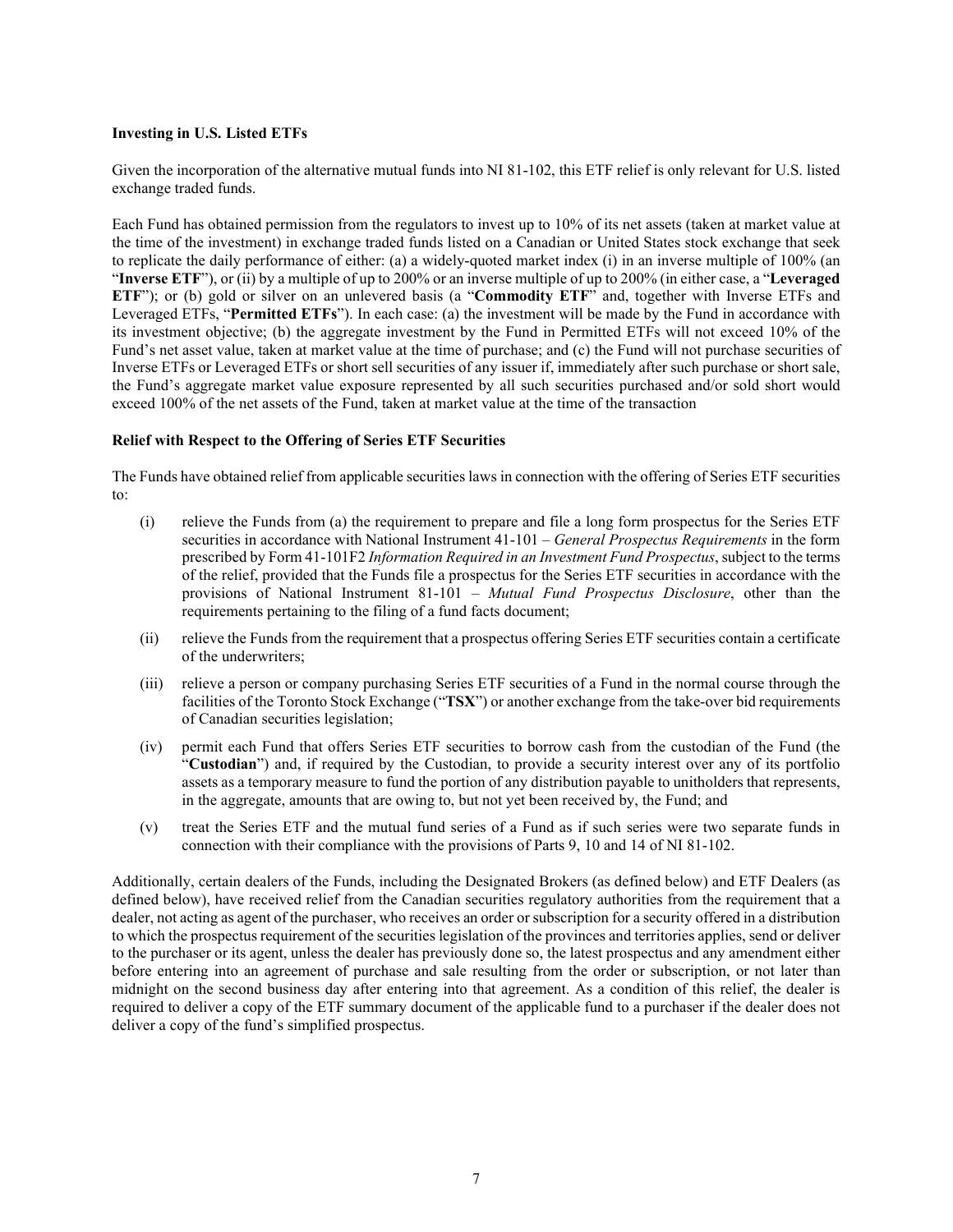#### **Changes To Fundamental Investment Objectives**

A change in a Fund's investment objectives may only be made after first obtaining the consent of a majority of votes cast by that Fund's investors and proxyholders present at a meeting called to consider the change. However, in order to reduce the Funds' costs, you will not receive notice of routine administrative or compliance changes that would not have an adverse monetary impact on your investment. Please see "Fundamental Changes" for details of the matters which may not be effected without securityholder approval.

## **YOUR RIGHTS AS AN INVESTOR**

<span id="page-8-0"></span>As an investor, you have the right to share in any distributions (other than management fee distributions and distributions paid in respect of a different series of units that are intended to constitute a return of capital) that the Trust Fund makes. As an investor in a Corporate Class, you have the right to share in any dividends that are declared and any capital that is returned through a return of capital on the series of shares of the Corporate Class you hold. You can sell your securities and switch from a Fund to another fund at any time. If a Fund stops operating, you have the right to share in the Fund's net assets after it has paid any outstanding debts. You can pledge your securities as security, but you may not transfer or assign them to another party. Pledging securities held in a registered plan may result in adverse tax consequences.

You are entitled to receive notice of unitholder and shareholder meetings, where you will have one vote for each whole unit or share you own. You have the right to vote on the following matters:

- a change in the method of calculating, or the introduction of, a fee or expense charged to a Fund if the change could increase the charges to the Fund or its securityholders except where:
	- (i) the Fund contracts at arm's length and with parties other than the Manager or an associate or affiliate of the Manager, and
	- (ii) the unitholders have received at least 60 days' notice before the effective date of the change;
- appointment of a new manager, unless the new manager is an affiliate of the current manager;
- a change in a Fund's fundamental investment objective;
- any decrease in the frequency of calculating the net asset value per security of a Fund;
- in certain circumstances, a merger with, or transfer of assets to, another issuer if:
	- o the Fund will be discontinued; and
	- o investors in the discontinued Fund will become investors in the other issuer;
- a merger with, or acquisition of assets from, another issuer if:
	- o the Fund will continue;
	- o investors in the other issuer will become investors in the Fund; and
	- o the transaction would be a significant change to the Fund; and
- a restructuring of a Fund into a non-redeemable investment fund or into an issuer that is not an investment fund.

The rights, privileges, conditions and restrictions of a Corporate Class may only be changed by a vote of shareholders. If you own securities of any series of a Fund, you will be entitled to vote at any meeting of securityholders of that series, for example, to change the management fee payable by that series. You will also be entitled to vote at any meeting called that affects the Fund as a whole, for example, to change the investment objective of a Fund. A change to the investment objective of a Fund would require a majority of votes cast at a meeting of securityholders.

If a Fund invests in an underlying fund we will not vote any of the securities it holds of the underlying fund. However, we may arrange for you to vote your share of those securities.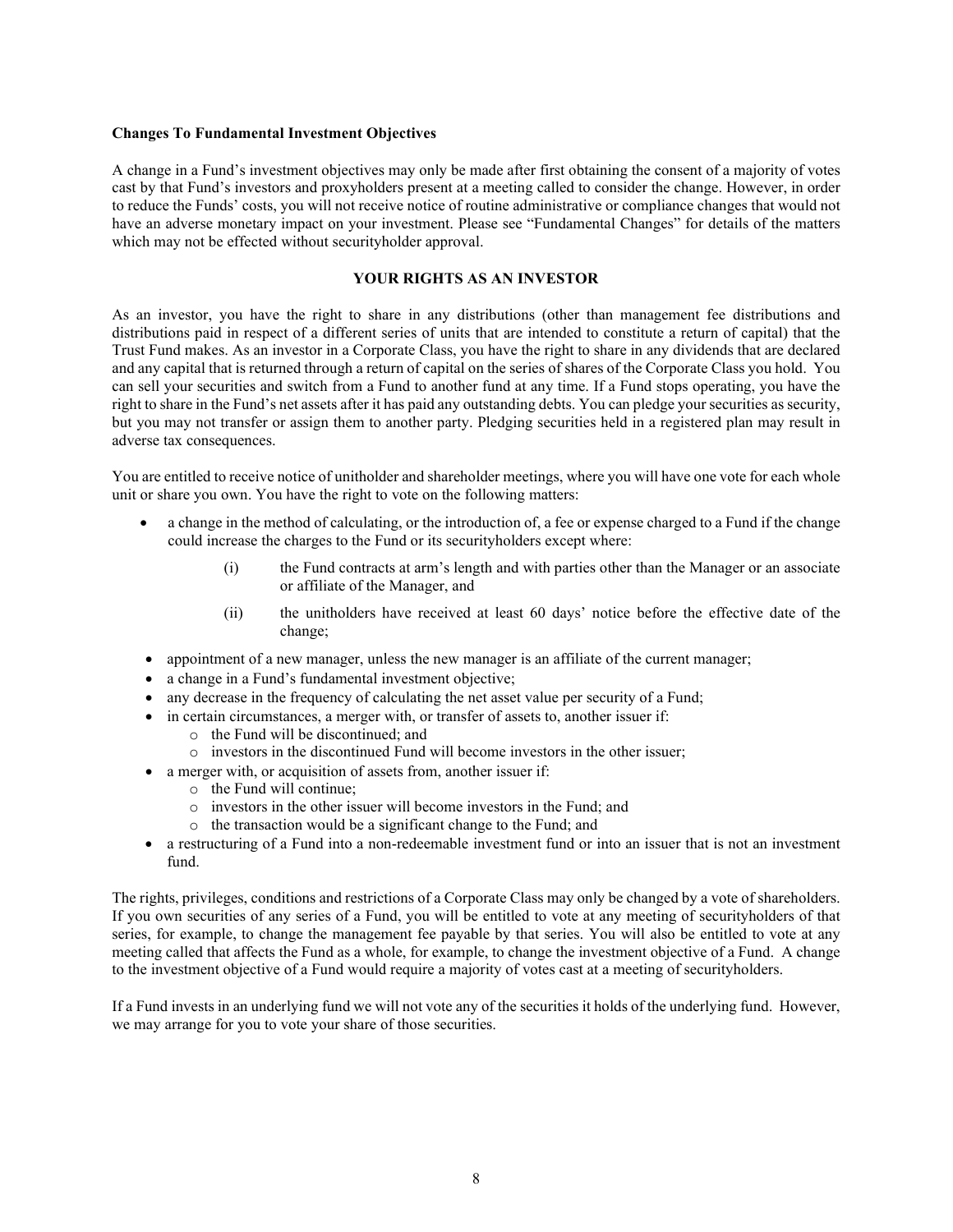## <span id="page-9-0"></span>**CALCULATION OF NET ASSET VALUE**

Whether you are buying, selling or switching a Fund, we base the transaction on the value of the Fund security. The price of a security is called the "*net asset value*" or "*NAV*" per security, or the "*security value*". We calculate a separate NAV per security for each series of the Funds by taking the value of the assets of the series of the Fund, subtracting any liabilities of the series of the Fund and dividing the balance by the number of securities held by investors in that series of the Fund.

We calculate NAV at 4:00 p.m. Eastern time on each "*valuation day*". A valuation day is any day that the Toronto Stock Exchange is open for trading. The Funds' security value will fluctuate with the value of its investments. When you buy, sell, transfer or switch units of the Fund, the price is the next NAV we calculate after receiving your order. When you place your order through a representative, the representative sends it to us. If we receive your properly completed order before 4:00 p.m. Eastern time on a valuation day, we will process it using that day's NAV per security. If we receive your order after that time, we will use the NAV per security on the next valuation day. The valuation day used to process your order is called the "*trade date*".

The NAV and the NAV per security are available at www.arrow-capital.com and upon request by any securityholder, at no cost, by calling 1-877-327-6048.

#### **VALUATION OF PORTFOLIO SECURITIES**

<span id="page-9-1"></span>In calculating the NAV, each Fund values the various assets as described below. We may deviate from these valuation practices in circumstances where this would be appropriate, for example, if trading in a security is halted because of significant negative news about the company.

| <b>Type of Asset</b>                                                                                                     | <b>Method of Valuation</b>                                                                                                                                                                                                                                                                                                                                                                                                                                                                                                                                                                |
|--------------------------------------------------------------------------------------------------------------------------|-------------------------------------------------------------------------------------------------------------------------------------------------------------------------------------------------------------------------------------------------------------------------------------------------------------------------------------------------------------------------------------------------------------------------------------------------------------------------------------------------------------------------------------------------------------------------------------------|
| Liquid assets, including<br>cash on hand or on deposit,<br>accounts receivable and<br>prepaid expenses                   | Valued at full face value unless we determine the asset is not worth full face value,<br>in which case we will determine a fair value.                                                                                                                                                                                                                                                                                                                                                                                                                                                    |
| Money market instruments                                                                                                 | The purchase cost amortized to the instrument's due date.                                                                                                                                                                                                                                                                                                                                                                                                                                                                                                                                 |
| Bonds, term notes, shares,<br>subscription rights and<br>other securities listed or<br>traded on a stock exchange        | The latest available sale price reported by any means in common use. If a price is not<br>available, we determine a price at the average of the closing bid and ask price or the<br>latest available sale price. If the securities are listed or traded on more than one<br>exchange, the Fund calculates the value in a manner that we believe accurately<br>reflects fair value. If we believe stock exchange quotations do not accurately reflect<br>the price the Fund would receive from selling a security, we can value the security at<br>a price we believe reflects fair value. |
| Bonds, term notes, shares,<br>subscription rights and<br>other securities not listed<br>or traded on a stock<br>exchange | The price quotation or valuation that we believe best reflects fair value.                                                                                                                                                                                                                                                                                                                                                                                                                                                                                                                |
| Restricted securities as<br>defined in NI 81-102                                                                         | The market value of securities of the same class which are not restricted, multiplied<br>by the percentage that the Fund's acquisition cost was of the market value of such<br>securities at the time of acquisition, provided that a gradual taking into account of<br>the actual value of the securities may be made where the date on which the                                                                                                                                                                                                                                        |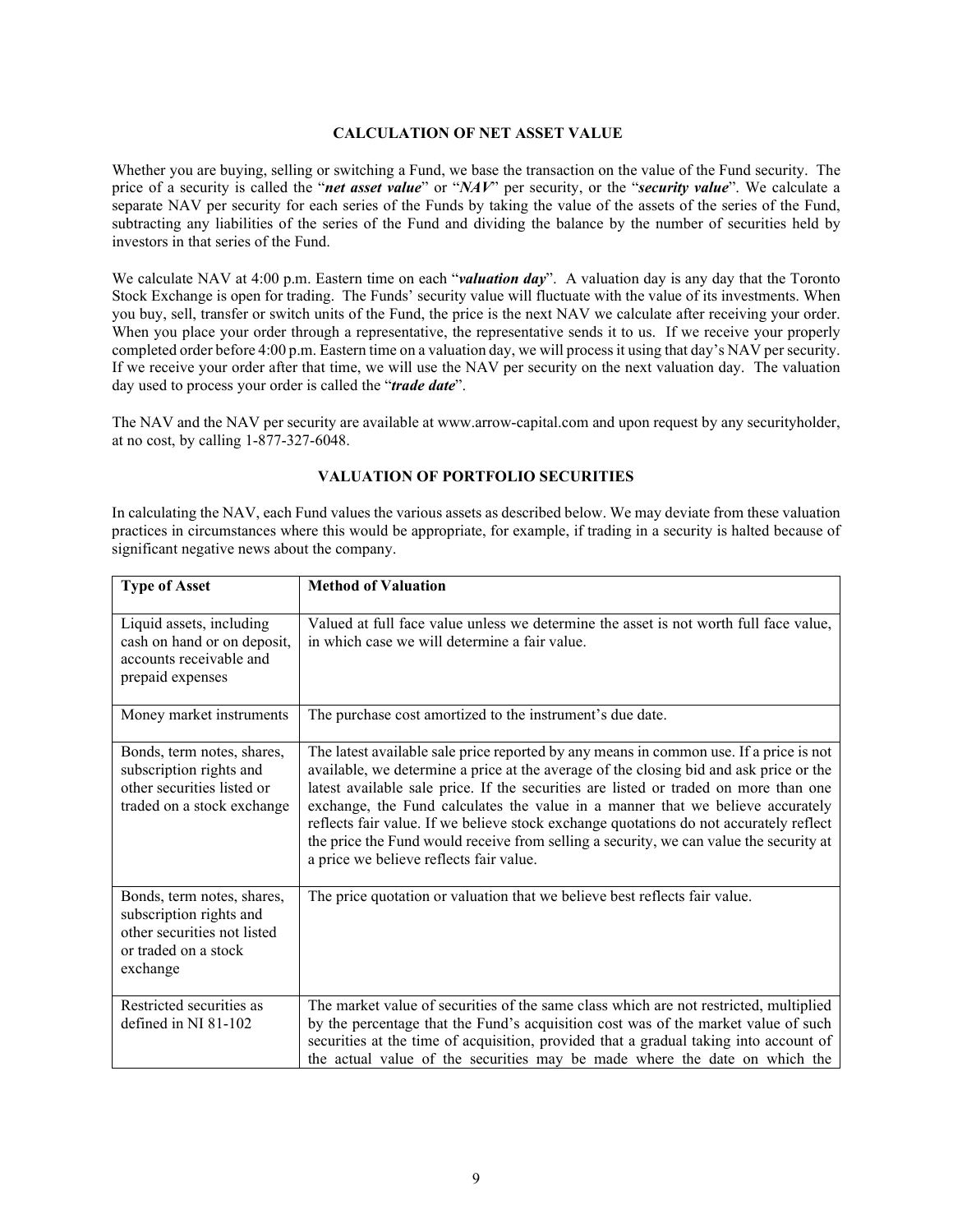|                                                                                                                                                                                                                     | restrictions will be lifted is known or such lower value as may be available from<br>reported quotations in common use.                                                                                                                                                                                                                                      |
|---------------------------------------------------------------------------------------------------------------------------------------------------------------------------------------------------------------------|--------------------------------------------------------------------------------------------------------------------------------------------------------------------------------------------------------------------------------------------------------------------------------------------------------------------------------------------------------------|
| Long positions in clearing<br>corporation options,<br>options on futures, over-<br>the-counter options, debt-<br>like securities and listed<br>warrants                                                             | The current market value.                                                                                                                                                                                                                                                                                                                                    |
| Premiums received from<br>written clearing<br>corporation options,<br>options on futures or over-<br>the-counter options                                                                                            | Treated as deferred credits and valued at an amount equal to the market value that<br>would trigger closing the position. The deferred credit is deducted when calculating<br>the net asset value of the Fund. Any securities that are the subject of a written clearing<br>corporation option or over-the-counter option will be valued as described above. |
| Futures contracts, forward<br>contracts and swaps                                                                                                                                                                   | Valued according to the gain or loss the Fund would realize if the position were<br>closed out on the day of the valuation. If daily limits are in effect, the value will be<br>based on the current market value of the underlying interest.                                                                                                                |
| Assets valued in foreign<br>currency, deposits,<br>contractual obligations<br>payable to the Fund in<br>foreign currency and<br>liabilities and contractual<br>obligations the fund must<br>pay in foreign currency | Valued using the exchange rate from a publicly disseminated quotation service.                                                                                                                                                                                                                                                                               |
| Precious metals                                                                                                                                                                                                     | Precious metals (certificates or bullion) and other commodities are valued at their<br>fair market value, generally based on prevailing market prices as reported on<br>exchanges or other markets.                                                                                                                                                          |
| Securities of other mutual<br>funds                                                                                                                                                                                 | The value of the securities will be the net asset value per security on that day or, if<br>the day is not a valuation day of the mutual fund, the net asset value per security on<br>the most recent valuation day for the mutual fund.                                                                                                                      |

National Instrument 81-106 *Investment Fund Continuous Disclosure* ("**NI 81-106**") requires each Fund to calculate its net asset value by determining the fair value of its assets and liabilities. CIBC Mellon Global Securities Services Company has been appointed to perform valuation services for us. Any valuation services will be done using the methods of valuation described above.

## **DESCRIPTION OF SECURITIES OFFERED BY THE FUNDS**

<span id="page-10-0"></span>Each Fund is sold in units or shares, each representing an equal interest in the related series of the Funds. You will find a list of all of the series of securities each Fund offers on the front cover of this annual information form. In this document, all series of securities, except for Series ETF securities, are collectively referred to as the "Mutual Fund Series" securities.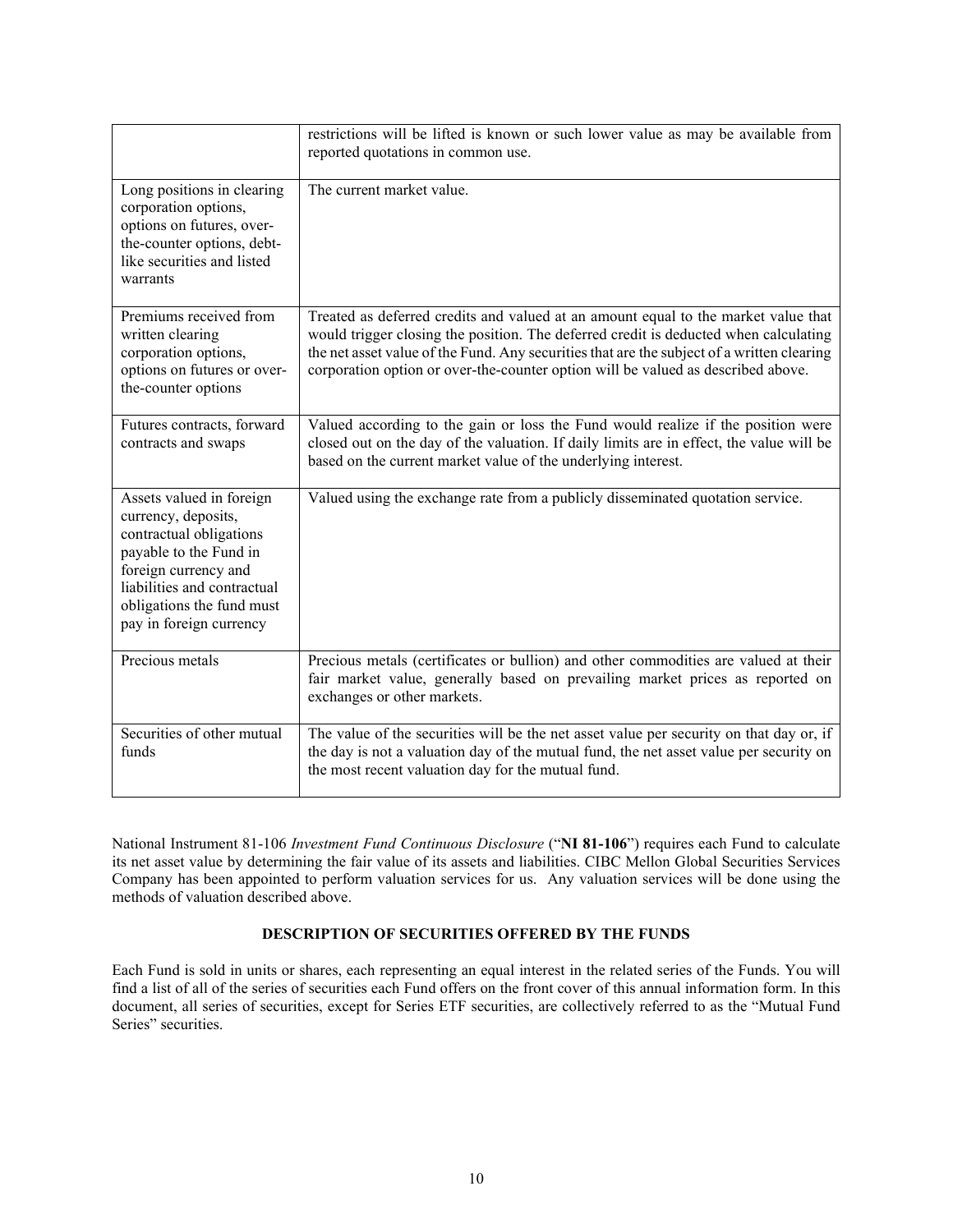#### **PURCHASE, SWITCHES AND REDEMPTIONS**

<span id="page-11-0"></span>You may purchase or switch Mutual Fund Series securities from the Funds to other funds managed by Arrow or redeem your Mutual Fund Series securities in the Funds through registered dealers in each of the provinces and territories of Canada. You can contact Arrow for the names of registered dealers in your province or territory of residence.

Series ETF securities are available to investors that purchase such securities on the TSX or another exchange or marketplace.

#### **Purchases**

## *Mutual Fund Series Securities*

The Funds have multiple series available for investors. Different purchase options require investors to pay different fees and expenses and, if applicable, the choice of purchase options affects the amount of compensation paid by Arrow to your dealer.

You can invest in a Fund by completing a purchase application, which you can get from your representative. Your initial investment in a Fund must be at least \$1,000. Any subsequent purchase must be at least \$100.

| <b>Series</b>                 | Feature                                                                                                                                                                                                                                                                                                                                                                                                                                                                                                                                                                                                                                                                                                                                                                                                             |
|-------------------------------|---------------------------------------------------------------------------------------------------------------------------------------------------------------------------------------------------------------------------------------------------------------------------------------------------------------------------------------------------------------------------------------------------------------------------------------------------------------------------------------------------------------------------------------------------------------------------------------------------------------------------------------------------------------------------------------------------------------------------------------------------------------------------------------------------------------------|
| Series A, AD and U Securities | These series of Securities are available to all investors.<br>You may purchase these series of Securities by way of<br>front-end<br>sales<br>charge<br>(the)<br>"Front-End<br>the<br>Securities"). You may be required to pay your dealer a<br>sales charge when you buy these securities. This sales<br>charge is negotiable between you and your dealer.<br>Series A Securities are a Non-Fixed Rate Distribution<br>Series as defined below.<br>Series AD Securities are a Fixed Rate Distribution<br>Series as defined below.<br>Series U Securities are designed for investors who wish<br>to make their investment in U.S. dollars. Series U<br>Securities are a U.S. Option and a Non-Fixed Rate<br>Distribution Series for Arrow Global Advantage<br>Alternative Class and a Fixed Rate Distribution Series |
|                               | for Arrow EC Income Advantage Alternative Fund<br>(each as defined below).                                                                                                                                                                                                                                                                                                                                                                                                                                                                                                                                                                                                                                                                                                                                          |
| Series F, FD and G Securities | These series of Securities are generally only available to<br>investors who are enrolled in a dealer sponsored fee-for-<br>service or "wrap" program and who are subject to an<br>annual advisory or asset-based fee rather than<br>("Fee-Based<br>commissions for each transaction<br>Securities"). Fee-Based Securities are not subject to<br>sales charges. In certain circumstances, investors who<br>purchase Fee-Based Securities must enter into an<br>agreement with their dealer which identifies an annual<br>account fee (a "Fee-Based Account Fee") negotiated                                                                                                                                                                                                                                          |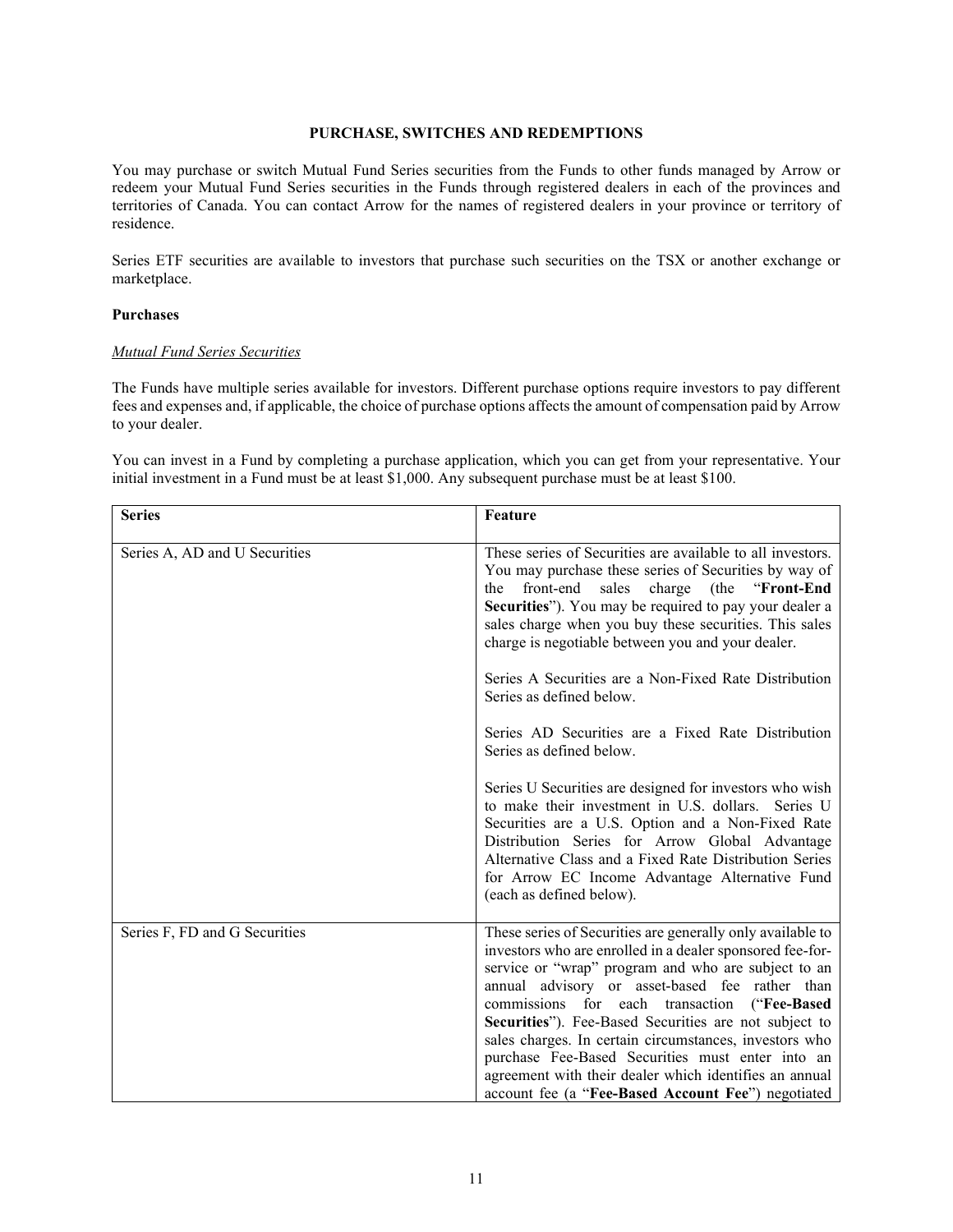|                           | with their financial advisor and payable to their dealer.<br>This Fee-Based Account Fee is in addition to the<br>management fee payable by the Funds for Fee-Based<br>Securities.<br>Series F Securities are a Non-Fixed Rate Distribution<br>Series as defined below.<br>Series FD Securities are a Fixed Rate Distribution Series<br>as defined below.                                                              |
|---------------------------|-----------------------------------------------------------------------------------------------------------------------------------------------------------------------------------------------------------------------------------------------------------------------------------------------------------------------------------------------------------------------------------------------------------------------|
|                           | Series G Securities are designed for investors who wish<br>to make their investment in U.S. dollars. Series G<br>Securities are a U.S. Option Series and a Non-Fixed<br>Rate Distribution Series for Arrow Global Advantage<br>Alternative Class and a Fixed Rate Distribution Series<br>for Arrow EC Income Advantage Alternative Fund<br>(each as defined below).                                                   |
| Series I and R Securities | Series I and R Securities are typically for institutional<br>investors such as pension plans, endowment funds and<br>corporations, high net worth individuals and group<br>RRSPs that maintain a minimum investment in a Fund<br>as negotiated with Arrow. You may be required to pay<br>your dealer a sales charge when you buy these securities.<br>This sales charge is negotiable between you and your<br>dealer. |
|                           | Series I and R Securities are a Non-Fixed Rate Dividend<br>Series as defined below.                                                                                                                                                                                                                                                                                                                                   |

"**U.S. Option Series**" are designed for investors who wish to make their investment in U.S. Dollars. Funds offering U.S. Option Series hedge those series against changes in the U.S. currency relative to the Canadian currency and in doing so attempt to eliminate fluctuations between Canadian and U.S. currencies such that the performance of the U.S. Option Series are expected to be substantially the same performance as the performance of Series A and F Securities, respectively, purchased using the Canadian dollar pricing option. However, there may be factors beyond a Fund's control such as derivative transaction costs and performance fees which may cause there to be differences in the performance of the series. In addition, there may be circumstances, from time to time, in which a Fund may not be able to fully hedge its Canadian exposure back to U.S. dollars in respect of a U.S. Option Series.

"**Fixed Rate Distribution Series"** are designed for investors who wish to receive regular distributions from a Trust Fund or regular dividends from a Corporate Class. **If the Fund earns more income or capital gains than the distribution or dividend, it will distribute the excess each December. If the Fund earns less than the distribution or dividend, the difference is a return of capital.**

"**Non-Fixed Rate Distribution Series**" are designed for investors who do not wish to receive regular paymentsfrom a Fund. Each December, each Fund will make an annual distribution or dividend of its taxable income, if any, to holders of the Non-Fixed Rate Distribution Series.

**You should not confuse the distribution or dividend rate with a Fund's rate of return or its yield of its portfolio.**

**All distributions or dividends will be reinvested, without charge, in additional securities of that series, unless you elect in advance to receive them in cash.**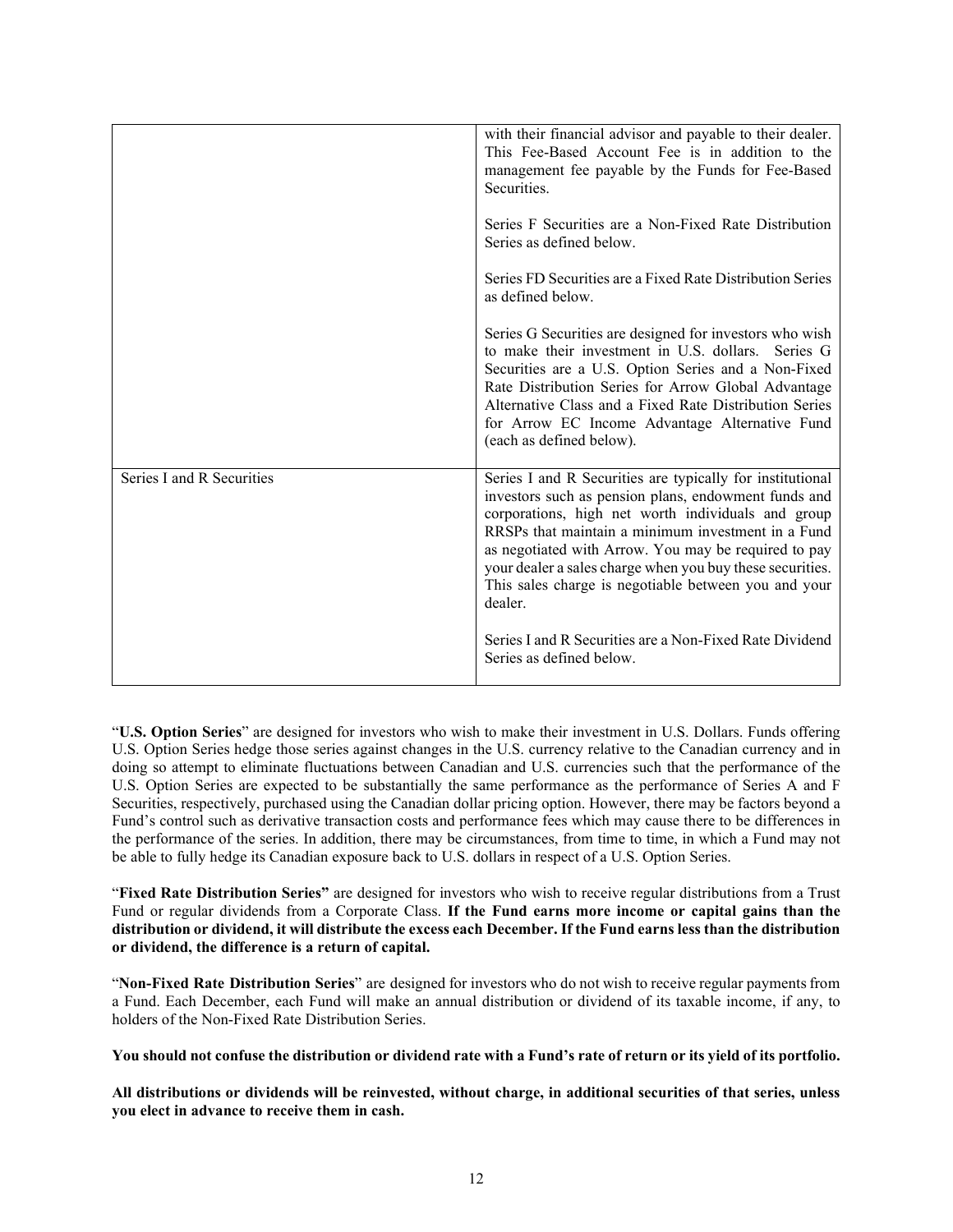Payment for securities of a Fund must be received within two business days of your order or we will redeem your securities on the next business day. If the proceeds are greater than the payment you owe, the Funds are required by securities regulation to keep the difference. If the proceeds are less than the payment you owe, your dealer must pay the difference (and your dealer may seek to collect this amount plus expenses from you).

We may reject your purchase order within one business day of receiving it. Any monies sent with your order will be returned immediately.

#### *Series ETF Securities*

Series ETF securities of the Funds will be issued and sold on a continuous basis and there is no maximum number of Series ETF securities that may be issued. Series ETF securities of the Funds can be bought in Canadian dollars only.

The Series ETF securities of the Arrow EC Income Advantage Alternative Fund are listed is RATE.

Securityholders may incur customary brokerage commissions in buying or selling Series ETF securities. No fees are paid by a securityholder to the Manager or the Funds in connection with the buying or selling of Series ETF securities on the TSX or another exchange or marketplace.

Series ETF securities are a Fixed Rate Distribution Series.

## *To Designated Brokers and ETF Dealers*

The Manager, on behalf of each Fund that offers Series ETF securities, has entered or will enter into a designated broker agreement with a designated broker (a "**Designated Broker**") pursuant to which the Designated Broker has agreed, or will agree, to perform certain duties relating to the Series ETF securities of a Fund including, without limitation: (i) to subscribe for a sufficient number of securities to satisfy the applicable exchange's original listing requirements; (ii) to subscribe for securities when cash redemptions of securities occur; and (iii) to post a liquid twoway market for the trading of securities on the applicable exchange. In accordance with the designated broker agreement, the Manager may require the Designated Broker to subscribe for Series ETF securities for cash.

Generally, all orders to purchase Series ETF securities directly from a Fund must be placed by a Designated Broker or an "ETF Dealer", which is a registered dealer (that may or may not be a Designated Broker) that has entered into an agreement with us authorizing the dealer to subscribe for, purchase and redeem Series ETF securities from one or more Funds on a continuous basis from time to time.

We reserve the absolute right to reject any subscription order placed by a Designated Broker or ETF Dealer in connection with the issuance of Series ETF securities. If we reject your order, we will immediately return any money received, without interest.

No fees or commissions will be payable by a Fund to a Designated Broker or ETF Dealer in connection with the issuance of Series ETF securities. On the listing, issuance, exchange or redemption of Series ETF securities, we may, in our discretion, charge an administrative fee to a Designated Broker or ETF Dealer to offset the expenses incurred in listing, issuing, exchanging or redeeming the securities.

After the initial issuance of Series ETF securities to the Designated Broker(s) to satisfy the applicable exchange's original listing requirements, a Designated Broker or ETF Dealer may place a subscription order for a Prescribed Number of Series ETF securities (and any additional multiple thereof) of a Fund on any day on which a session of the exchange or marketplace on which the Series ETF securities of that Fund are listed is held (a "**Trading Day**"), or such other day as determined by us. "Prescribed Number of Series ETF Securities" means the number of Series ETF securities of the Fund determined by us from time to time for the purpose of subscription orders, exchanges, redemptions or for other purposes. The cut-off time for Series ETF securities of the Funds is 4 p.m. (Toronto time) on a Trading Day (the "**Cut-Off Time**"). If the TSX's trading hours are shortened or changed for other regulatory reasons, we may change the Cut-Off Time. Any subscription order that is received by the Cut-Off Time will be deemed to be received on that Trading Day and will be based on the net asset value per unit determined on such Trading Day. Any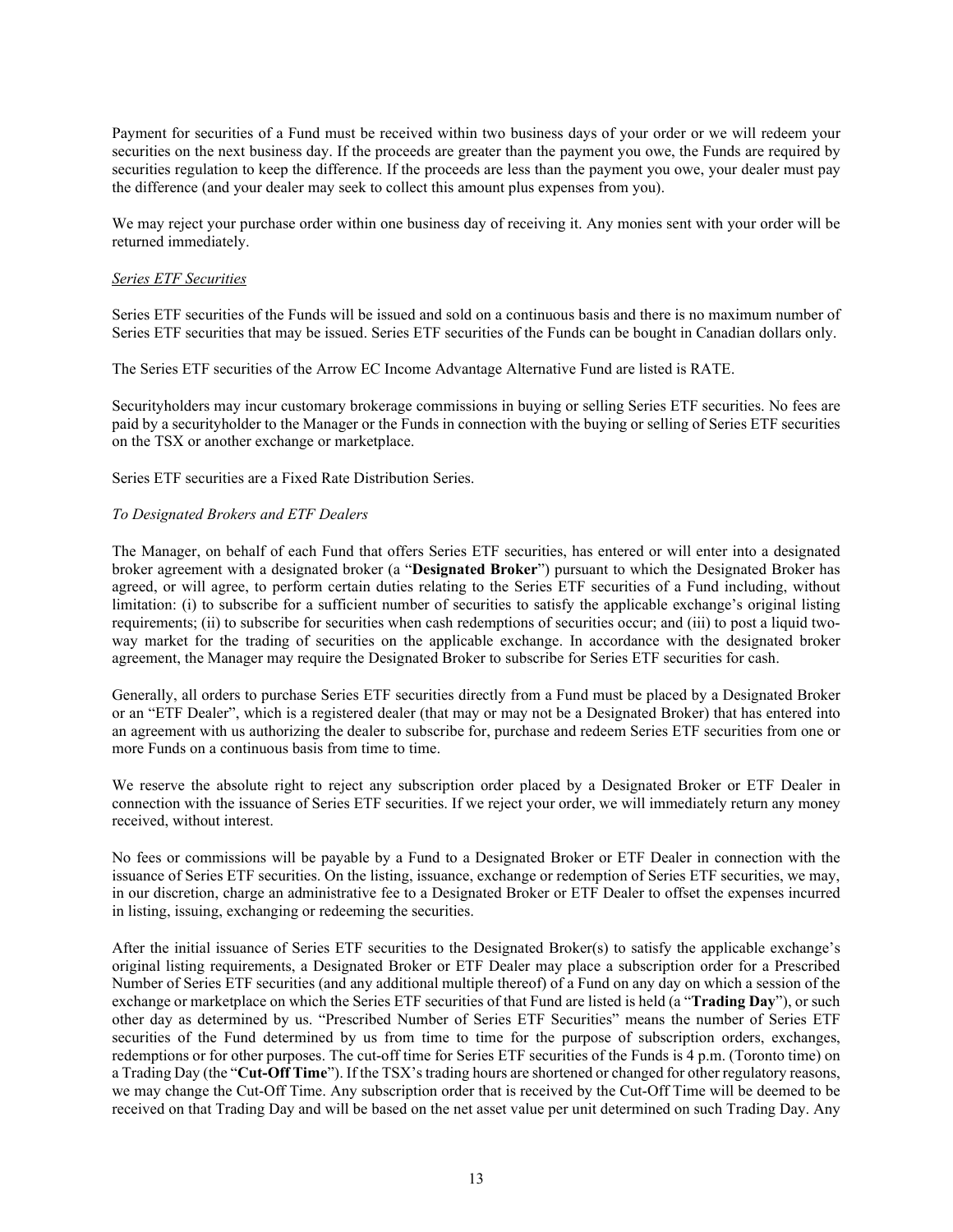subscription order received after the Cut-Off Time on a Trading Day will be deemed to be received on the next Trading Day and will be based on the net asset value per unit determined on such following Trading Day.

For each Prescribed Number of Series ETF Securities issued, an ETF Dealer must deliver payment consisting of, in our discretion: (i) cash in an amount equal to the aggregate net asset value per unit of the Prescribed Number of Series ETF Securities next determined following the receipt of the subscription order; (ii) a group of securities or assets representing the constituents of, and their weightings in, the Fund ("Basket of Securities") or a combination of a Basket of Securities and cash, as determined by us, in an amount sufficient so that the value of the securities and cash received is equal to the aggregate net asset value per unit of the Prescribed Number of Series ETF Securities next determined following the receipt of the subscription order; or (iii) securities other than Baskets of Securities or a combination of securities other than Baskets of Securities and cash, as determined by us, in an amount sufficient so that the value of the securities and cash received is equal to the aggregate net asset value per unit of the Prescribed Number of Series ETF Securities next determined following the receipt of the subscription order.

We will make available to the Designated Brokers and ETF Dealers information as to the Prescribed Number of Series ETF Securities and any Basket of Securities for each Fund for each Trading Day. We may, in our discretion, increase or decrease the Prescribed Number of Series ETF Securities from time to time.

#### *To Designated Brokers in special circumstances*

Series ETF securities may also be issued by a Fund to Designated Brokers in certain special circumstances, including when cash redemptions of Series ETF securities occur.

#### **Management Fee Rebate Program**

The Manager reserves the right to offer a reduced management fee (which is negotiable with the Manager) to selected purchasers who purchase securities and after giving effect to such purchase would hold securities of a Fund having values that exceed certain thresholds. This is achieved by reducing the management fee charged to the Fund based on the aggregate Security Value of the securities held by such a purchaser and distributing the amount of the reduction (a "**Management Fee Rebate**"), payable in cash or in additional securities of the applicable Fund (subject to the capacity of the Fund's service providers to effect payment in each form) to the purchaser. Management Fee Rebates, where applicable, will be calculated and accrued on each day on which the Fund is valued. The level of reduction in the management fee is negotiable between the investor and the Manager and will be based on a case by case review of the size of the investor's account and the extent of services required by the investor. Reductions will not necessarily be based upon purchases over a specified period of time or on the value of an investor's account at a particular point in time.

#### **Switches**

You can switch your securities, except for Series ETF securities, between the Funds or to another fund in our group of funds, including securities of any new mutual fund which is created and offered by Arrow after the date of this document (provided that securities of the new mutual fund have been qualified for sale in your province or territory of residence). A switch involves the redemption of the securities of a Fund and a purchase of securities in another permitted fund. You cannot switch Series ETF units for units of another series of the same Fund or for units of another Fund.

Front-End Securities of a Fund can only be exchanged for other Front-End Securities of the Fund, another Fund or other permitted fund also offered under the initial sales charge option.

The switch of securities by a securityholder from one Fund to another Fund will constitute a disposition of such securities for purposes of the *Income Tax Act* (Canada) (the "**Tax Act**"). As a result, a taxable securityholder will generally realize a capital gain or capital loss on the disposition of such securities. The capital gain or loss for tax purposes in respect of the securities will generally be the difference between the security price of such securities at that time (less any fees) and the adjusted cost base of those securities to the taxpayer.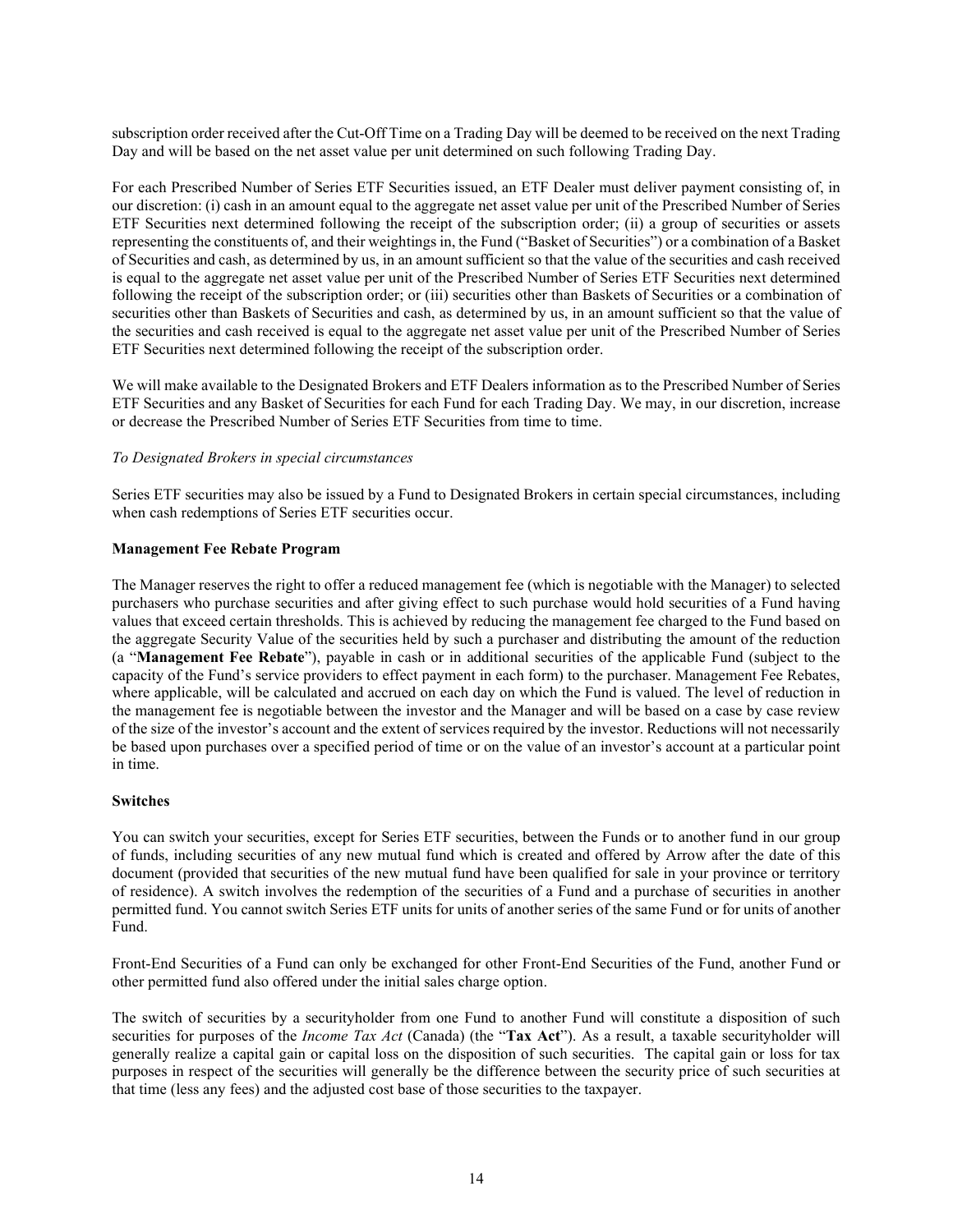You can change or convert your securities of one series to securities of another series of the same Fund (except for Series ETF Securities) by contacting your representative. No fees apply. You can only change securities into a different series if you are eligible to buy such securities. Changing or converting securities from one series to another series (other than a conversion to or from the U.S. Option Series) of the same fund is generally not a disposition for tax purposes, but you should consult your own tax advisors in this regard.

## **Redemptions**

#### *Mutual Fund Series Securities*

You may redeem your Mutual Fund Series securities in the Funds at the net asset value of such securities on demand by providing written notice. Your dealer is required to forward your redemption order to our offices on the same day the dealer receives it from you. Your written redemption order must have your signature guaranteed by a bank, trust company or dealer for your protection.

If we do not receive all of the documentation we need from you to complete your redemption order within ten business days, we must repurchase your securities. If the sale proceeds are greater than the repurchase amount, the Funds are required by securities regulation to keep the difference. If the sale proceeds are less than the repurchase amount, your dealer will be required to pay the Fund the difference (and your dealer may seek to collect this amount plus expenses from you).

No redemption charges apply to Front-End, Series I and R Securities, unless the securities are subject to the shortterm trading redemption charge described below.

#### *Series ETF Securities*

## *Redemption of Series ETF Securities in any number for cash*

You may choose to redeem Series ETF securities of a Fund on any Trading Day. When you redeem Series ETF securities of a Fund, you receive the proceeds of your sale in cash at a redemption price per unit equal to 95% of the closing price of the Series ETF securities on the effective date of redemption, subject to a maximum redemption price of the applicable net asset value per unit. As securityholders will generally be able to sell Series ETF securities at the market price on the TSX or another exchange or marketplace through an ETF Dealer subject only to customary brokerage commissions, securityholders are advised to consult their brokers, dealers or investment advisers before redeeming their Series ETF securities for cash.

For such a cash redemption to be effective on a Trading Day, a cash redemption request in the form prescribed by us from time to time must be delivered to the Fund at the offices of the Manager through a registered dealer or other financial institution that is a participant in CDS Clearing and Depository Services Inc. ("**CDS**") and that holds Series ETF securities on behalf of beneficial owners of such securities (a "**CDS Participant**"). Any cash redemption request that is received by the Cut-Off Time will be deemed to be received on that Trading Day. Any cash redemption request received after the Cut-Off Time on a Trading Day will be deemed to be received on the next Trading Day. Payment of the redemption price will be made by no later than the second Trading Day after the effective day of the redemption (or such shorter period as may be determined by us in response to changes in applicable laws or general changes to settlement procedures in applicable markets). The cash redemption request forms may be obtained from us.

If the Manager hasn't received all the required documents within 10 business days of receiving your redemption request, the Manager will issue the same number of securities on the 10<sup>th</sup> business day after the redemption request. If the issue price is less than the sale proceeds, the Fund will keep the difference. If the issue price is more than the sale proceeds, your ETF Dealer must pay the shortfall. Your ETF Dealer may have the right to collect it from you.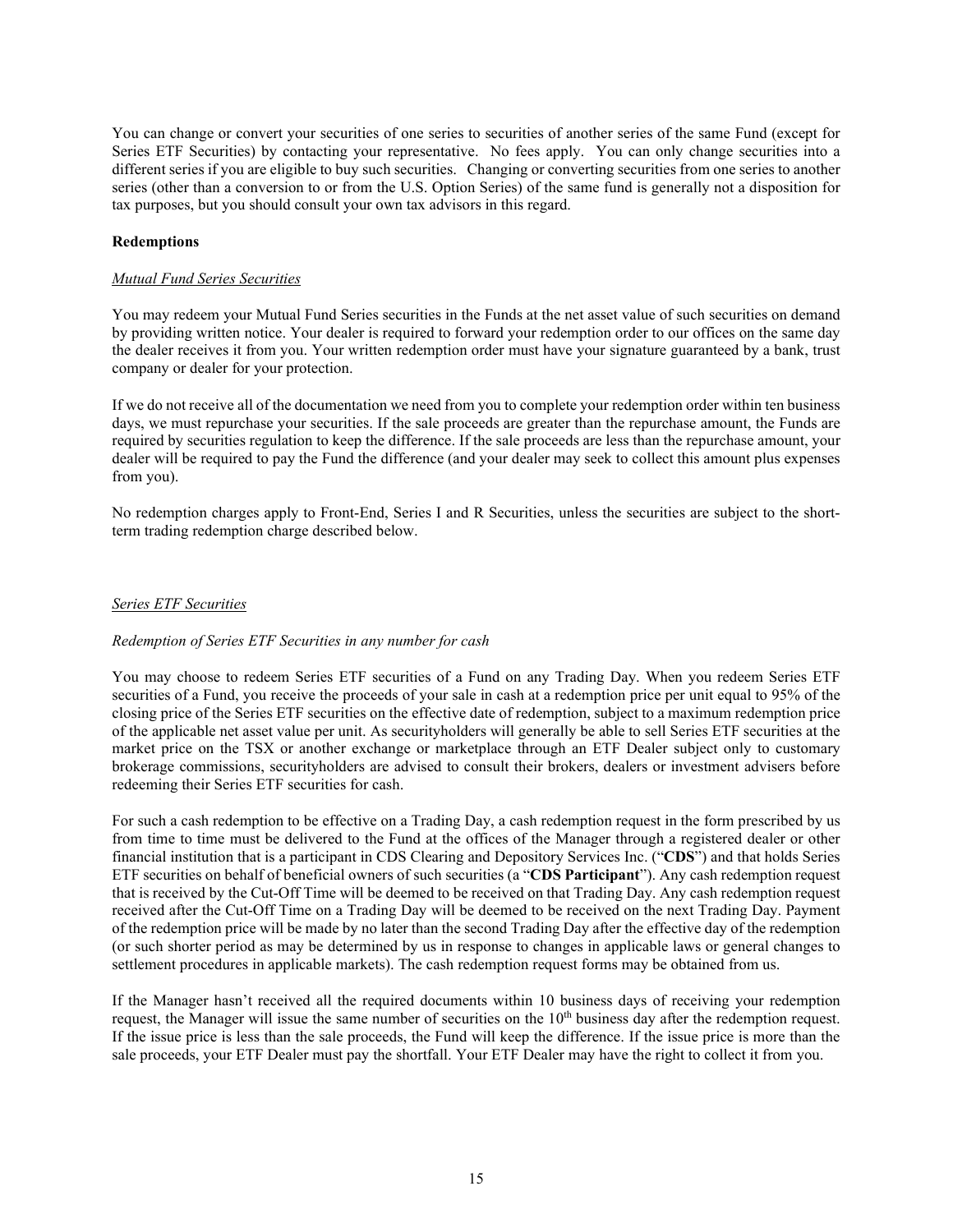If you are redeeming more than \$25,000 of the Funds, your signature must be guaranteed by your bank, trust company or ETF Dealer. In some cases, the Manager may require other documents or proof of signing authority. You can contact your registered representative or us to find out the documents that are required to complete the sale.

The Manager reserves the right to cause a Fund to redeem the Series ETF securities held by a securityholder at a price equal to the net asset value per unit on the effective date of such redemption if the Manager believes it is in the best interests of the Fund to do so.

## *Exchange of Prescribed Number of Series ETF Securities*

On any Trading Day, you may exchange a minimum of a Prescribed Number of Series ETF Securities (and any additional multiple thereof) for cash or, with our consent, Baskets of Securities and cash. To effect an exchange of Series ETF securities, you must submit an exchange request, in the form prescribed by the Manager from time to time, to the applicable Fund at its head office. The exchange price will be equal to the aggregate net asset value per security of the Prescribed Number of Series ETF Securities on the effective day of the exchange request, payable by delivery of cash or, with our consent, Baskets of Securities (constituted prior to the receipt of the exchange request) and cash. On an exchange, the applicable Series ETF securities will be redeemed. On an exchange we will require you to pay the applicable Fund an exchange transaction fee of 0.25%, or such other amount as we may determine from time to time, which approximates the brokerage expenses, commissions, transaction costs, costs or expenses related to market impact and other costs or expenses incurred or expected to be incurred by a Series ETF in effecting securities transactions on the market to obtain the necessary cash for the exchange. The exchange transaction fee may be higher if the costs and expenses incurred or expected to be incurred by a Series ETF is higher than generally expected. In certain circumstances and at our discretion, we may waive or reduce the exchange transaction fee.

Any exchange request that is received by the Cut-Off Time will be deemed to be received on that Trading Day and will be based on the net asset value per security determined on such Trading Day. Any exchange request received after the Cut-Off Time on a Trading Day will be deemed to be received on the next Trading Day and will be based on the net asset value per security determined on such following Trading Day. Settlement of exchanges for cash or Baskets of Securities and cash, as the case may be, will be made by no later than the second Trading Day after the effective day of the exchange request (or such shorter period as may be determined by us in response to changes in applicable laws or general changes to settlement procedures in applicable markets).

The Manager will make available to the Designated Brokers and ETF Dealers information as to the Prescribed Number of Series ETF Securities and any Basket of Securities for each Fund for each Trading Day. The Manager may, in its discretion, increase or decrease the Prescribed Number of Series ETF Securities from time to time.

If securities held in the portfolio of a Fund are cease traded at any time by order of a securities regulatory authority or other relevant regulator or stock exchange, the delivery of such securities to a securityholder on an exchange may be postponed until such time as the transfer of the securities is permitted by law.

#### *Exchange and redemption of Series ETF securities through CDS Participants*

The exchange and redemption rights described above must be exercised through the CDS Participant through which you hold Series ETF securities. Beneficial owners of Series ETF securities should ensure that they provide exchange and/or redemption instructions to the CDS Participants through which they hold securities sufficiently in advance of the cut-off times set by CDS Participants to allow such CDS Participants to notify us, or as we may direct, prior to the relevant cut-off time.

#### **Minimum Balance**

If the value of your securities in a Fund is less than \$1,000, we may sell your securities and send you the proceeds. We will give your representative 30 days' notice first.

If we become aware that you no longer qualify to hold Fee-Based Securities, we may change your securities to Front-End Securities after we give your representative 30 days' notice.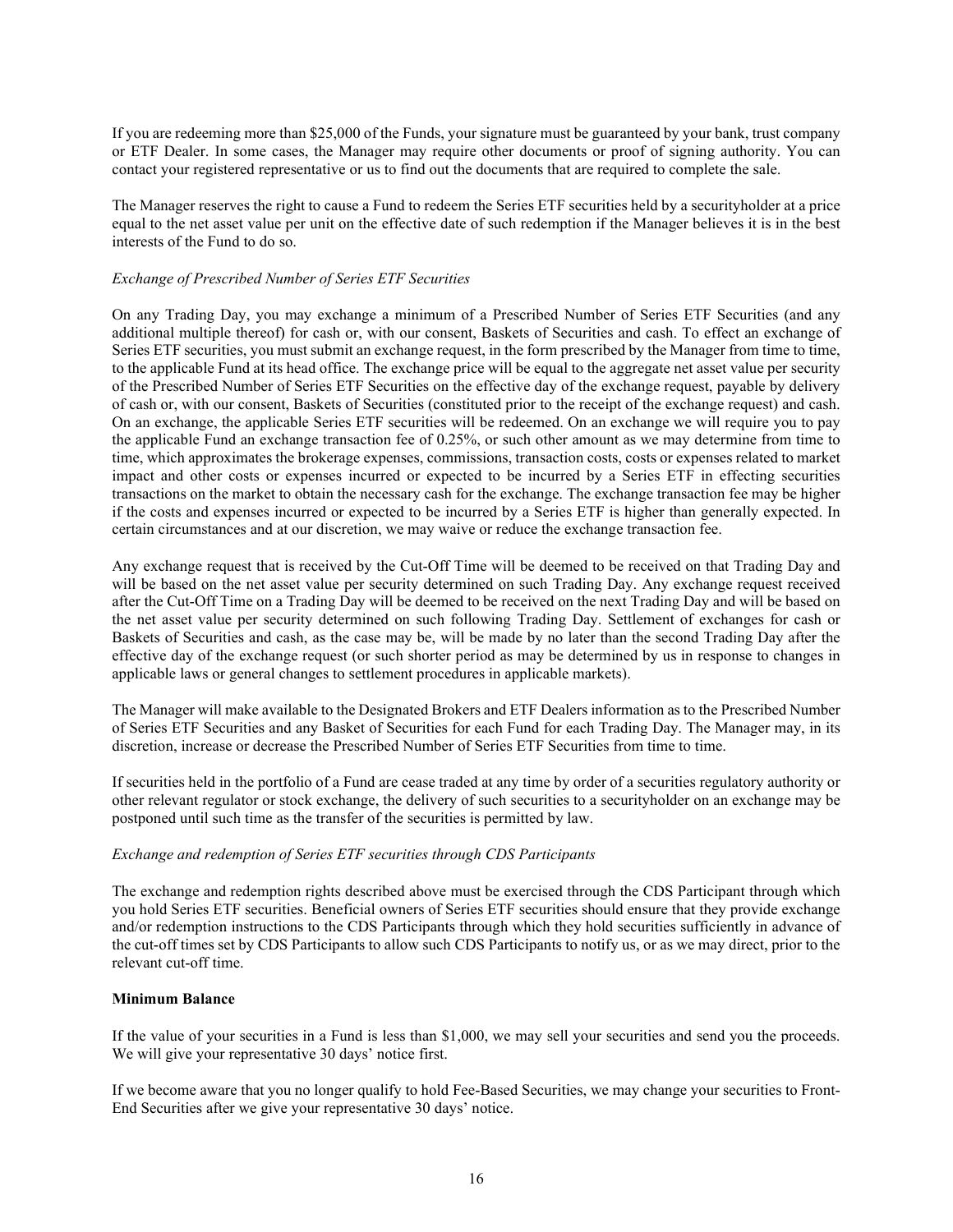The minimum balance amounts described above are determined from time to time by us in our sole discretion. They may also be waived by us and are subject to change without notice.

## **Short-Term Trading**

Arrow has adopted policies and procedures to detect and deter short-term trading. Short-term trades are defined as a combination of a purchase and redemption within a short period of time that Arrow believes is detrimental to other investors in the Funds.

The interests of securityholders and a Fund's ability to manage its investments may be adversely affected by shortterm trading because, among other things, these types of trading activities can dilute the value of securities, can interfere with the efficient management of the Fund and can result in increased administrative costs to the applicable Fund. While Arrow will actively take steps to monitor, detect and deter short-term trading, it cannot ensure that such trading activity will be completely eliminated.

If a securityholder switches or redeems securities within 90 days of purchase (including securities received on the automatic reinvestment of distributions within such 90-day period), the applicable Fund may charge a short-term trading fee of up to 2% of the net asset value of the securities switched or redeemed. Short-term trading fees do not apply to redemptions or switches of Series ETF securities.

Arrow may take such additional action as it considers appropriate to prevent further similar activity by an investor who utilizes short-term trades. These actions may include the delivery of a warning to the investor, placing the investor on a watch list to monitor his/her trading activity and the subsequent refusal of further purchases by the investor if the investor continues to attempt such trading activity and closure of the investor's account.

#### *Suspending your right to buy, switch and redeem securities*

Securities regulations allow the Manager to temporarily suspend your right to redeem your Fund securities and postpone payment of your sale proceeds:

- during any period when normal trading is suspended on any exchange on which securities or derivatives that make up more than 50% of a Fund's value or its underlying market exposure are traded and there's no other exchange where these securities or derivatives are traded, or
- with the approval of securities regulators.

The Manager will not accept orders to buy Fund securities during any period when the Manager has suspended investors' rights to redeem their securities.

You may withdraw your redemption or exchange request before the end of the suspension period. Otherwise, the Manager will redeem your securities at the net asset value per security next calculated when the suspension period ends.

#### **Special considerations for securityholders**

The provisions of the so-called "early warning" reporting requirements in Canadian securities legislation do not apply if a person or company acquires 10% or more of the Series ETF securities of a Fund. The Funds have obtained relief to permit securityholders to acquire more than 20% of the Series ETF securities of any Fund without regard to the takeover bid requirements of applicable Canadian securities legislation. In addition, the Funds have obtained relief to permit a Fund to borrow cash in an amount not exceeding 5% of the net assets of the Fund for a period not longer than 45 days and, if required by the lender, to provide a security interest over any of its portfolio assets as a temporary measure to fund the portion of any distribution payable to securityholders that represents amounts that have not yet been received by the Fund.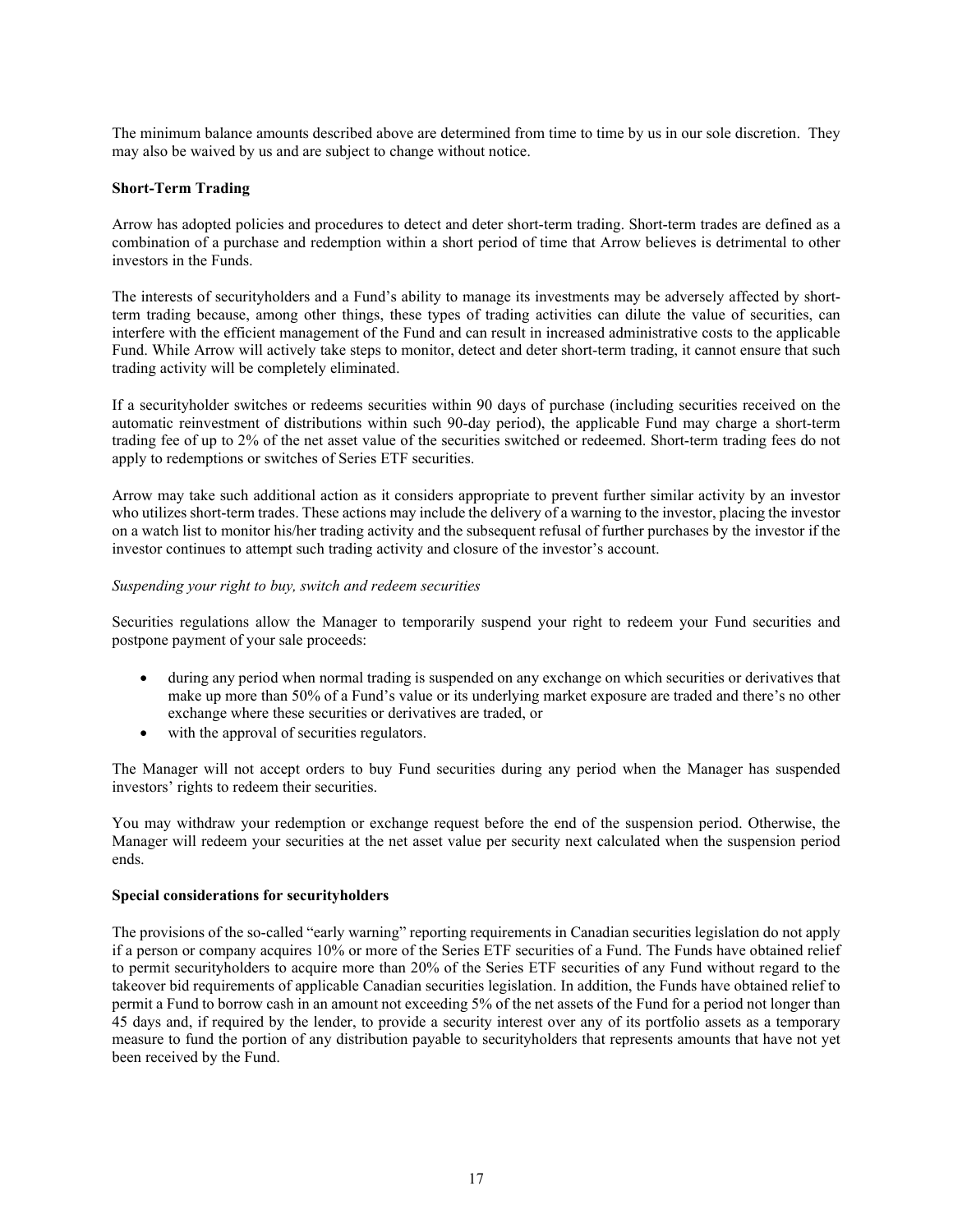#### **OPTIONAL SERVICES**

<span id="page-18-0"></span>This section tells you about services that are available to investors in Mutual Fund Series securities of the Funds. These services are not available to investors in Series ETF securities of the Funds.

#### **Registered Tax Plans**

Registered plans may be available through Arrow or a securityholder's broker, dealer or advisor. Securityholders should contact Arrow or their broker, dealer or advisor directly about these services.

#### **Pre Authorized Payment Plan**

Under a pre-authorized payment plan, you can indicate a regular amount of investment (not less than \$100) to be made on a periodic basis, the Fund in which the investment is to be made, and the bank chequing account from which the investment amount is to be debited. You may suspend or terminate such a plan on ten days' prior written notice to us. The minimum initial subscription amount is \$1,000.

#### **Automatic Withdrawal Plan**

You can establish an automatic withdrawal plan, provided you are not investing through a retirement savings plan and your account has a minimum value of \$10,000. Under an automatic withdrawal plan, you can indicate a regular amount of cash withdrawal (not less than \$100) to be made on a periodic basis, the Fund from which the investment is to be withdrawn, and the bank chequing account to which the withdrawn amounts are to be credited. Withdrawals will be made by way of redemption of securities, and it should be noted that if withdrawals are in excess of distributions and net capital appreciation, they will result in encroachment on, or possible exhaustion of, your original capital. If you choose the automatic withdrawal plan, all distributions or dividends declared on securities held under such a plan in respect of a Fund must be reinvested into additional securities of that Fund. You may modify, suspend or terminate an automatic withdrawal plan on ten days' prior written notice to us.

## **RESPONSIBILITY FOR OPERATION OF THE FUNDS**

#### <span id="page-18-1"></span>**Manager**

Arrow Capital Management Inc. 36 Toronto Street, Suite 750 Toronto, Ontario M5C 2C5 1-877-327-6048 [www.arrow-capital.com](http://www.arrow-capital.com/)

As Manager, we are responsible for managing the day-to-day undertakings of the Funds. We provide all general management and administrative services, including valuation of fund assets, accounting and keeping investor records. You will find details about our management agreement with the Funds under "*Material contracts – Management agreement*" below.

#### **Directors and Executive Officers of the Manager**

The following is a list of the names, municipalities of residence, present positions and principal occupations during the past five years of the directors and senior officers of Arrow. The Funds are not obligated to pay any remuneration to the directors and officers of Arrow.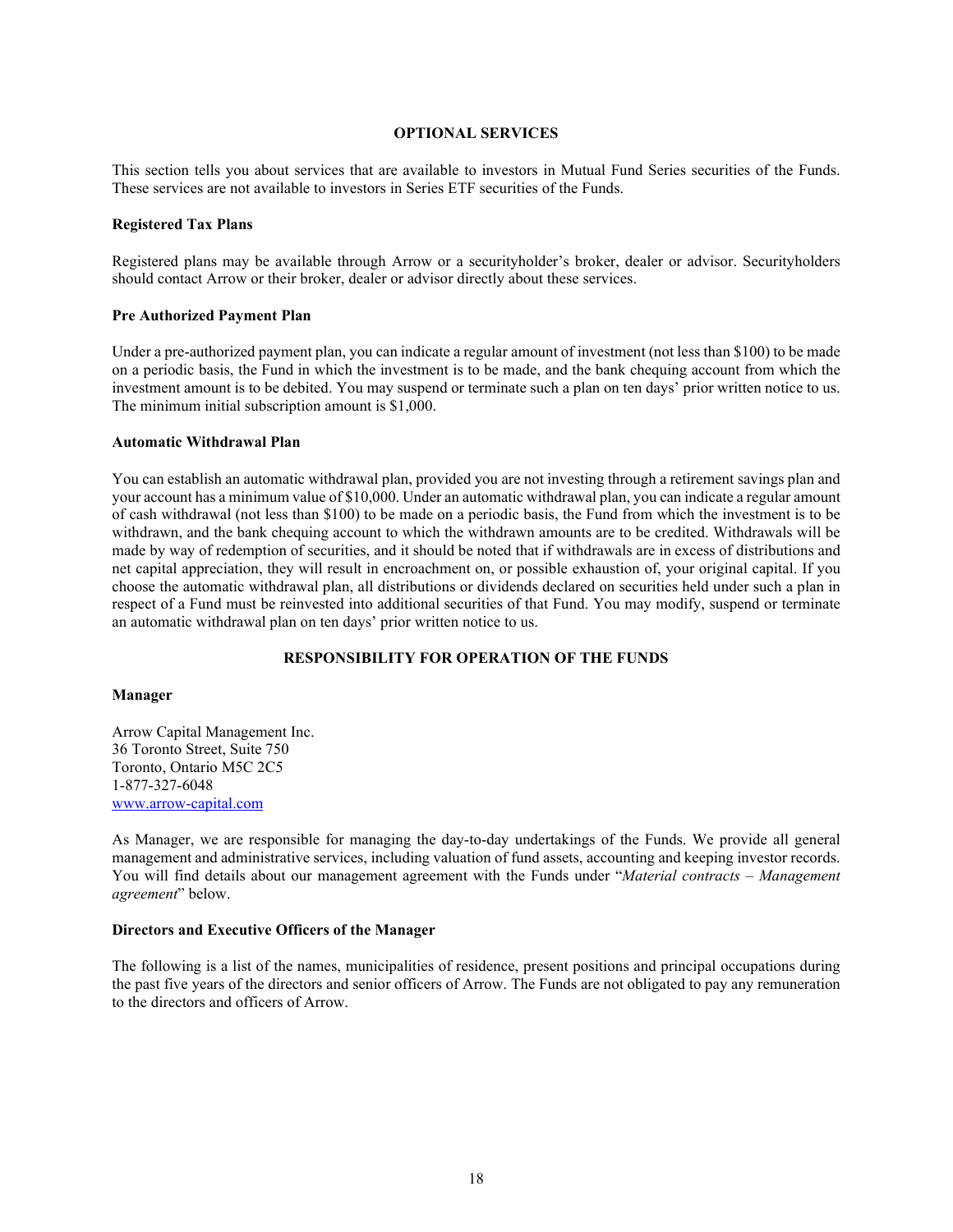| <b>Name and Municipality of</b><br><b>Residence</b> | <b>Position with Arrow</b>                                                                                         | <b>Principal Occupation</b>                                                            |
|-----------------------------------------------------|--------------------------------------------------------------------------------------------------------------------|----------------------------------------------------------------------------------------|
| <b>JAMES McGOVERN</b><br>Toronto, Ontario           | Managing Director, Chief<br><b>Executive Officer and Director</b><br>and Ultimate Designated Person                | Managing Director and Chief<br><b>Executive Officer of Arrow</b>                       |
| <b>MARK PURDY</b><br>Ajax, Ontario                  | Managing Director and Chief<br><b>Investment Officer and Director</b>                                              | Managing Director and Chief<br>Investment Officer of Arrow                             |
| <b>ROBERT MAXWELL</b><br>Toronto, Ontario           | Managing Director, Chief<br>Financial Officer, Chief<br>Compliance Officer and<br>Corporate Secretary and Director | Managing Director, Chief Financial<br>Officer and Chief Compliance<br>Officer of Arrow |
| <b>FREDERICK DALLEY</b><br>Toronto, Ontario         | Managing Director, Portfolio<br>Management and Director                                                            | Managing Director, Portfolio<br>Management of Arrow                                    |

#### **Directors and Executive Officers of Exemplar Portfolios Ltd.**

The following is a list of the names, municipalities of residence, present positions and principal occupations during the past five years of the directors and senior officers of the Company. The Funds are not obligated to pay any remuneration to the directors and officers of the Company.

| Name and Municipality of<br><b>Residence</b> | <b>Position with the Company</b> | <b>Principal Occupation</b>       |
|----------------------------------------------|----------------------------------|-----------------------------------|
| <b>JAMES McGOVERN</b>                        | Chief Executive Officer and      | Managing Director and Chief       |
| Toronto, Ontario                             | Director                         | <b>Executive Officer of Arrow</b> |
| <b>FREDERICK DALLEY</b>                      | Managing Director, Portfolio     | Managing Director, Portfolio      |
| Toronto, Ontario                             | Management and Director          | Management of Arrow               |
| ROBERT MAXWELL                               | Chief Financial Officer and      | Managing Director and Chief       |
| Toronto, Ontario                             | Director                         | Financial Officer of Arrow        |

As of the date of this annual information form, of the 100 issued and outstanding (voting) Management Shares of the Company, 50 Management Shares are held in trust by James McGovern, Nigel Stewart and Aaron Sniderman for the benefit of the holders from time to time of the non-voting Shares of the Company and 50 Management Shares are held in trust by Robert Maxwell, Mark Purdy and Frederick Dalley for the benefit of the holders from time to time of the non-voting Shares of the Company.

#### **Trustee**

The Trust Fund is a mutual fund trust. As trustee for the Trust Fund, we control and have authority over the Fund's investments and cash in trust on behalf of the unitholders of the Trust Fund. We do not receive any additional fees for serving as trustee.

#### **Portfolio Advisor and Sub-Advisors**

As portfolio advisor, Arrow is responsible for providing or arranging for the provision of investment advice to the Funds.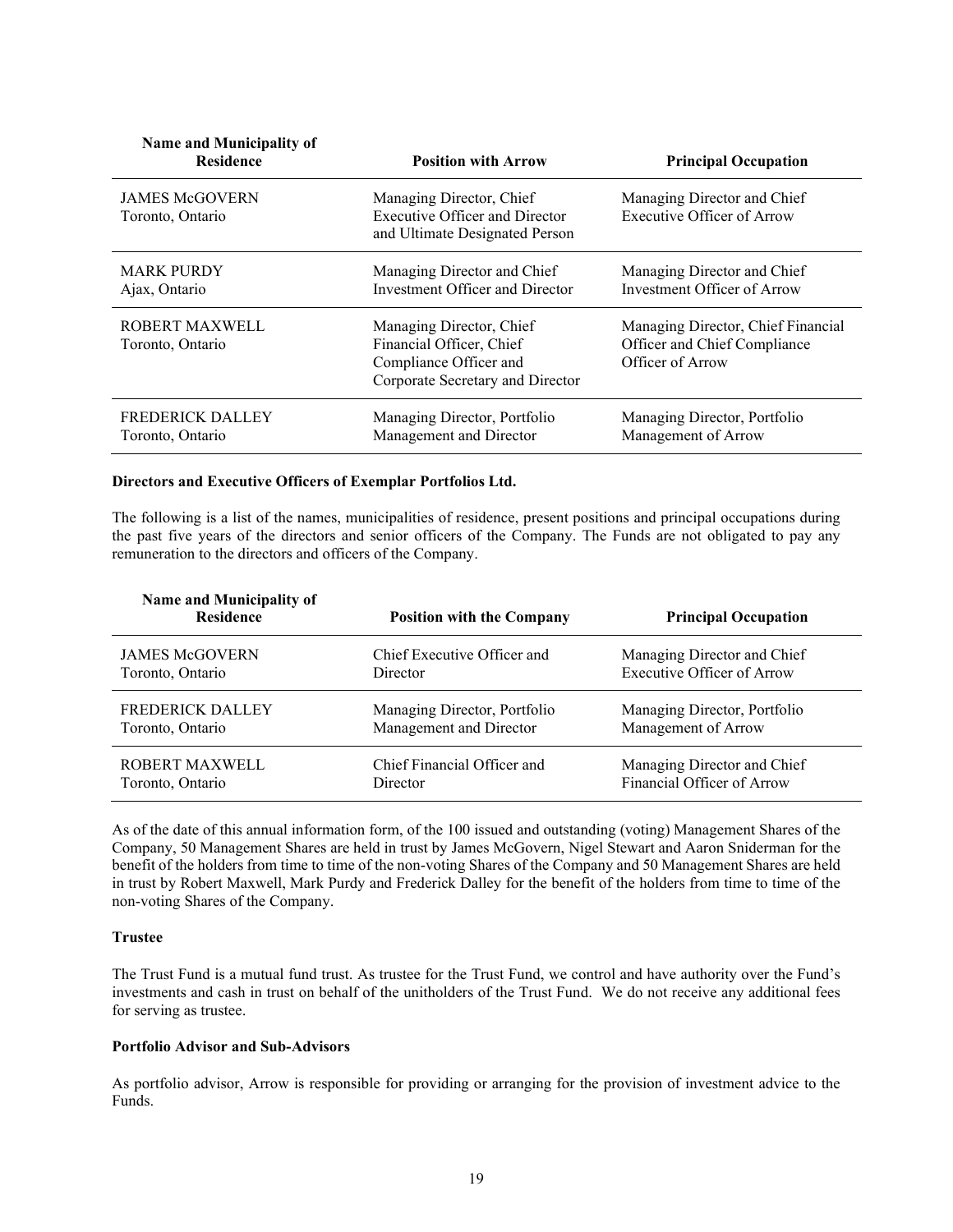The following individuals or sub-advisors are principally responsible for managing the Funds. The investment decisions made by the individual portfolio managers are not subject to the oversight, approval or ratification of a committee; however, we are ultimately responsible for the advice given.

#### *Arrow Canadian Advantage Alternative Class*

| <b>Name and Title</b>                                                                | <b>Length of Service</b><br>with Portfolio<br>Advisor | <b>Principal Occupation in Last 5 Years</b>                                                                                             |
|--------------------------------------------------------------------------------------|-------------------------------------------------------|-----------------------------------------------------------------------------------------------------------------------------------------|
| CHUNG KIM, Portfolio<br>Manager, Arrow                                               | 2 years                                               | Portfolio Manager of Arrow since February 3, 2020<br>Before February 3, 2020, Executive Director, Equity<br>Sales, CIBC Capital Markets |
| <b>JAMES McGOVERN.</b><br>Managing Director and<br>Chief Executive Officer,<br>Arrow | $20+$ years                                           | Managing Director and Chief Executive Officer of<br>Arrow                                                                               |

*Arrow Global Advantage Alternative Class*

| <b>Name and Title</b>                                                             | <b>Length of Service</b><br>with Portfolio<br><b>Advisor</b> | <b>Principal Occupation in Last 5 Years</b>               |
|-----------------------------------------------------------------------------------|--------------------------------------------------------------|-----------------------------------------------------------|
| JAMES McGOVERN,<br>Managing Director and Chief<br><b>Executive Officer, Arrow</b> | $20+$ years                                                  | Managing Director and Chief Executive Officer of<br>Arrow |

## *Arrow EC Income Advantage Alternative Fund*

Arrow has engaged East Coast Asset Management SEZC ("**East Coast SEZC**") of the Cayman Islands to act as the sub-advisor for the Trust Fund pursuant to a portfolio advisory agreement made as of the 1st day of September, 2020. Prior to September 1, 2020, Arrow had engaged East Coast Fund Management Corp. ("**East Coast**") of Toronto, Ontario as sub-advisor for the Trust Fund since the inception of the Trust Fund, with the same principals.

| Name and Title                                                                                 | <b>Length of Service</b><br>with Sub-Advisor              | <b>Principal Occupation in Last 5 Years</b>                                                                                                                                                     |  |  |
|------------------------------------------------------------------------------------------------|-----------------------------------------------------------|-------------------------------------------------------------------------------------------------------------------------------------------------------------------------------------------------|--|--|
| MIKE MACBAIN, Chief<br>Executive Officer and Chief<br>Investment Officer of East<br>Coast SEZC | 13 years with East<br>Coast SEZC and<br><b>East Coast</b> | Chief Executive Officer and Chief Investment Officer<br>of East Coast SEZC since June 18, 2019<br>Chief Executive Officer and Chief Investment Officer<br>of East Coast until September 1, 2020 |  |  |
| SINAN AKDENIZ, President<br>and Chief Risk Officer of East<br>Coast SEZC                       | 8 years with East<br>Coast SEZC and<br><b>East Coast</b>  | President and Chief Risk Officer of East Coast SEZC<br>since December 29, 2019                                                                                                                  |  |  |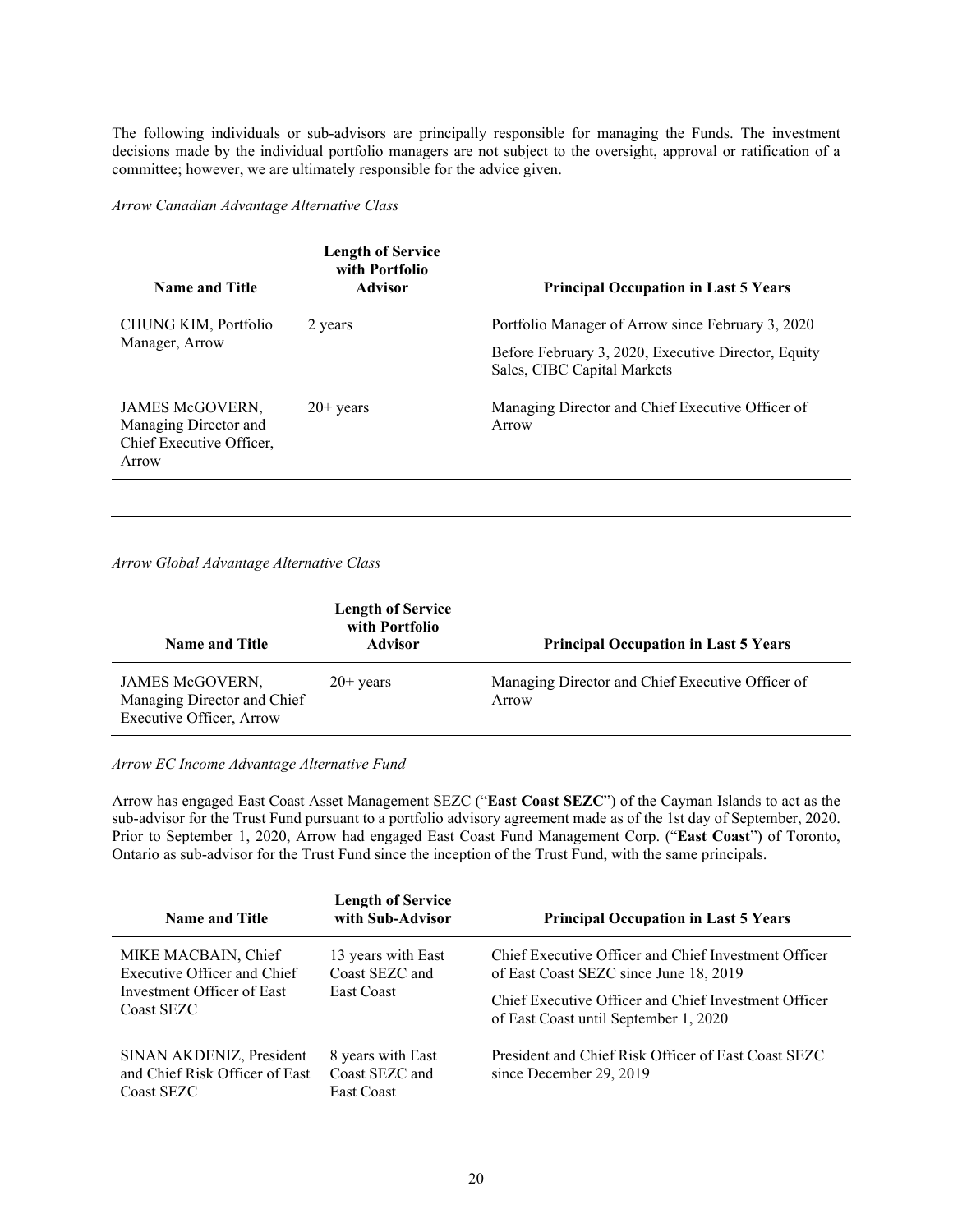| President and Chief Risk Officer of East Coast until |
|------------------------------------------------------|
| June 22, 2020                                        |

#### *WaveFront Global Diversified Investment Class*

Arrow has engaged WaveFront Global Asset Management Corp. ("**WaveFront**") of Toronto, Ontario to act as the sub-advisor for the Fund pursuant to a sub-advisory agreement made as of the 24<sup>th</sup> day of April, 2009. WaveFront's head office is located at 36 Toronto Street, Suite 750, Toronto, Ontario M5C 2C5.

| <b>Name and Title</b>                                                      | <b>Length of Service</b><br>with Sub-Advisor | <b>Principal Occupation in Last 5 Years</b>                          |  |
|----------------------------------------------------------------------------|----------------------------------------------|----------------------------------------------------------------------|--|
| ROLAND AUSTRUP, Chief<br>Executive Officer and Chief<br>Investment Officer | 19 years                                     | Chief Executive Officer and Chief Investment Officer<br>of WaveFront |  |

## **BROKERAGE ARRANGEMENTS**

<span id="page-21-0"></span>Arrow and the sub-advisors are responsible for placing orders to effect portfolio transactions (i.e. purchase and sale of securities) on behalf of their respective Fund. Arrow and the sub-advisors are responsible for selecting brokers and dealers for the execution of their respective Fund's portfolio transactions and, when applicable, the negotiation of commissions in connection therewith.

Purchase and sale orders are usually placed with brokers who are selected by the portfolio advisor as able to achieve "best execution" of such orders. "Best execution" means prompt and reliable execution at the most favourable securities price, taking into account the other provisions hereinafter set forth. The determination of what may constitute best execution and price in the execution of a security transaction by a broker involves a number of considerations, including, without limitation, the overall direct net economic result to each Fund, the efficiency with which the transaction is effected, the availability of the broker to stand ready to execute transactions, and the financial strength and stability of the broker.

From time to time, Arrow or the sub-advisors may allocate brokerage business to brokers who provide or have provided general investment research, including provision of industry and company analysis, economic reports, statistical data pertaining to the capital markets, portfolio reports and portfolio analytics, trading data and other services that assist us in carrying out the investment decision-making process. We will attempt to allocate these transactions with appropriate regard to the principles of a reasonable brokerage fee, the benefit to the Funds and best execution.

Neither Arrow nor the sub-advisors have any contractual arrangement with any person or company for any exclusive right to purchase or sell securities.

Neither Arrow nor the sub-advisors conduct business with affiliated entities in regards to brokerage transactions involving client brokerage commissions.

Certain third party companies may provide goods and services (other than order execution) to Arrow or the subadvisors, including general investment research, industry and company analysis, economic reports and statistical data. A list of the dealers and third parties to whom any brokerage commissions of the Funds have been or might have been directed in return for goods and services (other than order execution) since the date of the last annual information form filing, will be provided upon request by contacting us at the toll-free telephone number or at the address indicated on the back cover of this annual information form, or by emailing us at info@arrow-capital.com.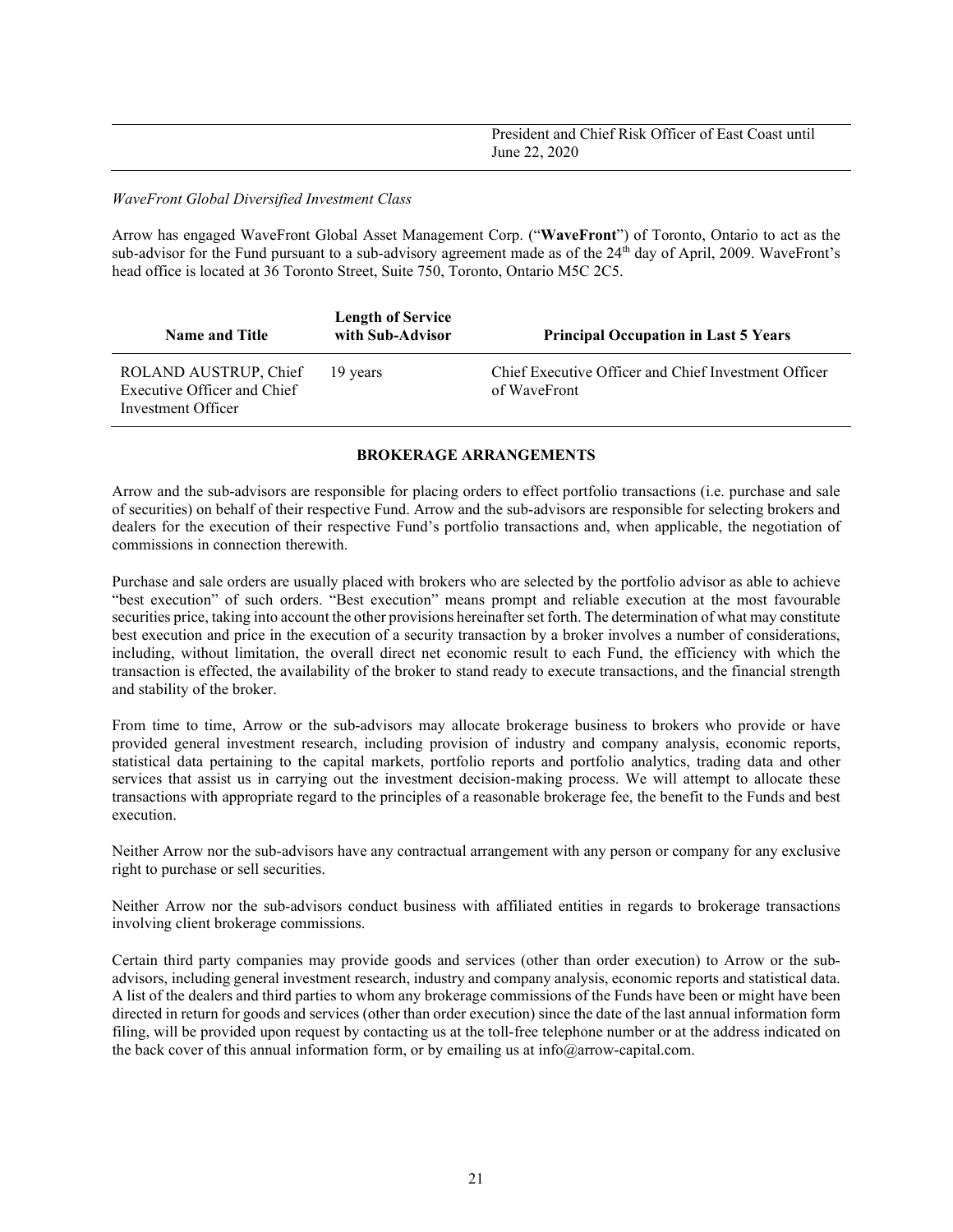#### **CUSTODIANS**

<span id="page-22-0"></span>CIBC World Markets is custodian of the assets of Arrow Global Advantage Alternative Class and Arrow Canadian Advantage Alternative Class pursuant to custodial services agreements dated December 31, 2018, as amended (the "**CIBC WM Custodial Agreement**"). CIBC Mellon Trust Company is custodian of the assets of Arrow Canadian Advantage Alternative Class, Arrow EC Income Advantage Alternative Fund and WaveFront Class pursuant to a custodial services agreement dated June 27, 2014, as amended (the "**CIBC Mellon Custodial Agreement**"). Any party may at any time terminate the CIBC WM Custodial Agreement or the CIBC Mellon Custodial Agreement without any penalty by giving at least 90 days' notice to the other parties of such termination. The fees of the custodians are payable by the applicable Fund.

The Manager may in the future appoint additional custodians in accordance with the Custodian Relief described under the heading "*Investment Restrictions and Practices – Exemptive Relief*" in this annual information form.

#### **AUDITOR**

<span id="page-22-1"></span>The auditor of the Funds is PricewaterhouseCoopers LLP, Toronto, Ontario. Although the approval of securityholders of the Funds is not required before changing the auditor of a Fund, securityholders will be sent a written notice at least 60 days before the effective date of such change.

#### **REGISTRAR AND TRANSFER AGENT AND VALUATION AGENT**

<span id="page-22-2"></span>CIBC Mellon Global Securities Services Company in Toronto is the valuation agent for the Funds.

RBC Investor Services Trust in Toronto is the service provider for record keeping services for the Mutual Fund Series securities of the Funds.

<span id="page-22-3"></span>TSX Trust Company in Toronto is the registrar and transfer agent for the Series ETF Securities of the Funds.

## **SECURITIES LENDING AGENT**

CIBC World Markets is a securities lending agent for Arrow Canadian Advantage Alternative Class and Arrow Global Advantage Alternative Class and The Bank of New York Mellon, a New York State chartered bank, is a securities lending agent for Arrow Canadian Advantage Alternative Class, Arrow EC Income Advantage Alternative Fund and WaveFront Class (each a "**Securities Lending Agent**"). The Securities Lending Agents are independent of the Manager. The Manager has appointed the Securities Lending Agents under the terms of written agreements between the Manager and the Securities Lending Agents on behalf of the applicable Fund in order to administer any securities lending, repurchase and reverse repurchase transactions for the Funds. See "*Policies and Procedures – Securities Lending, Repurchase or Reverse Repurchase Transactions*" for additional information regarding the Securities Lending Agents and securities lending practices of the Funds.

Pursuant to the Securities Lending Agreements, the respective Funds will indemnify the applicable Securities Lending Agent, and the Securities Lending Agents and affiliates will indemnify the Funds, from all claims, losses, damages, liabilities, costs and expenses (including reasonable counsel fees and expenses but excluding consequential or indirect damages), suffered by any party arising from: (i) the failure of the indemnifying party to perform any of its obligations under the Securities Lending Agreements, (ii) any inaccuracy of any representation or warranty made by the indemnifying party in the Securities Lending Agreements, or (iii) any fraud, bad faith, wilful misconduct, gross negligence or reckless disregard of duties by the indemnifying party, in connection with or relating to the Securities Lending Agreements. Each of the Securities Lending Agreements may be terminated at any time at the option of either party upon 30 days' prior written notice to the other party.

#### **PRINCIPAL HOLDERS OF SECURITIES**

<span id="page-22-4"></span>As of May 31, 2022, to the knowledge of the directors and executive officers of the Manager, no person owns of record or beneficially, directly or indirectly, more than 10% of the securities of one series of the Funds except for: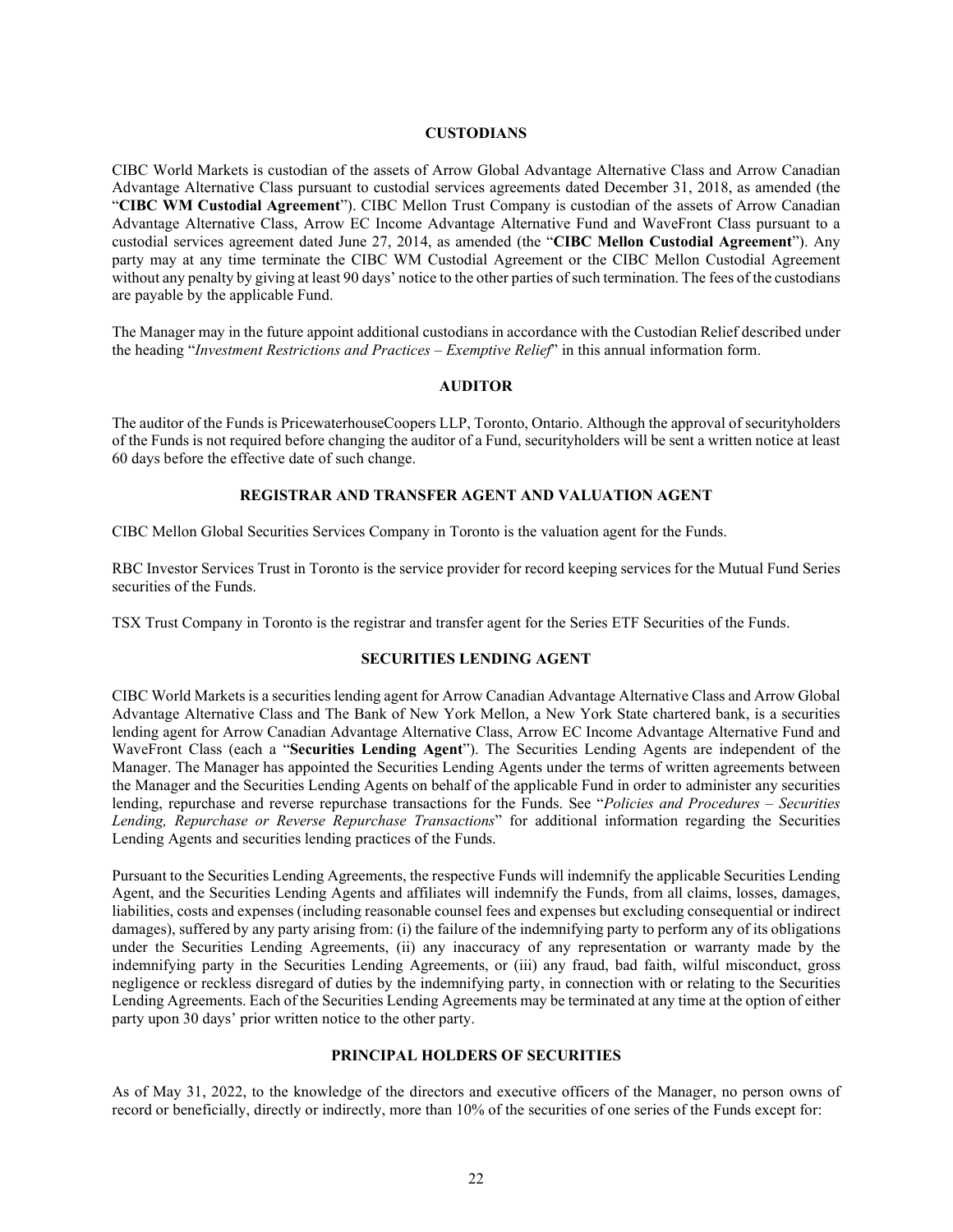| Securityholder                                       | <b>Series</b> | <b>Number of Securities</b><br>Held | <b>Type of Ownership</b> | Percentage of<br><b>Series of</b><br><b>Securities</b> |  |  |  |  |
|------------------------------------------------------|---------------|-------------------------------------|--------------------------|--------------------------------------------------------|--|--|--|--|
| <b>Arrow EC Income Advantage Alternative Fund</b>    |               |                                     |                          |                                                        |  |  |  |  |
| Arrow Capital Management Inc.                        | Series I      | 685.615                             | Of record and beneficial | 100.0%                                                 |  |  |  |  |
| Investor 27026*                                      | Series U      | 8,491.447                           | Of record and beneficial | 54.9%                                                  |  |  |  |  |
| Investor 15268*                                      | Series U      | 3,816.389                           | Of record and beneficial | 24.7%                                                  |  |  |  |  |
| Investor 67945*                                      | Series U      | 2,944.679                           | Of record and beneficial | 19.0%                                                  |  |  |  |  |
| Investor 04700*                                      | Series G      | 58,307.491                          | Of record and beneficial | 32.0%                                                  |  |  |  |  |
| <b>Arrow Global Advantage Alternative Class</b>      |               |                                     |                          |                                                        |  |  |  |  |
| Investor 56368*                                      | Series A      | 268,286.367                         | Of record and beneficial | 12.0%                                                  |  |  |  |  |
| Investor 56293*                                      | Series A      | 224,847.489                         | Of record and beneficial | 10.0%                                                  |  |  |  |  |
| Investor 76673*                                      | Series U      | 49,589.163                          | Of record and beneficial | 42.2%                                                  |  |  |  |  |
| Investor 73986*                                      | Series U      | 18,222.764                          | Of record and beneficial | 15.5%                                                  |  |  |  |  |
| Investor 73978*                                      | Series U      | 18,222.764                          | Of record and beneficial | 15.5%                                                  |  |  |  |  |
| Investor $07554*$                                    | Series U      | 12,675.651                          | Of record and beneficial | 10.8%                                                  |  |  |  |  |
| Tralee Investment Corp                               | Series G      | 184, 134. 458                       | Of record and beneficial | 31.6%                                                  |  |  |  |  |
| Investor 85823*                                      | Series G      | 109,580.235                         | Of record and beneficial | 18.8%                                                  |  |  |  |  |
| Exemplar Growth and Income Fund                      | Series ETF    | 294,957.280                         | Of record and beneficial | 99.9%                                                  |  |  |  |  |
| <b>WaveFront Global Diversified Investment Class</b> |               |                                     |                          |                                                        |  |  |  |  |
| Investor 65297*                                      | Series A      | 4,825.013                           | Of record and beneficial | 17.7%                                                  |  |  |  |  |
| Investor $04719*$                                    | Series F      | 298,307.852                         | Of record and beneficial | 38.2%                                                  |  |  |  |  |
| Pension Plan 15590*                                  | Series I      | 463.102                             | Of record and beneficial | 81.9%                                                  |  |  |  |  |
| Arrow Capital Management Inc                         | Series I      | 102.276                             | Of record and beneficial | 18.1%                                                  |  |  |  |  |
| Investor 09347*                                      | Series R      | 528,238.000                         | Of record and beneficial | 100%                                                   |  |  |  |  |

\* To protect the privacy of individual investors, we have omitted the name of the securityholders. This information is available on request by contacting Arrow at the telephone number on the back of this annual information form.

**Manager**: As at the date hereof, the directors and senior officers of the Manager owned, directly or indirectly, in aggregate, 83.2% of the outstanding shares of the Manager.

**Independent Review Committee**: As at the date hereof, none of the members of the IRC own any Securities of the Funds.

## **FUND GOVERNANCE**

<span id="page-23-0"></span>Arrow has responsibility for governance of the Funds. Arrow is registered under the *Securities Act* (Ontario) as a portfolio manager, investment fund manager, exempt market dealer and commodity trading manager. As both an advisor and a dealer, Arrow maintains reasonable policies and procedures to minimize the potential for conflict resulting from its activities as both an advisor and a dealer and discloses that it provides both services, and its policies relating to potential conflicts in its adopted Statement of Policies, which is available for review on Arrow's website.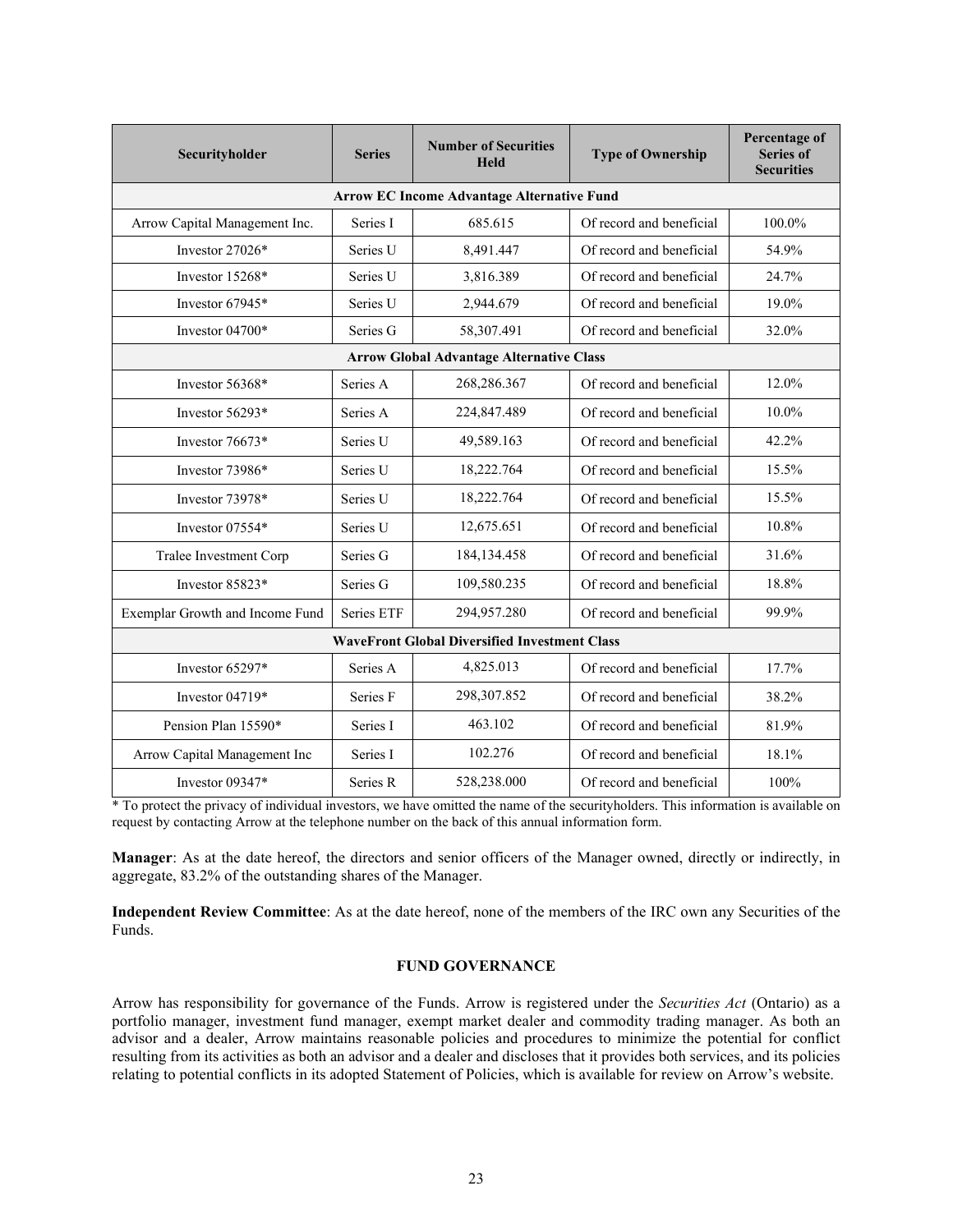#### **Independent Review Committee**

National Instrument 81-107 – *Independent Review Committee for Investment Funds* ("**NI 81-107**") requires all publicly-offered investment funds, such as the Funds, to establish an IRC. The IRC is required to be comprised of a minimum of three members, each of whom must be independent of the Manager and the Fund. The current members of the independent review committee of the Manager are Ross MacKinnon (chair), Harvey Naglie and John Anderson. Below is a brief profile of each committee member.

**Ross MacKinnon** was director of financial markets with the Bank of Canada from February 2000 until February 2009. Mr. MacKinnon began his employment with Nesbitt Burns in February 1985 and held the position of Senior Vice President and Director from September 1987 until June 1999. Mr. MacKinnon received an Honours Business Administration degree from the University of Western Ontario in 1972.

**John Anderson** has over 30 years of financial and corporate governance experience including 14 years as a partner at Ernst & Young from 1979 to 1992. Mr. Anderson was the Chief Financial Officer of LPBP Inc., a company which formerly invested in health science-focussed partnerships, since May 2004. Mr. Anderson was the Chief Financial Officer of TriNorth Capital Inc. from June 2009 to December 2009 and the Chief Financial Officer of Impax Energy Services Income Trust, an income trust, from June 2006 to May 2009. From 2005 to June 2006, Mr. Anderson was self-employed. Previously, he was the Chief Financial Officer of The T. Eaton Company Limited. Mr. Anderson currently serves as a director of Pivot Technology Solutions Inc. (CVE:PTG). Mr. Anderson was formerly the Chairman of the Board of Directors of Ridley College. Mr. Anderson holds a Bachelor of Arts degree from the University of Toronto and is a chartered professional accountant, regulated by the Canadian Institute of Chartered Accountants in Canada. In 2006, Mr. Anderson obtained the ICD.D designation by graduating from the Rotman Institute of Corporate Directors at the University of Toronto.

**Harvey Naglie** MA, MBA, LLM. is a director of the Consumer Council of Canada and a member of both the Ontario Securities Commission Investor Advisory Panel (IAP) and the Ombudsman of Banking and Investment Services Consumer and Investor Advisory Committee. Mr. Naglie is also a Certified Director. Prior to retiring in November 2016, Mr. Naglie was a senior policy advisor working for the government of the Province of Ontario. Previously, he held senior positions as Vice President of Business Development at Mount Sinai Hospital, President of Financial Executives International and President of BT Bank of Canada.

The Manager's IRC acts in accordance with applicable securities law, including NI 81-107. The mandate of the IRC is to review and provide either its approval or recommendations, as the case may be, to the Manager on conflict of interest matters that the Manager has referred to the IRC for review. For greater certainty, unless specified, the mandate of the IRC does not include broader oversight functions with respect to the Funds, including compliance matters, audit functions or administrative functions.

The IRC has adopted a written charter, which it follows when performing its functions, and is subject to requirements to conduct regular assessments. In performing their duties, members of the IRC are required to act honestly, in good faith and in the best interests of the Funds and to exercise the degree of care, diligence and skill that a reasonably prudent person would exercise in comparable circumstances. The IRC reports annually to the securityholders of the Funds. These reports will be available free of charge upon request by calling the Manager toll-free at 1 (877) 327- 6048 or (416) 323-0477 or by email at info@arrow-capital.com.

The IRC members perform a similar function as the independent review committee for other investment funds managed by us. IRC members are paid a fixed annual fee for their services. The annual fees are determined by the IRC and disclosed in its annual report to securityholders of the Fund. For the year ended December 31, 2021, members of the IRC were paid, in aggregate, \$46,000 and individually as follows: Mr. MacKinnon: \$18,000; Mr. Naglie: \$14,000; and Mr. Anderson: \$14,000. Members of the IRC are also reimbursed for their expenses which are typically nominal and associated with travel and the administration of meetings. Members of the IRC did not make any claims for reimbursement for these expenses for the year ended December 31, 2021. Their annual fees were allocated across all investment funds managed by us with the result that only a portion of such fees were allocated to any single Fund.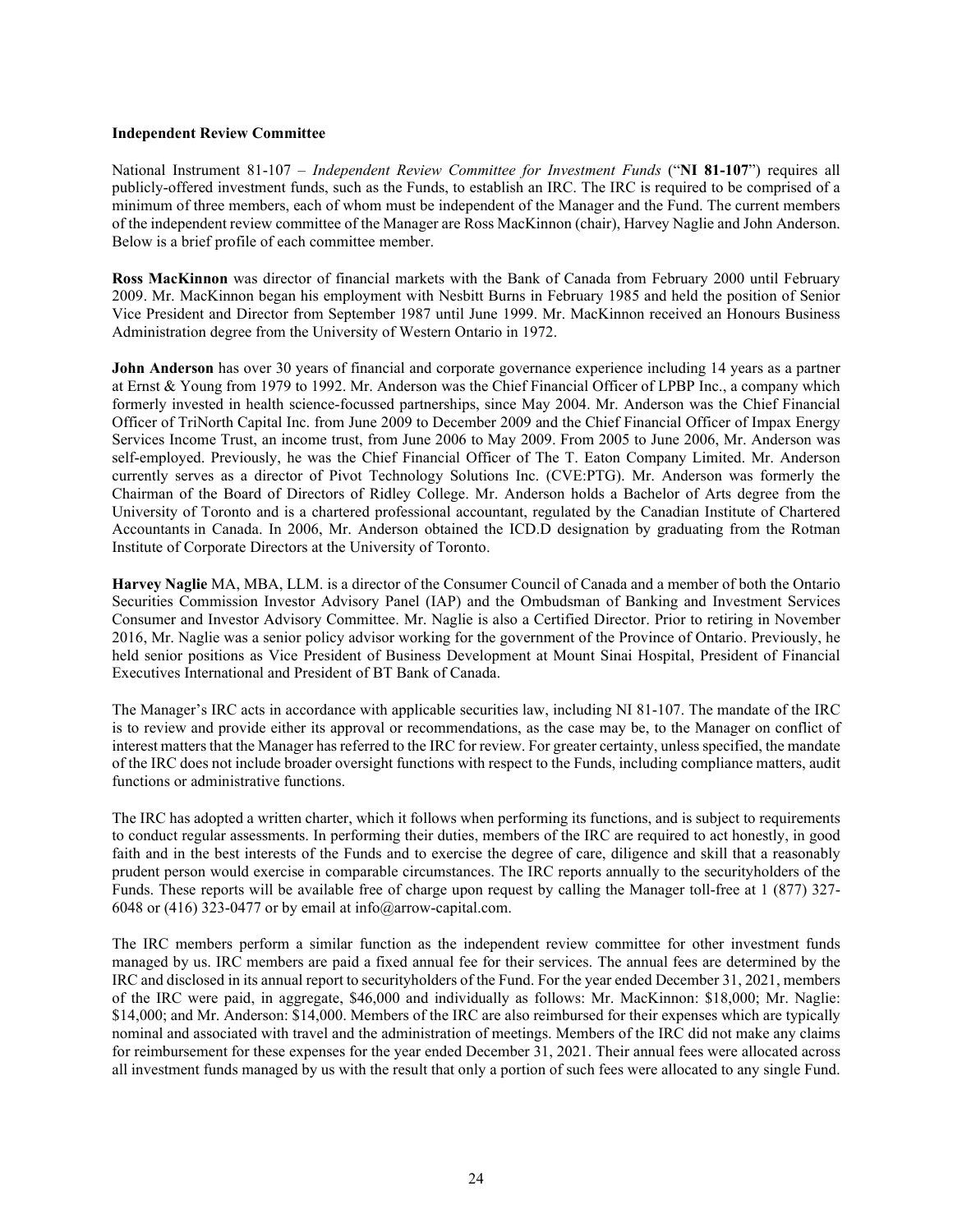## **Policies and Procedures – Conflict of Interest**

NI 81-107 requires the Manager to have policies and procedures relating to the management of any conflicts of interest. The Manager has existing policies, procedures and guidelines including, but not limited to, investment trade allocation, portfolio monitoring, soft dollar arrangements, proxy voting, and pricing of illiquid or restricted securities that are applicable to its management of conflicts of interest. The Manager is required to identify conflict of interest matters inherent in its management of the Funds and request input from the IRC in respect of how it manages those conflicts of interest, as well as its written policies and procedures outlining its management of those conflicts of interest.

## **Policies and Procedures – Custodial Arrangements**

The custodians of each Fund are disclosed under the heading "*Organization and Management of the Arrow Alternative Mutual Funds - Custodians*" in the simplified prospectus. Pursuant to the Custodian Relief, the Manager may appoint additional custodians for one or more of the Funds provided that the custodians are one of the Fund's prime brokers. The terms of any custodial agreement entered into with an additional custodian will comply with the requirements of NI 81-102 and will be filed as a material contract of the applicable Fund(s) following its execution.

In connection with the Custodian Relief obtained by the Funds, the Manager will implement the following operational systems and processes in the event that an additional custodian is appointed for a Fund:

- a) the Manager will ensure that a single entity reconciles all the portfolio assets of the Fund and provides the Fund with valuation and securityholder recordkeeping services and will complete daily reconciliations amongst the custodians before calculating a daily NAV;
- b) the Manager will maintain such operational systems and processes, as between two or more custodians and the single entity referred to in clause (a), in order to keep a proper reconciliation of all the portfolio assets that will move amongst the custodians, as appropriate; and
- c) each additional custodian appointed by the Manager will act as custodian and securities lending agent only for the portion of portfolio assets of the Fund transferred to it.

#### **Policies and Procedures – Expense Allocation**

Specifically, the Manager has a policy on the allocation of costs and expenses that the Funds' reimburse to the Manager. The policy ensures that the costs and expenses are generally limited to: (i) costs and expenses necessarily incurred in the daily operation of the Funds; (ii) reasonable costs and expenses that are reasonably incurred in the operation of the Funds; (iii) expenses that are closely linked to the specific operation of the Funds; and (iv) the proportionate share of the allocated expenses can be accurately and readily determined.

#### **Policies and Procedures – Derivatives**

The objectives and goals for derivative trading are described in the simplified prospectus and risk management procedures in connection therewith are regularly reviewed by the Manager. Each Fund follows the investment restrictions and practices set out in NI 81-102 with respect to the use of derivatives for hedging and non-hedging purposes. The Manager monitors trading activities in conjunction with the portfolio advisor and sub-advisors and is responsible for applying trading limits, if any, and other controls, if required.

Except as described above, there are no other written policies with respect to derivative use. The portfolio advisor and sub-advisors of the Funds are responsible for establishing trading limits and other controls on derivative trading. The risk exposure of a Fund's derivatives trades are not generally independently monitored and risk measurement procedures or simulations are not currently used to test the portfolio under stress conditions.

#### **Policies and Procedures – Short Selling**

The Funds may short sell as permitted by securities regulations. A description of short selling, how each Fund intends to engage in short selling, and the risks associated with short selling can be found in the Funds' current simplified prospectus.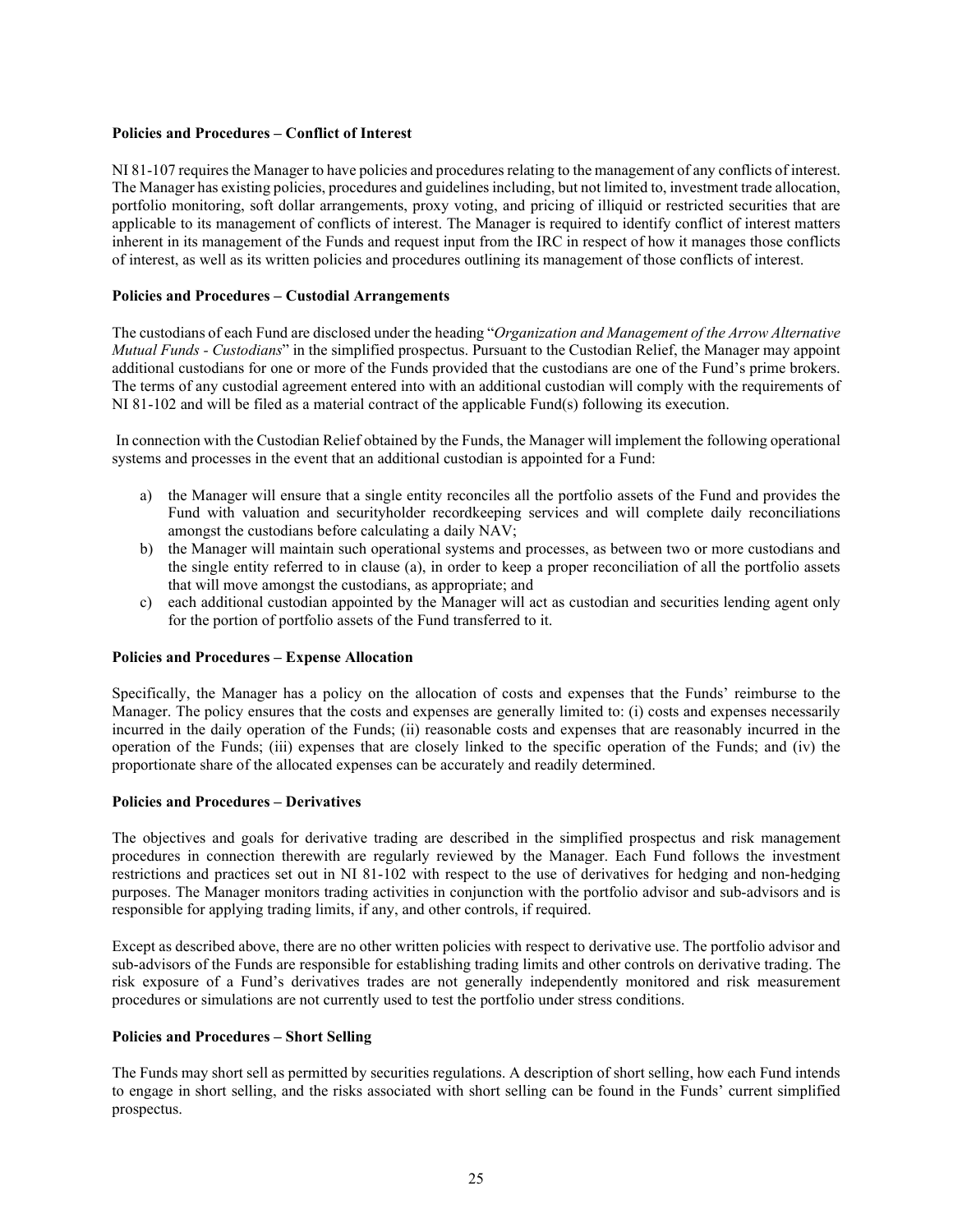The Manager has established and maintains written policies and procedures that set out the objectives and goals for short selling and the applicable risk management procedures. Such policies are the responsibility of senior management at the Manager and as such will be reviewed on a regular basis by senior management. Compliance monitoring of the short-selling policy and its associated procedures is the responsibility of the operations group at the Manager. Risk measurement procedures or simulations are not currently used to test the portfolio under stress conditions.

In connection with the Market-Neutral Strategy Relief and the Enhanced Short Selling Relief, the Manager has implemented the following additional procedures and controls when conducting short sale transactions:

- a) the Funds will assume the obligation to return to the Borrowing Agent (as such term is defined in NI 81-102) the securities borrowed to effect the short sale;
- b) the Funds will receive cash for the securities sold short within normal trading settlement periods for the market in which the short sale is effected;
- c) the Manager will monitor the short sale positions of the Funds at least as frequently as daily;
- d) the security interest provided by a Fund over any of its assets that is required to enable the Fund to effect a short sale transaction is made in accordance with section 6.8.1 of NI 81-102 and will otherwise be in accordance with industry practice for that type of transaction and relates only to obligations arising under such short sale transactions;
- e) each Fund will maintain appropriate internal controls regarding short sales, including written policies and procedures for the conduct of short sales, risk management controls and proper books and records; and
- f) the Manager and each Fund will keep proper books and records of short sales and all of its assets deposited with Borrowing Agents as security.

#### **Policies and Procedures – Securities Lending, Repurchase or Reverse Repurchase Transactions**

The Funds may enter into securities lending transactions, repurchase transactions and reverse repurchase transactions. For details about how each Fund engages in these transactions, see Part A of the simplified prospectus. The Funds may enter into these transactions only as permitted under securities law.

A Fund will not enter into a securities lending transaction or a repurchase transaction if, immediately thereafter, the aggregate market value of all securities loaned by the Fund and not yet returned to it or sold by the Fund in a repurchase transaction and not yet repurchased would exceed 50% of the total assets of the Fund (exclusive of collateral held by the Fund for securities lending transactions and cash held by the Fund for repurchase transactions).

The risks associated with these transactions will be managed by requiring that the Securities Lending Agent to enter into such transactions for a Fund with reputable and well-established Canadian and foreign brokers, dealers and institutions. Each Securities Lending Agent is required to maintain internal controls, procedures and records including a list of approved third parties based on generally accepted creditworthiness standards, transaction and credit limits for each third party, and collateral diversification standards. Each day, the Securities Lending Agents will determine the market value of both the securities loaned by each Fund under a securities lending transaction or sold by each Fund under a repurchase transaction and the cash or collateral held by each Fund for such transactions. If on any day the market value of the cash or collateral is less than 102% of the market value of the borrowed or sold securities, on the next day the borrower will be required to provide additional cash or collateral to the Fund to make up the shortfall.

Arrow and the Securities Lending Agent review at least annually the policies and procedures described above to ensure that the risks associated with securities lending, repurchase and reverse repurchase transactions are being properly managed. Risk measurement procedures or simulations are not currently used to test the portfolio under stress conditions.

#### **Proxy Voting Guidelines**

The following guidelines summarize the corporate governance principles, which each Fund will generally support through the exercise of votes.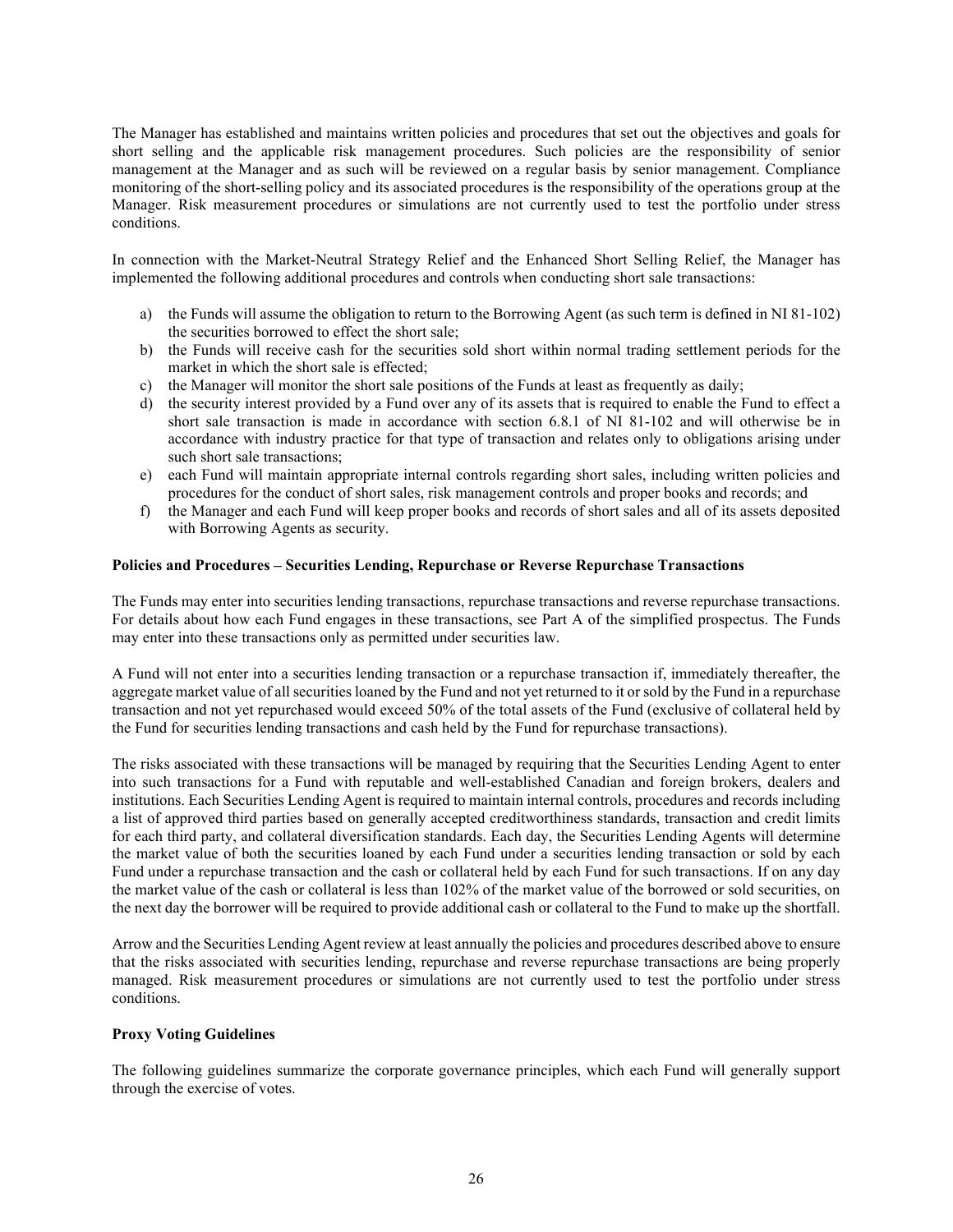- Resolutions that promote the effectiveness of boards in acting in the best interests of shareholders.
- The election of directors, the appointment of auditors and the approval of the recommended auditor compensation where the issuer's audit committee and the majority of board members are independent.
- Compensation arrangements that are tied to long-term corporate performance and shareholder value.
- Changes in capitalization where a reasonable need for the change is demonstrated.

The Manager will generally oppose proposals, regardless of whether they are advanced by management or shareholders, whereby the purpose or effect of which is to entrench management or dilute shareholder ownership. Stock option plans that are overly generous or excessively dilutive to other shareholders will not be supported.

Other issues, including those business issues specific to the issuer or those raised by shareholders of the issuer, are addressed on a case-by-case basis with a focus on the potential impact of the vote on value to a Fund. Any conflict of interest must be resolved in a way that most benefits shareholders. We take our responsibility to exercise our votes very seriously and use our best efforts to exercise this right in all cases. However, in some circumstances it may be impractical or impossible for us to vote. Such circumstances include when we have loaned securities to a third party and are unable to recall the securities in sufficient time to vote. As well in international markets where share blocking applies we typically will not vote due to liquidity constrains.

The policies and procedures that each Fund follows when voting proxies relating to portfolio securities are available on request, at no cost, by calling the Manager toll-free at  $1(877)$  327-6048 or (416) 323-0477 or by email at info@arrow-capital.com.

The proxy voting record for the Funds for the most recent 12-month period ended June 30 of each year will be available free of charge to any securityholder of a Fund upon request at any time after August 31 of that year. The proxy voting record for the Funds will also be available on the Fund's designated website a[t www.arrow-capital.com.](http://www.arrow-capital.com/)

#### **Reporting to Securityholders**

The fiscal year end of each Fund is December 31. The Funds will deliver or make available to securityholders: (i) audited comparative annual financial statements; (ii) unaudited interim financial statements; and (iii) annual and interim management reports of fund performance.

Each securityholder will also be mailed annually, by his, her or its broker, no later than March 31, information necessary to enable such securityholder to complete an income tax return with respect to amounts paid or payable by the Funds owned by such securityholder in respect of the preceding taxation year of the Funds.

## **INCOME TAX CONSIDERATIONS FOR INVESTORS**

<span id="page-27-0"></span>The following is a summary of the principal Canadian federal income tax considerations under the Tax Act as of the date hereof generally applicable to the funds and to you if, at all relevant times, you are a Canadian resident individual (other than a trust) who holds securities directly as capital property or in a registered plan, who deals at arm's length with the Funds and who is not affiliated with the Funds or Arrow, each within the meaning of the Tax Act. Generally, your investment in the Funds will be capital property unless you are considered to be trading or dealing in securities or have acquired your investment in a transaction considered to be an adventure or concern in the nature of trade. Certain securityholders can file an election to treat all future dispositions of certain property, including Securities of the Funds, to be capital property.

This summary is based on the current provisions of the Tax Act and regulations thereunder and all specific proposals to amend the Tax Act and regulations publicly announced before the date hereof which we assume will be enacted as proposed although there is no assurance in that regard. It also takes into account our understanding of the administrative policies and assessing practices of the Canada Revenue Agency (the "CRA") published in writing before the date hereof. **This summary is of a general nature only and is not exhaustive of all possible Canadian federal income tax considerations and is not intended to be, nor should it be construed to be, legal or tax advice**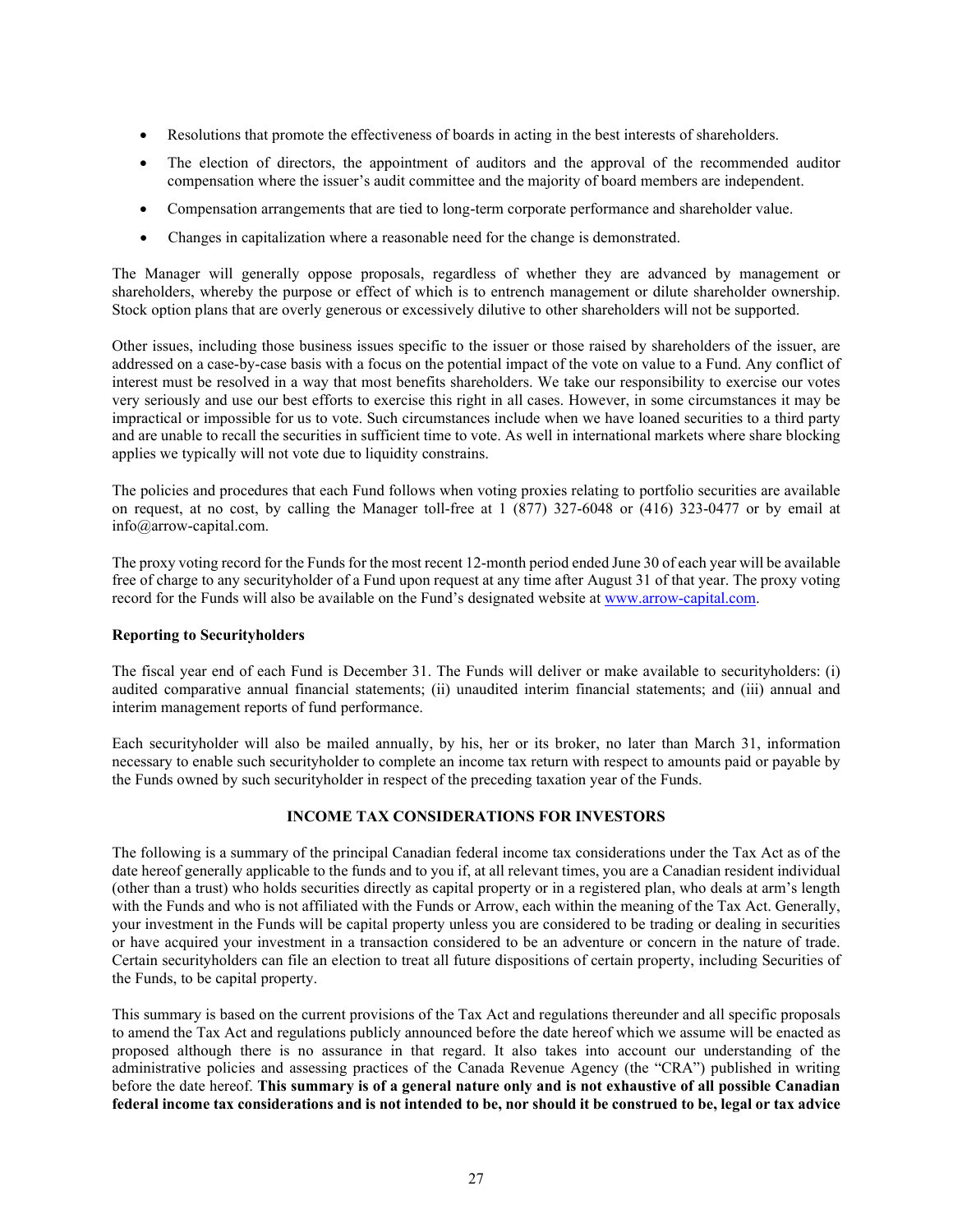#### **to any particular investor. Accordingly, you are advised to consult your own tax advisor about your particular tax situation.**

The Trust Fund currently qualifies and is expected to continue to qualify as a mutual fund trust under the Tax Act at all times in the future. The Company currently qualifies as a mutual fund corporation under the Tax Act and is expected to continue to so qualify at all times in the future. This summary assumes that the Trust Fund and the Company will so qualify.

## **Income of the Funds**

The Company must calculate its net income as a single entity even though the assets and liabilities attributable to each of the Corporate Classes are tracked separately. Accordingly, where the context requires, references in this section to a Fund including or deducting an amount should, in the case of a Corporate Class, be taken to mean the Company including or deducting the relevant amount.

Each of the Trust Fund and the Company must calculate its net income, including net taxable capital gains, in Canadian dollars, for each taxation year according to the rules in the Tax Act. In general, interest must be included in income as it accrues, dividends when they are received and capital gains and losses when they are realized. Trust income that is paid or payable to a Fund during the trust's taxation year is generally included in the calculation of the Fund's income for the taxation year of the Fund in which the trust's taxation year ends. However, in certain circumstances, the business income and other non-portfolio earnings of an income trust or other Canadian resident publicly traded trust (other than certain Canadian real estate investment trusts) that is paid or payable to a Fund is treated as an eligible dividend received, at that time, from a taxable Canadian corporation. Each year, a Fund is required to include in the calculation of its income, an amount as notional interest accrued on strip bonds, zero-coupon bonds and certain other prescribed debt obligations held by the Fund even though the Fund is not entitled to receive interest on the debt instrument. Foreign source income received by a Fund (whether directly or indirectly from an underlying fund) will generally be net of any taxes withheld in the foreign jurisdiction. The foreign taxes so withheld will be included in the calculation of the Fund's income. A fund may be deemed to earn income on investments in some types of foreign entities. Gains from the disposition of commodities such as precious and other metals and minerals are generally taxed as income rather than capital gains. Gains and losses realized on futures, forward contracts, options and other derivatives may be treated as ordinary income and loss or as capital gains and capital losses, depending on the circumstances.

In calculating a Fund's net income, all of the Fund's deductible expenses, including expenses common to all series of Securities of the Fund and expenses specific to a particular series of Securities of the Fund, will be taken into account for the Fund as a whole.

A Fund may receive capital gains distributions or capital gains dividends from an underlying fund, which generally will be treated as capital gains realized by the Fund.

A Fund that invests in foreign denominated securities must calculate its adjusted cost base and proceeds of disposition in Canadian dollars based on the conversion rate on the date the securities were purchased and sold, as applicable. As a result, a Fund may realize capital gains and losses due to changes in the value of foreign currency relative to the Canadian dollar.

Capital gains realized during a taxation year are reduced by capital losses realized during the year. In certain circumstances, a capital loss realized by a Fund may be denied or suspended and, therefore, may not be available to offset capital gains. For example, a capital loss realized by a Fund will be suspended if, during the period that begins 30 days before and ends 30 days after the date on which the capital loss was realized, the Fund (or a person affiliated with the Fund for the purposes of the Tax Act) acquires a property that is, or is identical to, the particular property on which the loss was realized and owns that property at the end of that period.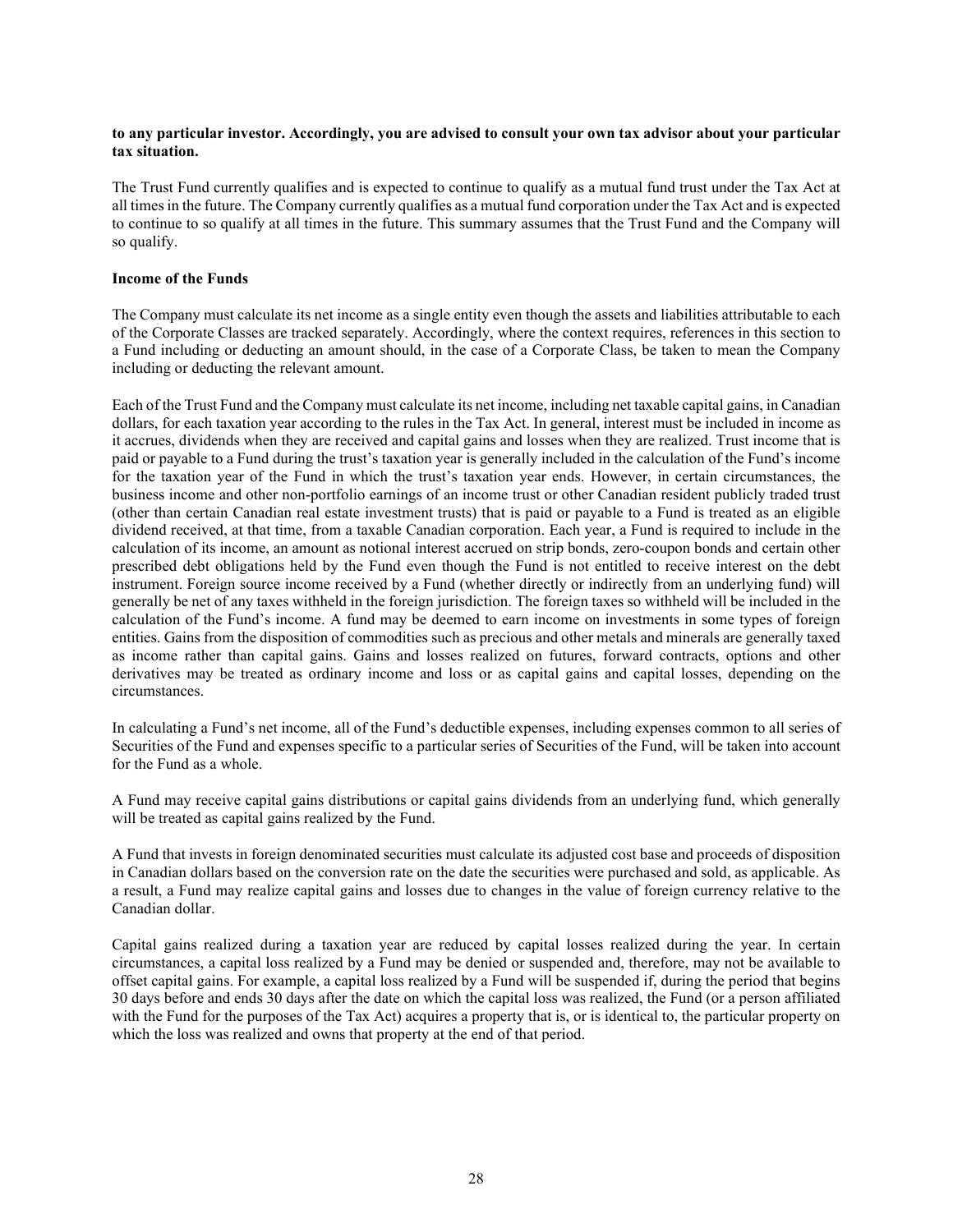#### **Taxation of the Trust Fund**

In each taxation year, the Trust Fund will be subject to tax under Part I of the Tax Act on its net income, including the taxable portion of any net capital gains, if any, that is not paid or made payable to unitholders in that year. Provided the Trust Fund distributes all of its net taxable income and its net capital gains to its unitholders on an annual basis, it should not be liable for any income tax under Part I of the Tax Act.

The Trust Fund is required to include, in computing its income for each taxation year, the taxable portion of any net realized capital gains, any dividends received by it in that taxation year and all interest that accrues to it during the year, or which becomes receivable or is received by it before the end of the year, except to the extent that such interest was included in computing its income for a preceding taxation year. In computing its income, the Trust Fund will take into account any loss carry-forwards, any capital gains refund and all deductible expenses, including management fees.

Losses incurred by the Trust Fund in a taxation year cannot be allocated to unitholders but may be deducted by the Trust Fund in future years in accordance with the Tax Act.

#### **Taxation of the Company**

The Company is generally taxable at corporate tax rates applicable to a mutual fund corporation on its taxable income (which will not include taxable dividends from taxable Canadian corporations) and is also subject to a 38 1/3% refundable tax (the "**Refundable Tax**") on taxable dividends received by it from the taxable Canadian corporations. The Refundable Tax is refunded when the Company pays taxable dividends to its securityholders. In addition, the Company may receive a refund (calculated on a formula basis) of taxes paid on realized capital gains when it pays capital gains dividends or when securities are redeemed or switched. Generally, the Company will not pay tax on Canadian dividends or net realized capital gains but will be liable to pay tax at corporate rates applicable to mutual fund corporations on income from other sources, such as interest, certain income from derivatives and foreign source income. The Company will try to eliminate this tax liability by using deductible expenses and tax credits. If the Company is not successful in eliminating its tax liability, the Company will be subject to tax.

Because the Company is a mutual fund corporation, its tax position will include, among other things, the revenues, deductible expenses, capital gains and capital losses of all of its investment portfolios and all of its series of securities. Taxable investors considering purchasing securities of the Corporate Classes should consult with their own tax advisors in this regard.

The Tax Act contains rules which may require a taxpayer to include in income in each taxation year an amount in respect of the holding of an "offshore investment fund property" ("**OIF Property**"). If applicable, these rules would generally require the Company to include in income for each taxation year in which it owns OIF Property (i) an imputed return for the taxation year computed on a monthly basis and determined by multiplying the Fund's "designated cost" (as defined in the Tax Act) of the OIF Property at the end of the month, by 1/12th of the sum of the applicable prescribed rate for the period that includes such month plus 2%, less (ii) the Fund's income for the year (other than a capital gain) from OIF Property determined without reference to these rules. Any amount required to be included in computing a Fund's income under these provisions will be added to the adjusted cost base to the Fund of such OIF Property. The investment in the Feeder Fund, as defined in the Funds' current simplified prospectus, may be considered as an investment in OIF Property.

## **Types of Income from the Funds**

Your investment in the Funds can generate income for tax purposes in two ways:

• **Dividends and Distributions**. When the Company earns Canadian dividend income from its investments or realizes a net capital gain by selling securities, it may pass these amounts on to you as dividends. When a Trust Fund earns net income from its investments or realizes a net capital gain by selling securities, it intends to allocate these amounts on to you as a distribution.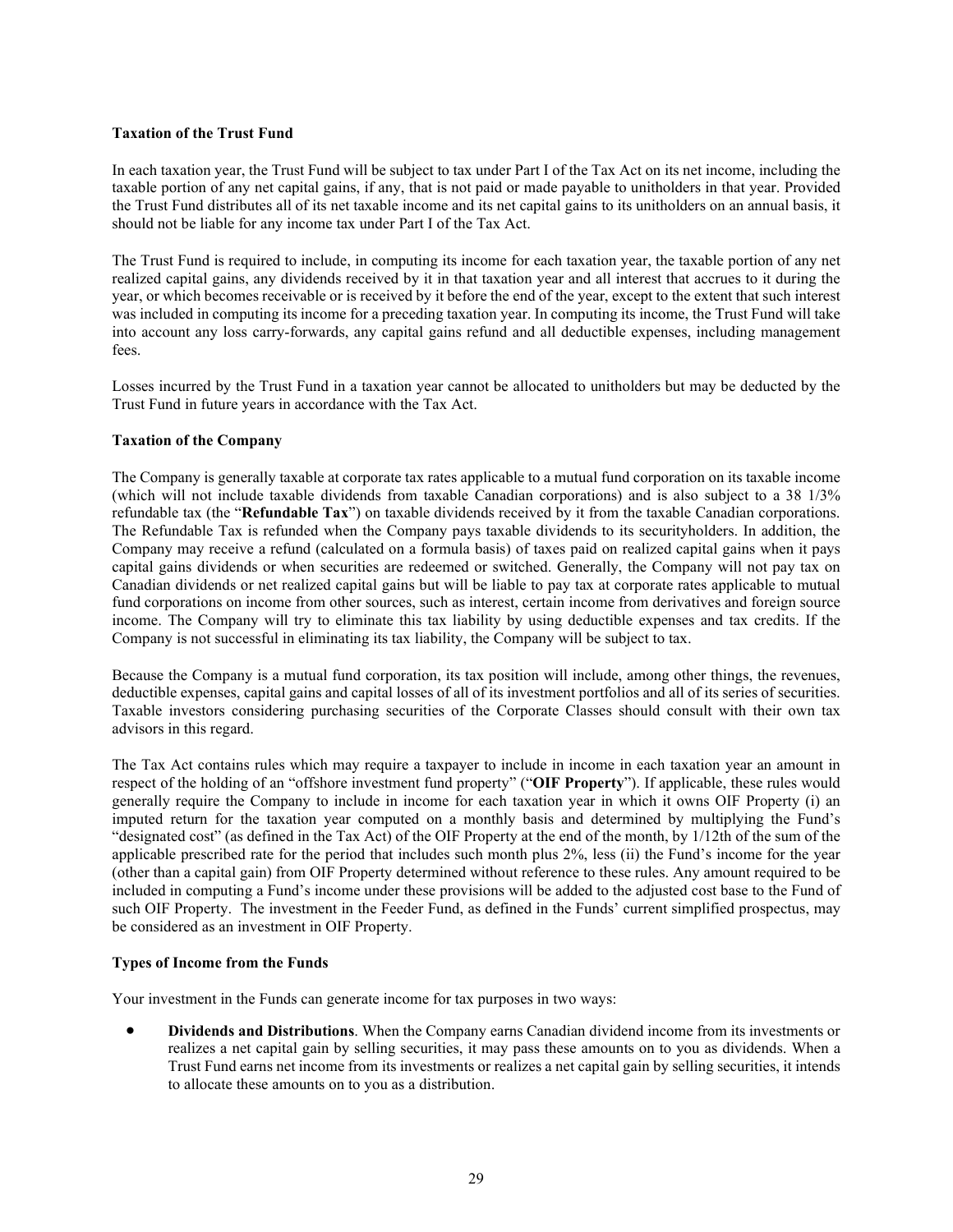• **Capital gains (or losses)**. You can realize a capital gain (or loss) when you sell or switch your securities of a Fund (including a switch of securities of a Fund for securities of another fund) for more (or less) than you paid for them. Generally, switching one series of securities to another series of securities of the same Fund (other than switches to or from the U.S. Option Series) will not result in a disposition for tax purposes.

#### **Funds Held in Registered Plans**

Provided that the Company qualifies as a mutual fund corporation under the Tax Act effective at all material times, and that the Trust Fund qualifies as a mutual fund trust under the Tax Act effective at all material times, securities of the Funds will be qualified investments under the Tax Act for registered plans. In addition, Series ETF securities will also be qualified investments under the Tax Act for registered plans if the securities are listed on a "designated stock exchange" within the meaning of the Tax Act, which includes the TSX.

If securities of a Fund are held in a registered plan, dividends paid by the Company and distributions from the Trust Fund, and capital gains from a disposition of the securities, are generally not subject to tax under the Tax Act until withdrawals are made from the registered plan (withdrawals from a TFSA are not subject to tax, and RRSPs and RDSPs are subject to special rules). Annuitants of RRSPs and RRIFs, holders of TFSAs and RDSPs and subscribers of RESPs, should consult with their own tax advisors as to whether securities of the Funds would be prohibited investments under the Tax Act in their particular circumstances.

You are responsible for determining the income tax consequences to you of acquiring securities of a Fund through Registered Plans and neither the Funds nor Arrow assumes any liability to you as a result of making the securities of the Funds available for investment. If you choose to purchase securities of a Fund through a Registered Plan, you should consult your own professional advisor regarding the tax treatment of contributions to, withdrawals from and acquisitions of property by such Registered Plan.

#### **Funds Held in Non-Registered Accounts**

If you hold securities of a Fund in a non-registered account, you must include the following in calculating your income each year:

- Any dividends paid to you by the Company, whether you receive them in cash or you reinvest them in shares of a Fund. These dividends (which must be computed in Canadian dollars) may include ordinary taxable dividends or capital gains dividends. Ordinary taxable dividends are subject to the gross-up and dividend tax credit rules that apply to taxable dividends received from taxable Canadian corporations and include "eligible dividends" which are subject to an enhanced gross-up and dividend tax credit. Capital gains dividends are treated as capital gains realized by you. In general, you must include one-half of the amount of a capital gain in your income for tax purposes.
- Any net income and the taxable portion of any net capital gains (computed in Canadian dollars) distributed to you by the Trust Fund, whether you receive the distributions in cash or they are reinvested in units of the Trust Fund.
- The taxable portion of any capital gains you realize from selling or redeeming your securities (including to pay fees described in this document) or switching your securities (including a switch of securities of one Fund for securities of another fund) when the value of the securities is greater than their adjusted cost base plus reasonable costs of disposition (including any redemption fees). If the value of securities sold is less than their adjusted cost base plus reasonable costs of disposition (including any redemption fees), you will have a capital loss. Generally, you may use capital losses you realise to offset capital gains.
- Generally, the amount of any management fee rebates paid to you, and the amount of any management fee distributions paid to you out of the Trust Fund's income. However, an election may be available in certain circumstances that allows you to reduce the adjusted cost base of the respective securities by the amount of the management fee rebate that would otherwise be included in income. You should consult with your tax advisor regarding the availability of this election in your particular circumstances.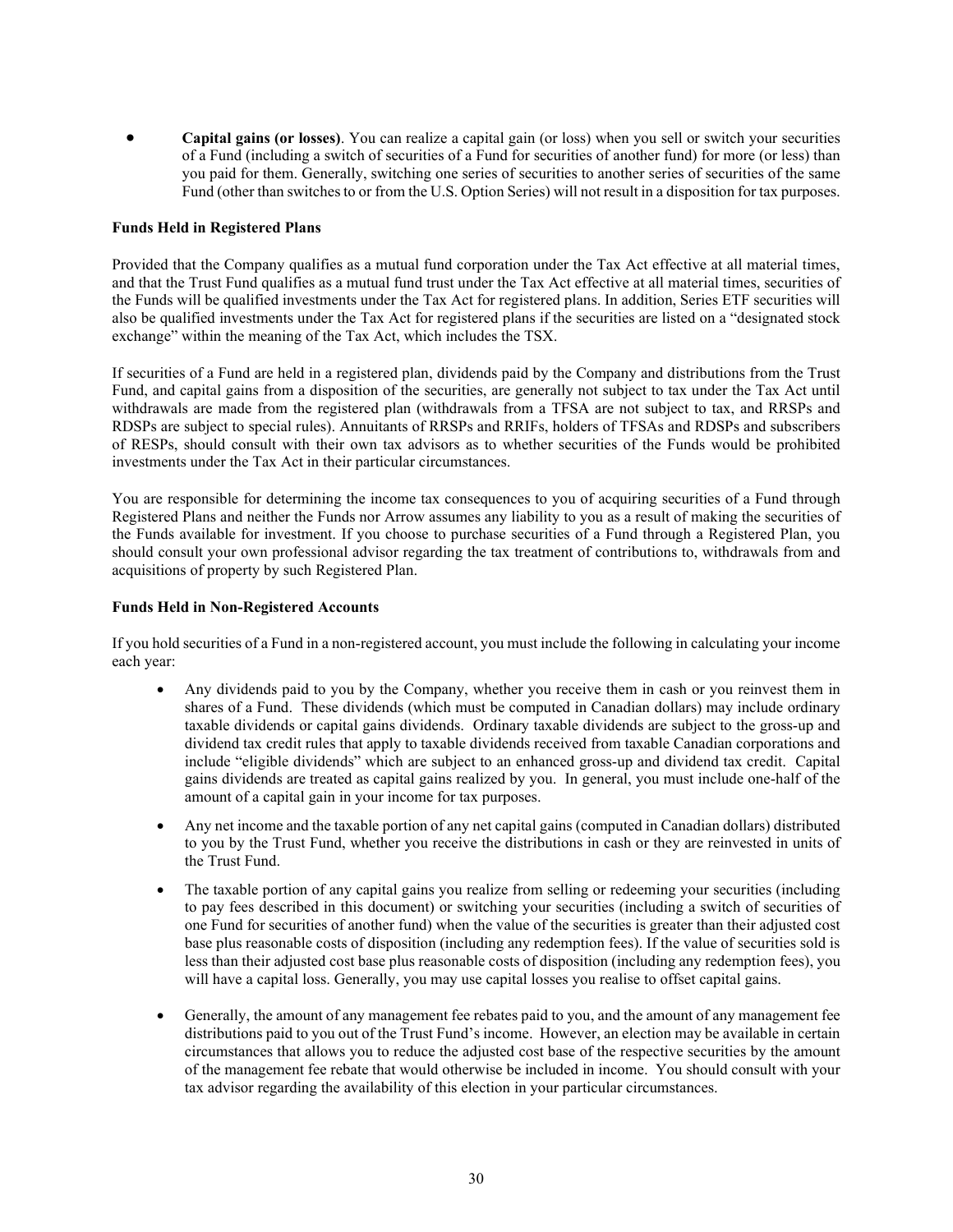We will issue a tax slip to you each year for the Company that shows the taxable amount of your dividends and any federal dividend tax credit that applies, as well as any capital gains dividends paid by the Company. We will issue a tax slip to you each year for the Trust Fund that shows you how much of each type of income the Trust Fund distributed to you and any return of capital. You can claim any tax credits that apply to that income that are allocated to you by the Trust Fund.

You should consult your tax advisor about the tax treatment in your particular circumstances of any investment advisory fees you pay to your financial advisor when investing in the Funds and any management fee rebates or management fee distributions paid to you.

## *Distributions and Dividends*

If you hold your securities in a non-registered account, you must include in your income for tax purposes the taxable portion of all distributions (including fee distributions) paid to you by the Trust Fund and the taxable portion of all dividends received on securities of a Corporate Class. This is the case whether you receive them in cash or reinvest them in additional securities. The amount of any reinvested distributions or dividends is added to your adjusted cost base and thus reduces your capital gain or increases your capital loss when you redeem those securities, so that you do not pay tax twice on the same amount. The Funds will take steps so that capital gains and Canadian dividends will retain their character when paid to you as a distribution by a Trust Fund or a dividend by a Corporate Class. One half of a capital gain distribution or capital gain dividend is included in income as a taxable capital gain. Canadian dividends are subject to the dividend gross up and tax credit rules. The Funds will take steps to pass on to you the benefit of the enhanced dividend tax credit when it is available. The Trust Fund may take steps so that you are able to claim a foreign tax credit in respect of foreign source income distributed to you. Distributions and dividends may result from foreign exchange gains because the Funds are required to report income and net realized capital gains in Canadian dollars for tax purposes.

Distributions from the Funds may include returns of capital. A distribution of capital is not included in your income for tax purposes but will reduce the adjusted cost base of your securities on which it was paid. Where the reductions to the adjusted cost base of your securities causes the adjusted cost base to become negative, the negative amount is treated as a capital gain realized by you and the adjusted cost base of your securities will then be nil.

Sales charges paid on the purchase of securities are not deductible in computing your income but are added to the adjusted cost base of your securities. In general, you should include in your income any payment received as a fee reduction in connection with your securities of a Corporate Class. However, in certain circumstances, you may be able to instead elect to have the amount of the fee reduction reduce the cost of the related securities.

#### *Switching Your Securities*

A redesignation to or from securities of the U.S. Option Series to or from securities of another series of the same Fund is a disposition for tax purposes. You cannot switch Series ETF securities for securities of another series of the same Fund or for securities of another Fund. See "*Redeeming or Disposing of Your Securities*" below.

In all other circumstances, a redesignation of securities of a Trust Fund for securities of the same Trust Fund is not considered to be a disposition for tax purposes and should not result in a capital gain or loss unless securities are redeemed to pay fees. The conversion of securities of a Corporate Class for securities of the same Corporate Class is not a disposition for tax purposes and should not result in a capital gain or loss unless securities are redeemed to pay fees. The total cost of the securities you receive on a redesignation or conversion is the same as the total adjusted cost base of the securities that you redesignated or converted.

Any other switch of securities involves a redemption and purchase of securities. A redemption is a disposition for tax purposes. See "*Redeeming or Disposing of Your Securities*" below.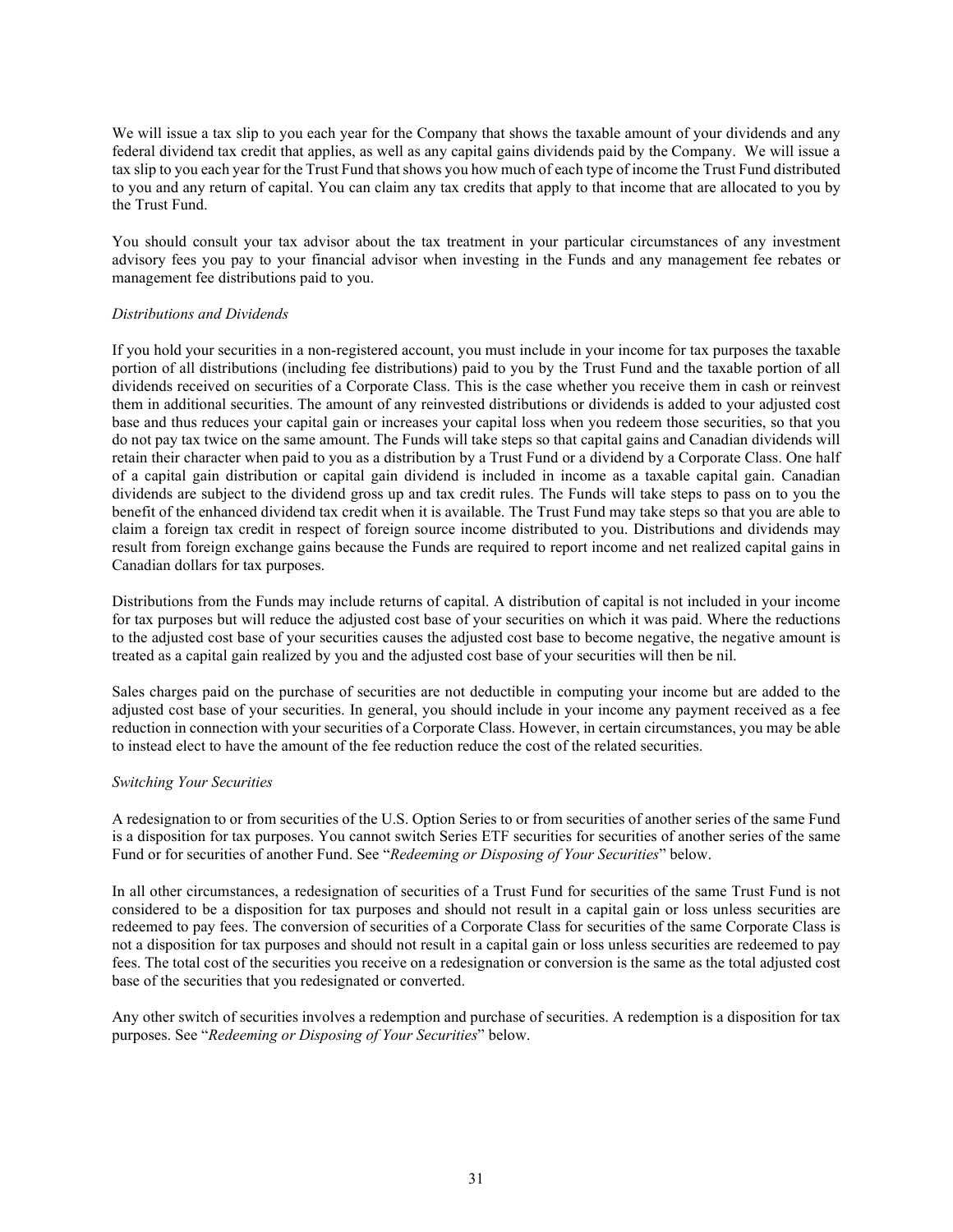#### *Redeeming or Disposing of Your Securities*

If you redeem or otherwise dispose of securities with a NAV that is greater than the adjusted cost base of the securities, you realize a capital gain. If you redeem or otherwise dispose of securities with a NAV that is less than the adjusted cost base of the securities, you realize a capital loss. You may deduct any redemption fees or other expenses of disposition when calculating your capital gains or losses.

In general, you must include one-half of any capital gain ("**taxable capital gain**") in computing your income for tax purposes and must deduct one-half of any capital loss ("**allowable capital loss**") to offset taxable capital gains. Allowable capital losses in excess of taxable capital gains in the year may be carried back three years or forward indefinitely for deduction against taxable capital gains realized in those years.

When you redeem securities of a Trust Fund, the Trust Fund may distribute capital gains to you as partial payment of the redemption price (the "**Redeemer's Gain**"). The taxable portion of the Redeemer's Gain must be included in your income as described above, but the full amount of the Redeemer's Gain will be deducted from your proceeds of disposition of the securities redeemed. Recent amendments to the Tax Act will restrict the ability of a Trust Fund to distribute capital gains to you as partial payment of your redemption price to an amount not exceeding your accrued gain on the securities redeemed.

In certain circumstances, loss restriction rules will limit or eliminate the amount of a capital loss that you may deduct. For example, a capital loss that you realize on a redemption or other disposition of securities will be deemed to be nil if, during the period that begins 30 days before and ends 30 days after the day of that disposition, you acquired identical securities (including on the reinvestment of distributions or dividends) and you continue to own these identical securities at the end of that period. The amount of this denied capital loss is added to your adjusted cost base of your securities.

We will provide you with details of your proceeds of redemption. However, you must keep a record of the price you paid for your securities, any distributions or dividends you receive and the NAV of securities redeemed or switched. These records will allow you to calculate your adjusted cost base and the capital gains or capital losses when you redeem or switch your securities. See "*Adjusted Cost Base*" below.

## **Adjusted Cost Base**

In general, the adjusted cost base of each of your securities of a particular series of a Fund at any time equals:

- your initial investment for all your securities of that series of the Fund (including any sales charges paid), **plus**
- your additional investments for all your securities of that series of the Fund (including any sales charges paid), **plus**
- reinvested distributions, dividends or management fee distributions or rebates in additional securities of that series of the Fund, **minus**
- any return of capital distributions or dividends by the Fund in respect of securities of that series of the Fund, **minus**
- the adjusted cost base of any securities of that series of the Fund previously redeemed,

#### **all divided by**

• the number of securities of that series of the Fund that you hold at that time.

You should keep detailed records of the purchase cost of your investments and distributions and dividends you receive on those securities so you can calculate their adjusted cost base. All amounts (including adjusted cost base, distributions, dividends and proceeds of disposition) must be computed in Canadian dollars. Other factors may affect the calculation of the adjusted cost base and you may want to consult a tax advisor.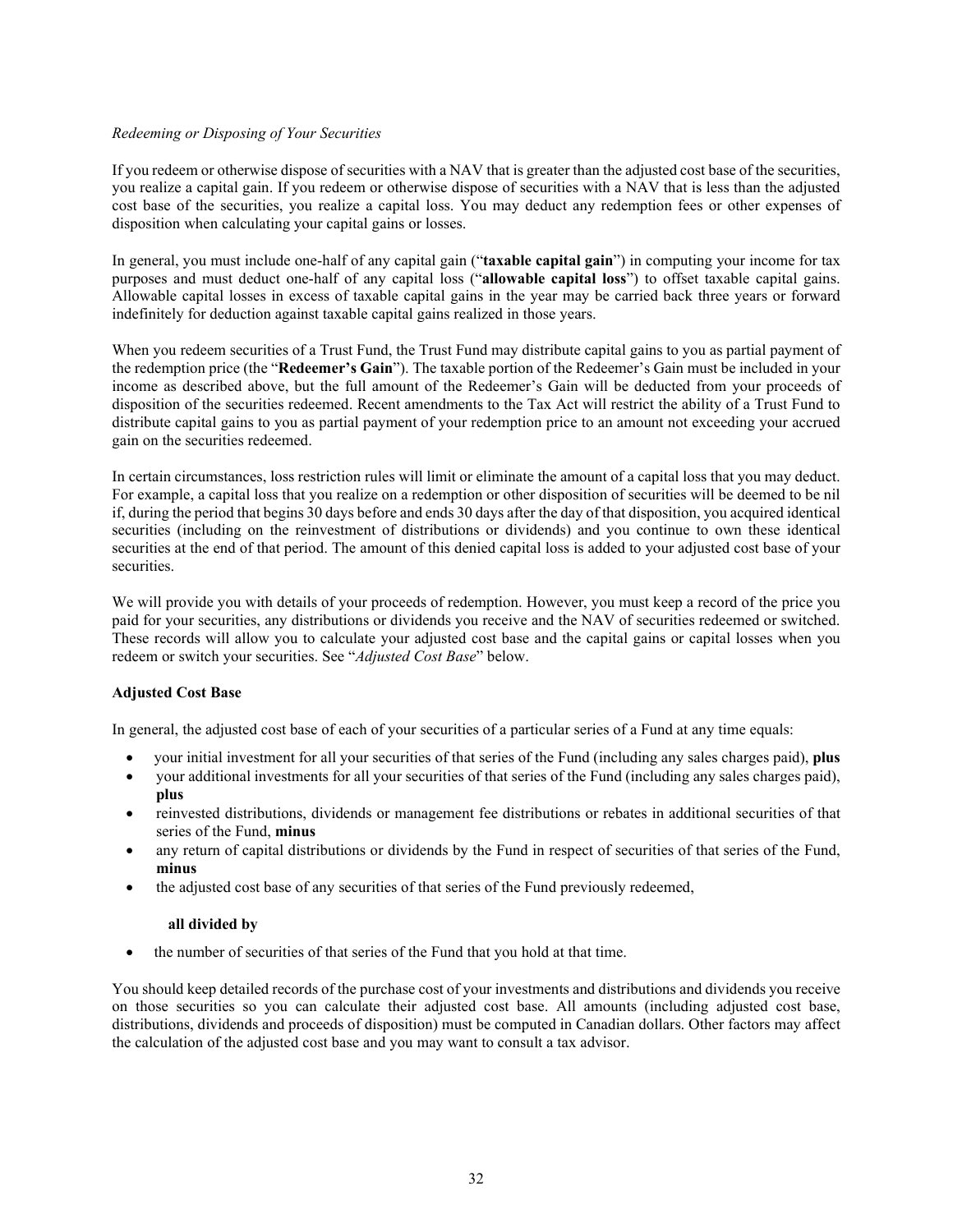#### **Alternative Minimum Tax**

Individuals may be subject to alternative minimum tax under the Tax Act in respect of Canadian dividends and realized capital gains.

#### **Buying Securities before a Distribution Date**

When buying securities, some of your purchase price may reflect income and capital gains of the Fund that have accrued and/or been realized but have not been made payable or distributed. You must include in your income the taxable portion of any distribution or dividend paid to you by a Fund, even where the Fund may have earned the income or realized the capital gains that gave rise to the distribution or dividend before you owned your securities, and which was included in the purchase price of your securities. This result could be significant if you purchase securities of a Fund late in the year or on or before the date on which a distribution or dividend is paid.

#### **Portfolio Turnover Rate**

The portfolio turnover rate is how often the portfolio manager bought and sold securities for the Fund. The higher a Fund's portfolio turnover rate is, the greater the trading costs payable by the Fund in the year and the greater the chance that you will receive a return of capital gains or a capital gain dividend. Gains realized by the Fund are generally offset by any losses realized on its portfolio transactions. There is not necessarily a relationship between a high portfolio turnover rate and the performance of a Fund.

#### **Tax Information**

We will provide you with tax slips showing the amount and type of distributions or dividends (ordinary income, Canadian dividends other than eligible dividends, Canadian dividends eligible for the enhanced dividend tax credit, foreign income, capital gains and/or distributions of capital) you received from each Fund and any related foreign tax credits.

## **International Tax Reporting**

Generally, you will be required to provide your advisor or dealer with information related to your citizenship and tax residence, including your tax identification number(s). If you: (i) are identified as a U.S. person (including a U.S. resident or a U.S. citizen (including a U.S. citizen living in Canada)); (ii) are identified as a tax resident of a country other than Canada or the U.S.; or (iii) do not provide the required information and indicia of U.S. or non-Canadian status is present, information about you and your investment in a Fund will generally be reported to the CRA unless securities are held in your registered plan. The CRA will provide that information to the U.S. Internal Revenue Service (in the case of U.S. persons) or the relevant tax authority of any country that is a signatory of the Multilateral Competent Authority Agreement on Automatic Exchange of Financial Account Information or that has otherwise agreed to a bilateral information exchange with Canada under the Common Reporting Standard.

#### **MATERIAL CONTRACTS**

<span id="page-33-0"></span>The following are details about the material contracts affecting the Funds.

(a) On behalf of the Corporate Classes, the Company has entered into an amended and restated management agreement dated as of December 31, 2021 (the "**Corporate Class Management Agreement**") whereby Arrow has been appointed the manager and portfolio advisor of the Corporate Classes with authority to manage the day-to-day operations of the Corporate Classes. Arrow may delegate aspects of its duties thereunder;

The Corporate Class Management Agreement is a master management agreement that we have entered into with the Company outlining how we are responsible for managing the investment portfolio of the Corporate Classes. The Corporate Class Management Agreement continues in effect unless: (a) Arrow provides 180 day's prior written notice to the Company or (b) terminates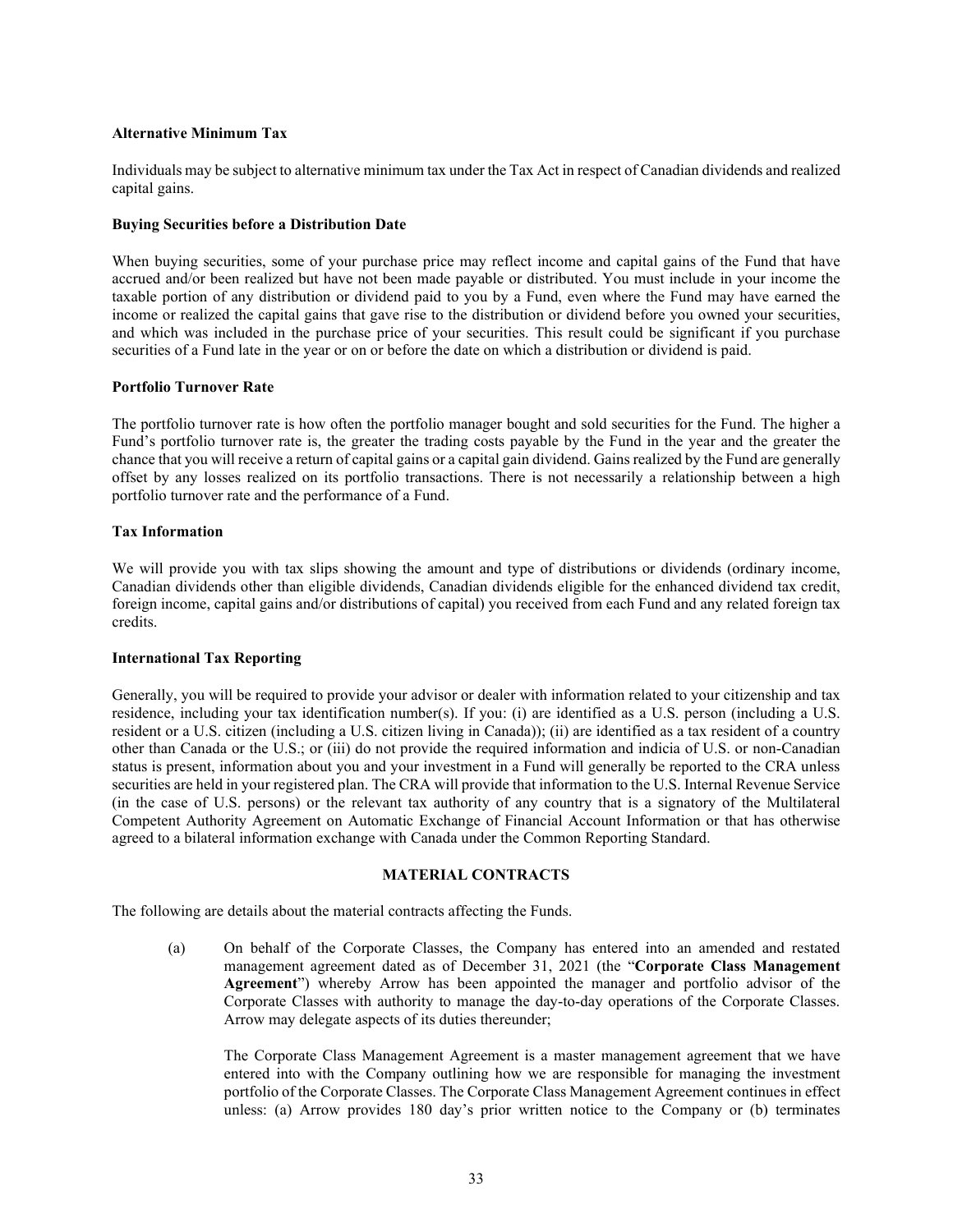immediately by notice in writing to the other party if either party (i) ceases to carry on business, becomes bankrupt or insolvent, resolves to wind up or liquidate or if a receiver of any of the assets of the other party is appointed; or (ii) shall commit any material breach of the Corporate Class Management Agreement which has not been remedied within 30 days after written notice requiring the breach to be remedied;

- (b) The Declaration of Trust provides to Arrow, in its capacity as trustee, all the powers of the trustee with respect to management, supervision and administration of the Trust Fund. Pursuant to such authority, the Trust Fund had entered into an amended and restated management agreement dated as of June 26, 2020 (the "**Trust Fund Management Agreement**"), as amended, whereby Arrow has been appointed the manager and portfolio advisor of the Trust Fund with authority to manage the day-to-day operations of the Trust Fund. Arrow may delegate aspects of its duties thereunder.
- (c) The Trust Fund Management Agreement is a master management agreement that we have entered into with the Trust Fund and other funds outlining how we are responsible for managing the investment portfolio of the Trust Fund. The Trust Fund Management Agreement continues in effect until termination of the Trust Fund unless: (a) Arrow resigns or is deemed to resign due to the fact (i) the Trust Fund has not cured within 30 days a breach of the Trust Fund Management Agreement; or (ii) Arrow becomes bankrupt or insolvent, ceases to be resident in Canada for the purposes of the Tax Act or no longer holds the necessary licenses or registrations to carry out its obligations; or (b) Arrow is removed in accordance with the provisions of the Trust Fund Management Agreement;
- (d) The portfolio sub-advisors referred to under the heading "*Responsibility for Principal Functions – Portfolio Advisors and Sub-Advisors*" are responsible for managing the investment portfolio of their respective funds as specified in the section, pursuant to the investment advisory agreements referred to therein;
- (e) CIBC World Markets is the custodian of the assets of Arrow Canadian Advantage Alternative Class and Arrow Global Advantage Alternative Class pursuant to the CIBC WM Custodial Agreement referred to under the heading "*Custodians*"; and
- (f) CIBC Mellon Trust Company is the custodian of the assets of Arrow Canadian Advantage Alternative Class, Arrow EC Income Advantage Alternative Fund and WaveFront Class pursuant to the CIBC Mellon Custodial Agreement referred to under the heading "*Custodians*".

Copies of the material contracts are available for inspection during regular business hours at the principal office of the Manager.

## **OTHER EXEMPTIONS AND APPROVALS**

#### <span id="page-34-0"></span>**Permitted Three-Tier Investment Structure and Former 81-104 Exemption**

Amendments to NI 81-102 that became effective January 3, 2019 ("**Alternative Mutual Fund Amendments**") established alternative mutual funds and repealed large sections of National Instrument 81-104 *Commodity Pools* ("**Former NI 81-104**"). Former NI 81-104 had permitted mutual funds that were commodity pools (such as WaveFront Class) to be exempt from certain investment restrictions in NI 81-102. With the Alternative Mutual Fund Amendments, WaveFront Class became an alternative mutual fund and can no longer rely on these exemptions. WaveFront Class has received exemptive relief from the requirements contained in subsections 2.1(1.1), 2.2(1), 2.5(2)(a.1) and 2.5(2)(c) of NI 81-102 in order to permit WaveFront Class to indirectly gain exposure to the Underlying Assets by means of the three-tier investment structure as described in section "*About the Fund - Overview of Investment Structure*" of the simplified prospectus. As well, WaveFront Class has received exemptive relief whereby each of WaveFront Class and the Master Fund will be permitted to have aggregate exposure to specified derivative transactions as previously permitted under Former NI 81-104, provided that, among other things: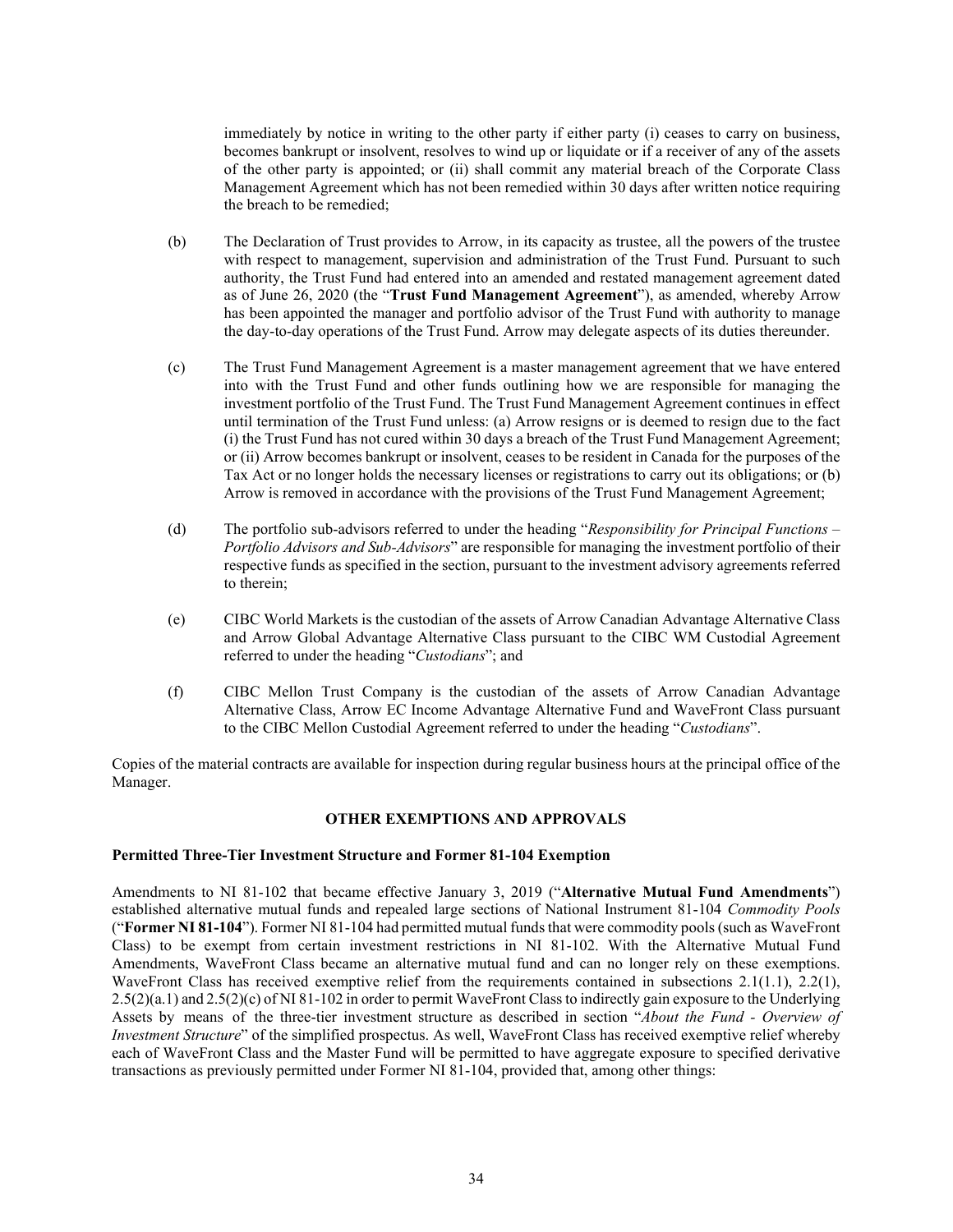- (a) WaveFront Class is an alternative mutual fund subject to NI 81-102 that filed a long form prospectus as a commodity pool under Former NI 81-104 prior to the Alternative Mutual Fund Amendments;
- (b) the Feeder Fund is an investment fund that complies with the investment restrictions contained in NI 81-102 and the Underlying Assets are managed in accordance with these restrictions, except as otherwise permitted by Former NI 81-104 and in accordance with any exemptions therefrom obtained by WaveFront Class, and WaveFront Class will not engage in any new borrowing or short selling of securities;
- (c) the Master Fund is an investment fund that complies with the investment restrictions contained in NI 81-102 and the Underlying Assets are managed in accordance with these restrictions, except as otherwise permitted by Former NI 81-104 and in accordance with any exemptions therefrom obtained by WaveFront Class, and WaveFront Class will not engage in any new borrowing or short selling of securities;
- (d) the investment by WaveFront Class in securities of the Feeder Fund to gain indirect exposure to the Master Fund and the Underlying Assets is in accordance with the fundamental investment objectives of WaveFront Class;
- (e) the prospectus of WaveFront Class discloses, and any annual information form filed will disclose, that WaveFront Class will invest in securities of the Feeder Fund, which will in turn invest in the Master Fund to gain indirect exposure to the Underlying Assets, and the risks associated with such an investment structure;
- (f) the Feeder Fund is a reporting issuer subject to NI 81-106;
- (g) the Master Fund is a reporting issuer subject to NI 81-106;
- (h) no securities of the Feeder Fund or the Master Fund are distributed in Canada other than the distribution of the securities of the Feeder Fund to WaveFront Class;
- (i) the investment by WaveFront Class in securities of the Feeder Fund to gain indirect exposure to the Master Fund and the Underlying Assets is made in compliance with each provision of NI 81-102, except paragraphs 2.1(1.1), 2.2(1), 2.5(2)(a.1) and 2.5(c) of NI 81-102;
- (j) the specified derivatives transactions entered into by WaveFront Class and the Master Fund will be consistent with the fundamental investment objectives and investment strategies of WaveFront Class; and
- (k) WaveFront Class' simplified prospectus, annual information form and fund facts documents will contain adequate disclosure to ensure that shareholders of WaveFront Class are fully aware of the specified derivatives transactions entered into by WaveFront Class and the Master Fund and the risks associated therewith.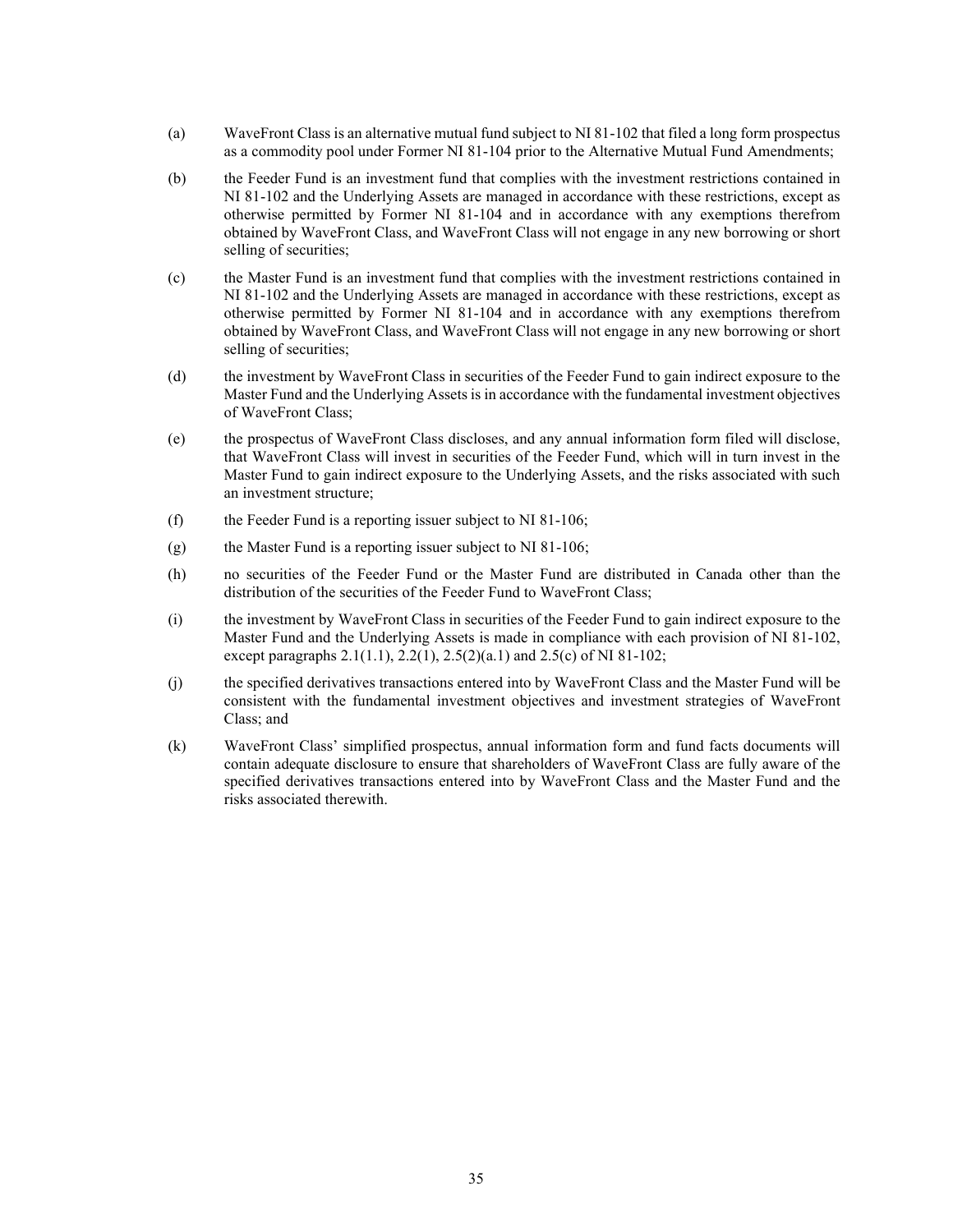## **CERTIFICATE OF THE FUNDS, THE MANAGER AND PROMOTER**

<span id="page-36-0"></span>This annual information form, together with the simplified prospectus and the documents incorporated by reference into the simplified prospectus, constitute full, true and plain disclosure of all material facts relating to the securities offered by the simplified prospectus, as required by the securities legislation of all provinces and territories of Canada, and do not contain any misrepresentations.

**DATED:** June 15, 2022

*"James McGovern"* James McGovern Chief Executive Officer of Arrow Capital Management Inc.

*"James McGovern"* James McGovern Chief Executive Officer of Exemplar Portfolios Ltd.

*"Robert Maxwell"* Robert Maxwell Chief Financial Officer of Arrow Capital Management Inc.

*"Robert Maxwell"* Robert Maxwell Chief Financial Officer of Exemplar Portfolios Ltd.

On behalf of the Board of Directors of ARROW CAPITAL MANAGEMENT INC. as Manager and Promoter and/or Trustee

*"Frederick Dalley"* Frederick Dalley Director of Arrow Capital Management Inc.

*"Mark Purdy"* Mark Purdy Director of Arrow Capital Management Inc.

On behalf of the Board of Directors of EXEMPLAR PORTFOLIOS LTD.

*"James McGovern"* James McGovern Director of Exemplar Portfolios Ltd.

*"Frederick Dalley"* Frederick Dalley Director of Exemplar Portfolios Ltd.

*"Robert Maxwell"* Robert Maxwell Director of Exemplar Portfolios Ltd.